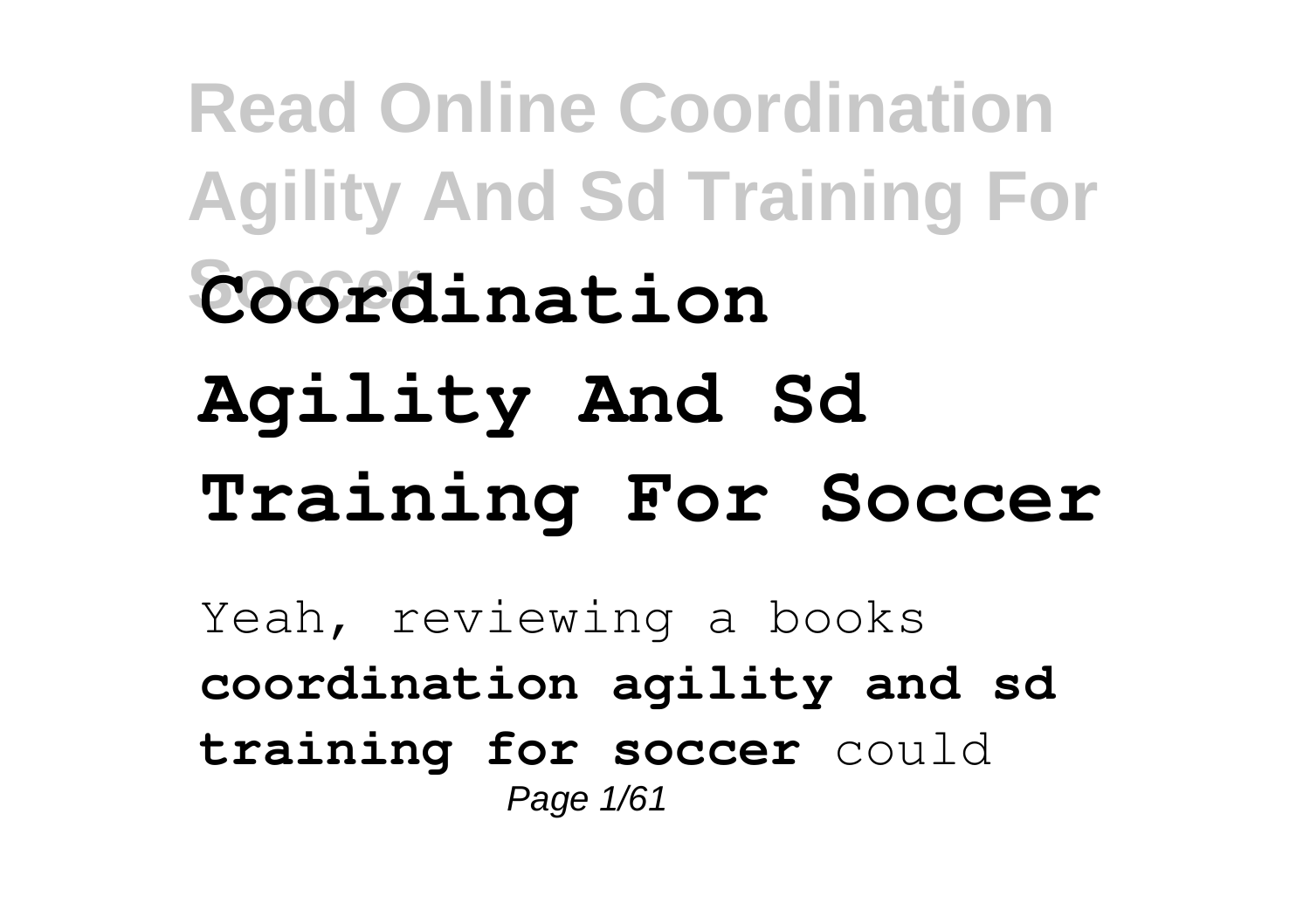**Read Online Coordination Agility And Sd Training For Soccer** build up your close contacts listings. This is just one of the solutions for you to be successful. As understood, success does not suggest that you have wonderful points.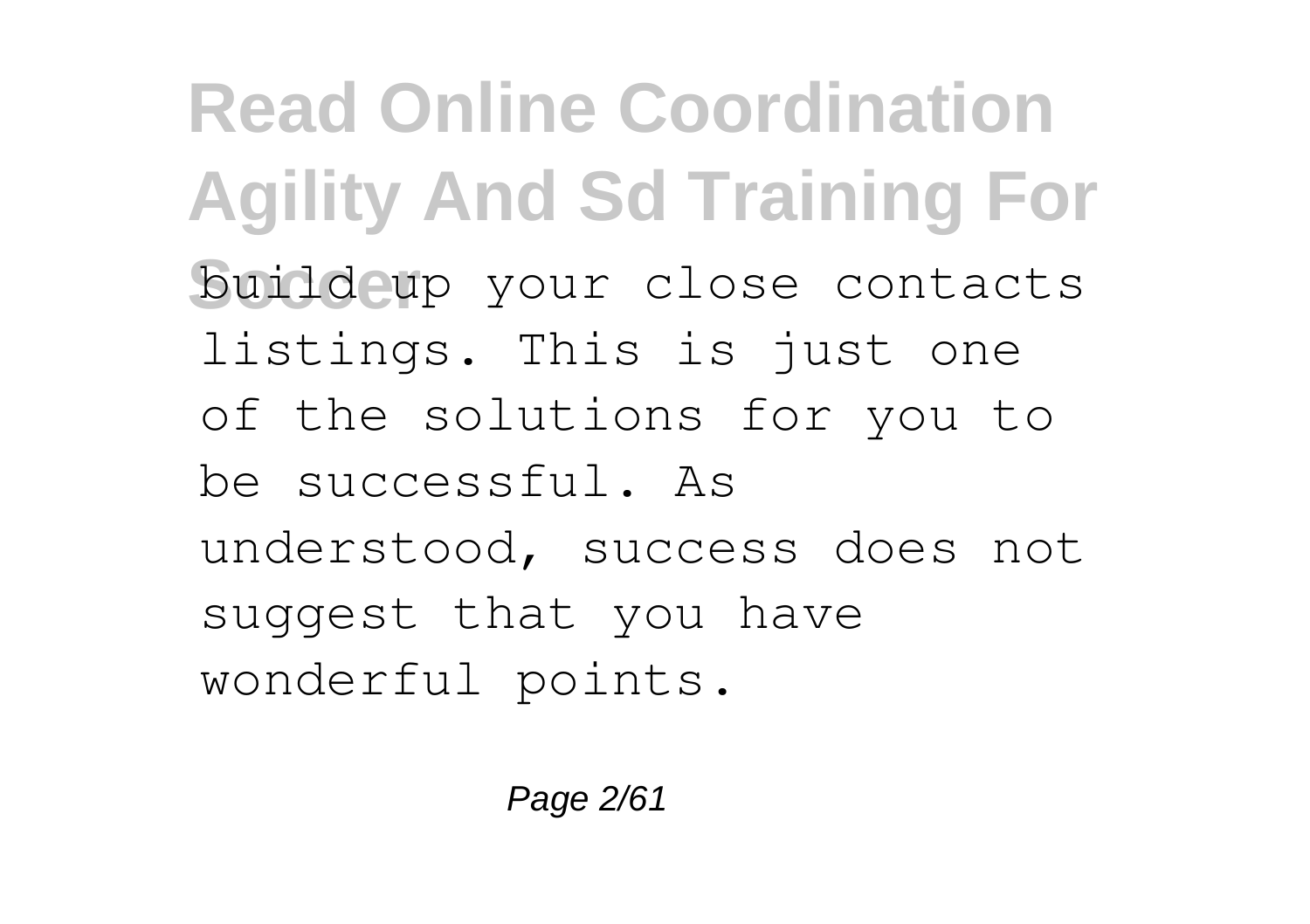**Read Online Coordination Agility And Sd Training For** Comprehending as capably as settlement even more than supplementary will come up with the money for each success. adjacent to, the declaration as with ease as perspicacity of this coordination agility and sd Page 3/61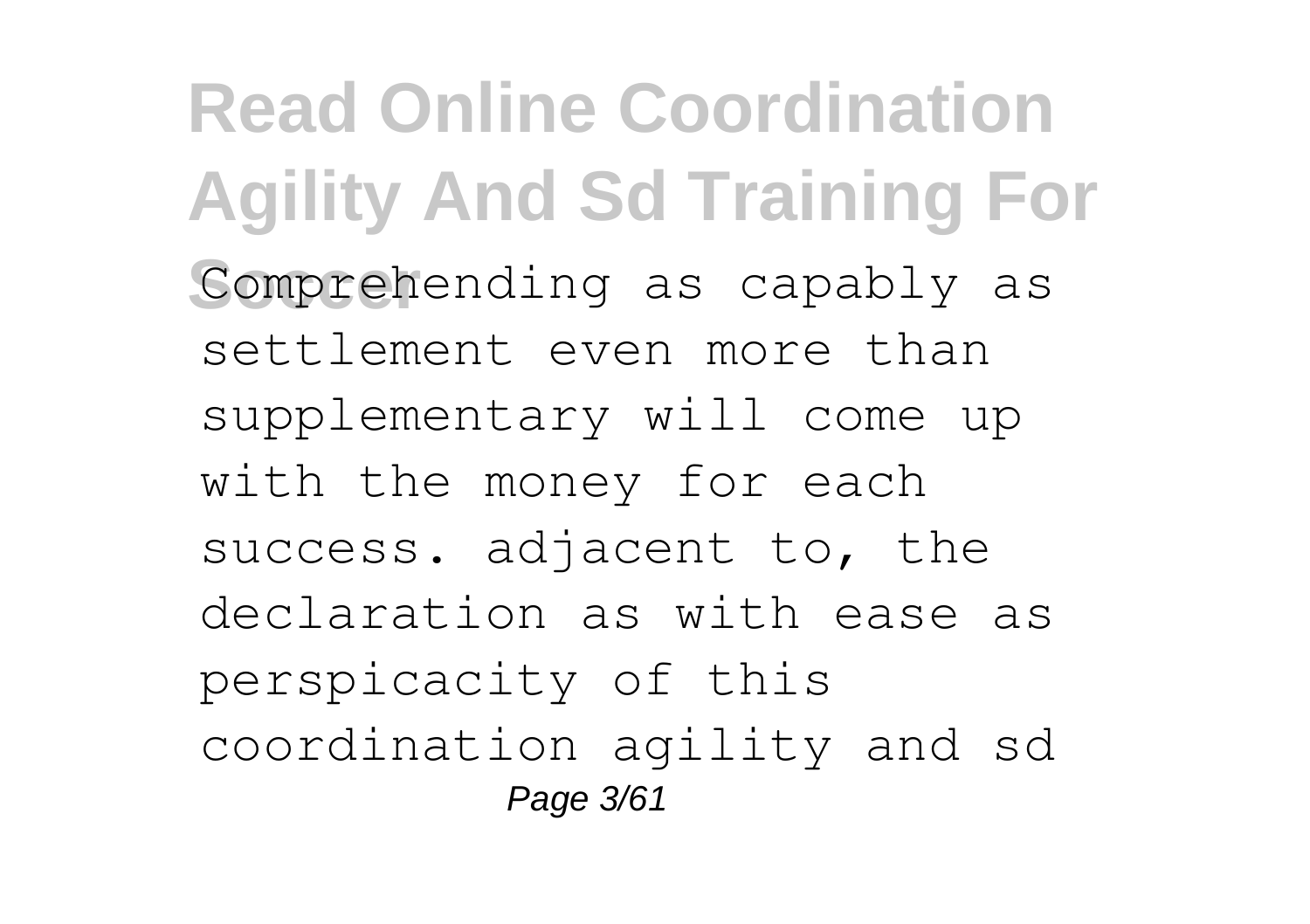**Read Online Coordination Agility And Sd Training For** training for soccer can be taken as without difficulty as picked to act.

Coordination Agility And Sd Training The authors assessed muscular fitness, Page 4/61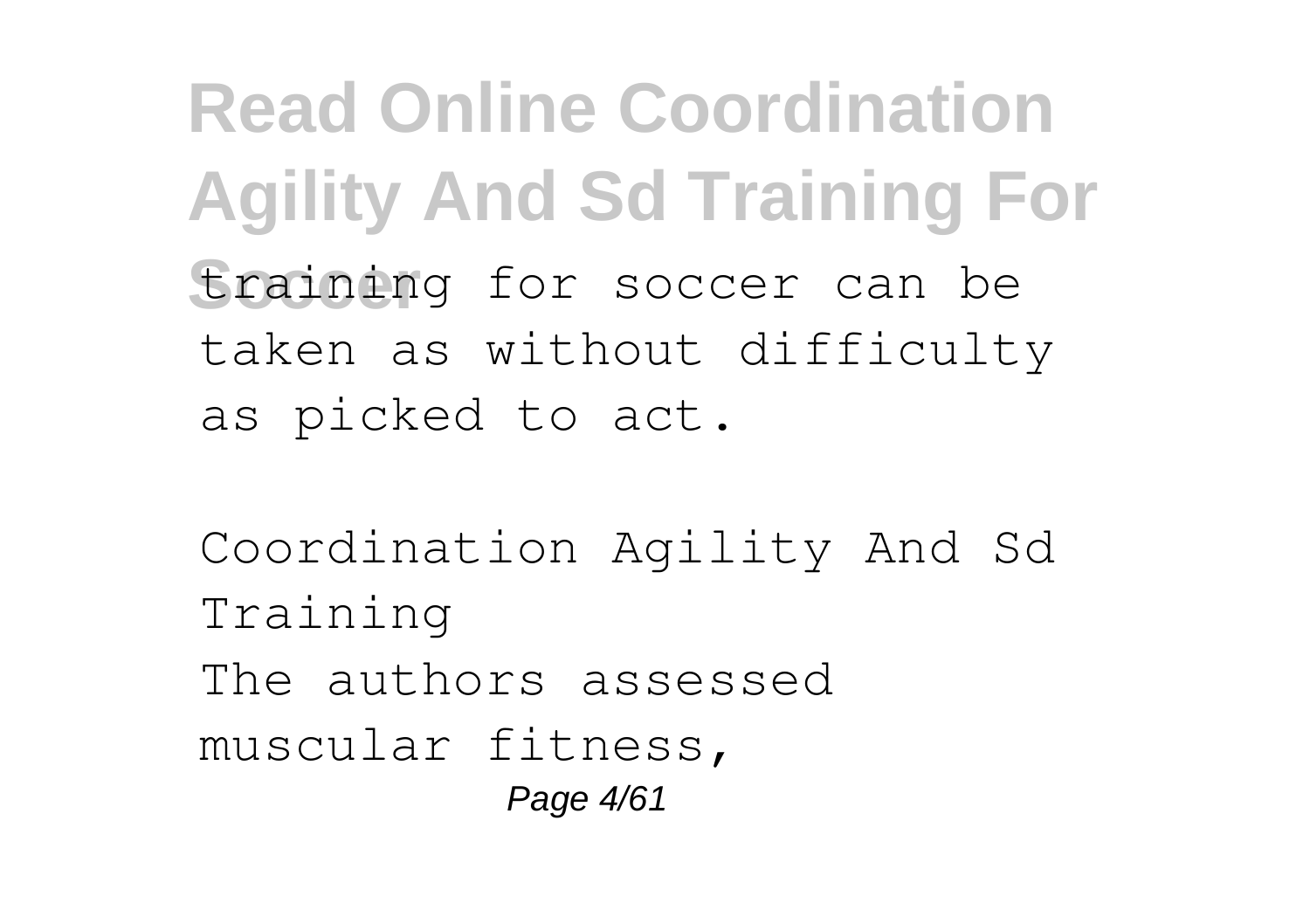**Read Online Coordination Agility And Sd Training For Soccer** speed/agility, flexibility and cardiorespiratory fitness ... In addition, a workshop training week was carried out in Zaragoza (Spain) in January 2006, in order ...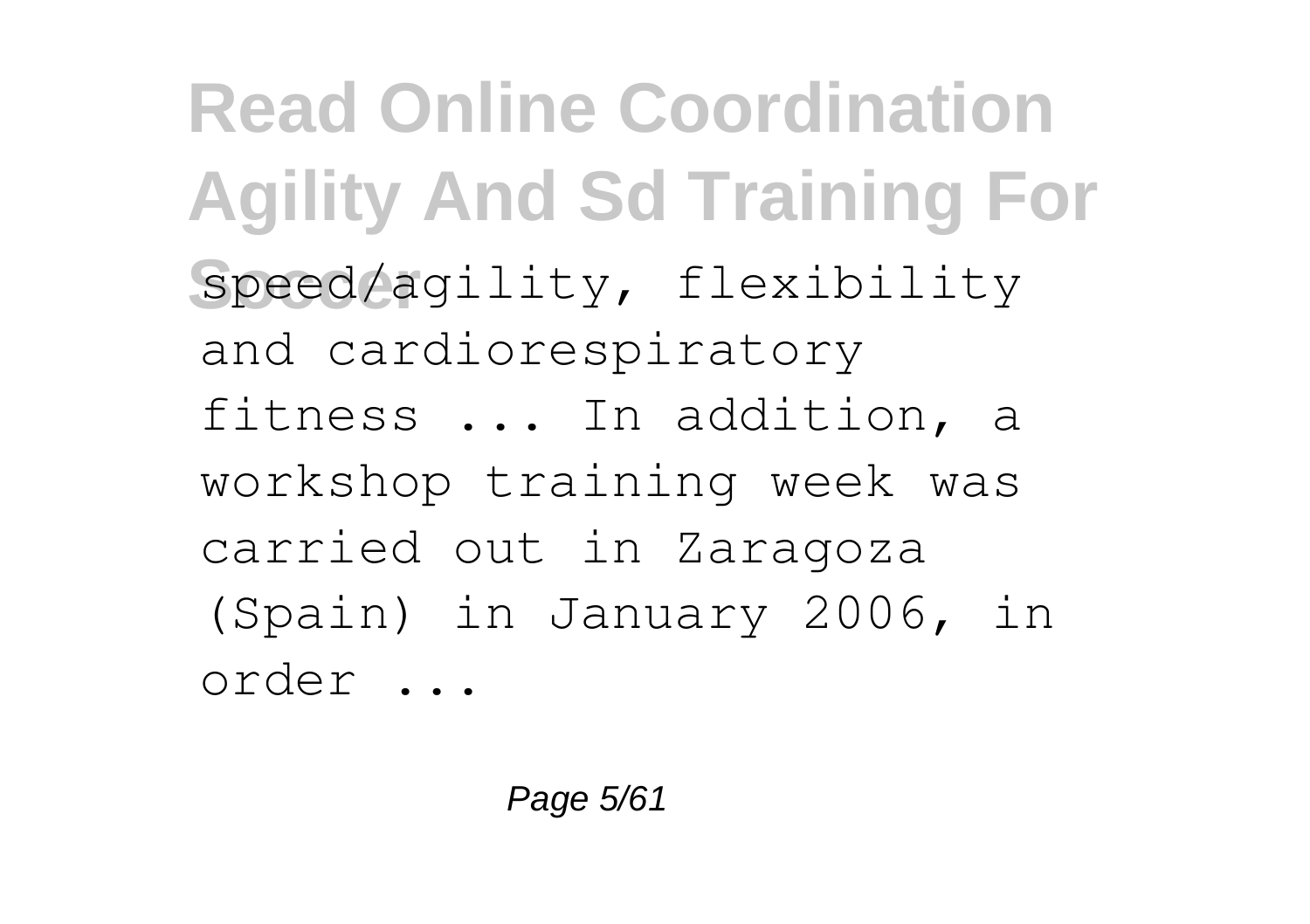**Read Online Coordination Agility And Sd Training For** Physical fitness levels among European adolescents: the HELENA study improves coordination, agility and flexibility; helps with balance and spatial awareness; and can assist with emotional well-Page 6/61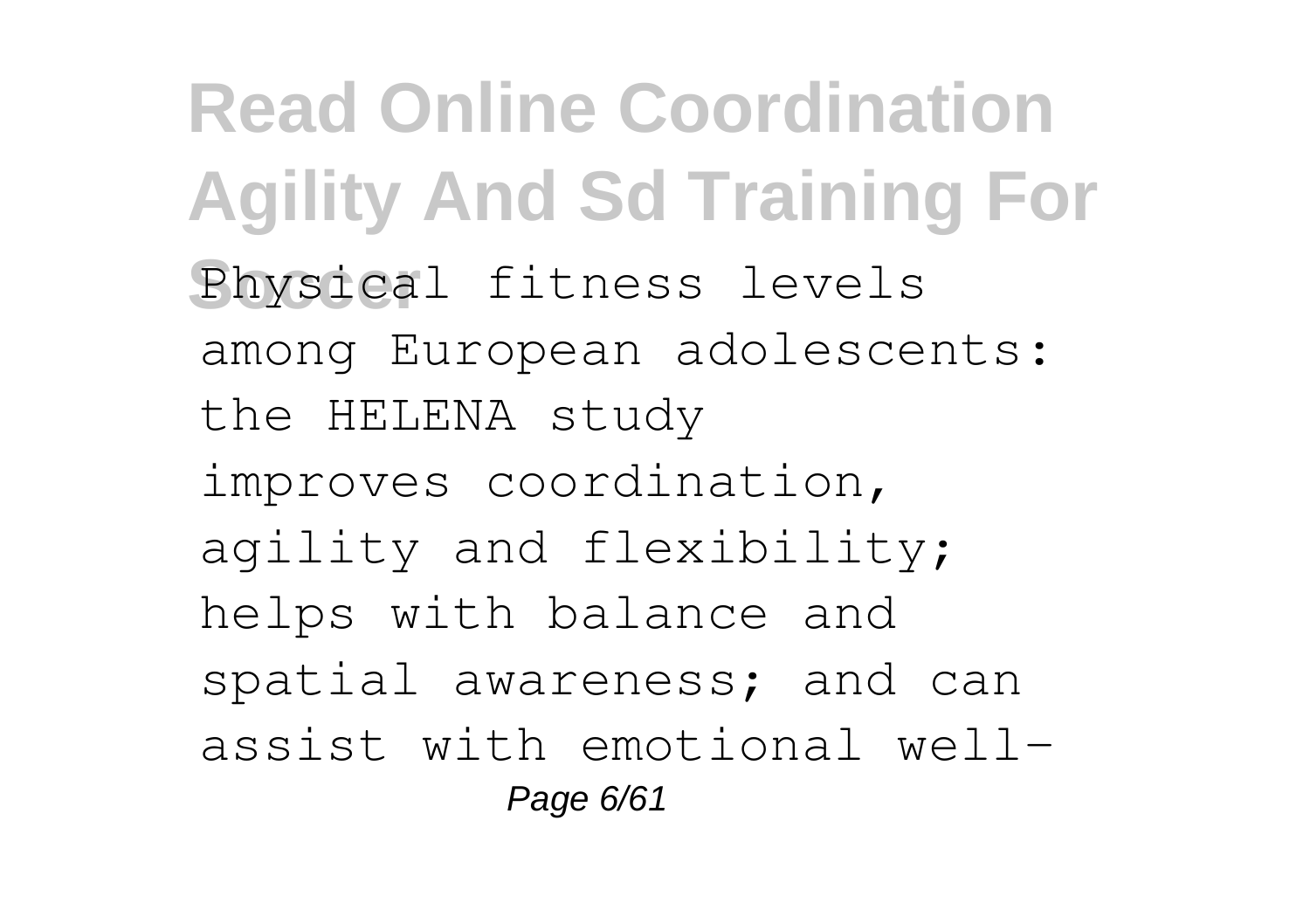**Read Online Coordination Agility And Sd Training For Soccer** being and enhance social skills. In addition to aerobic exercise such ...

Dancing keeps your body strong, trim and toned – and helps women manage changes that come with menopause Page 7/61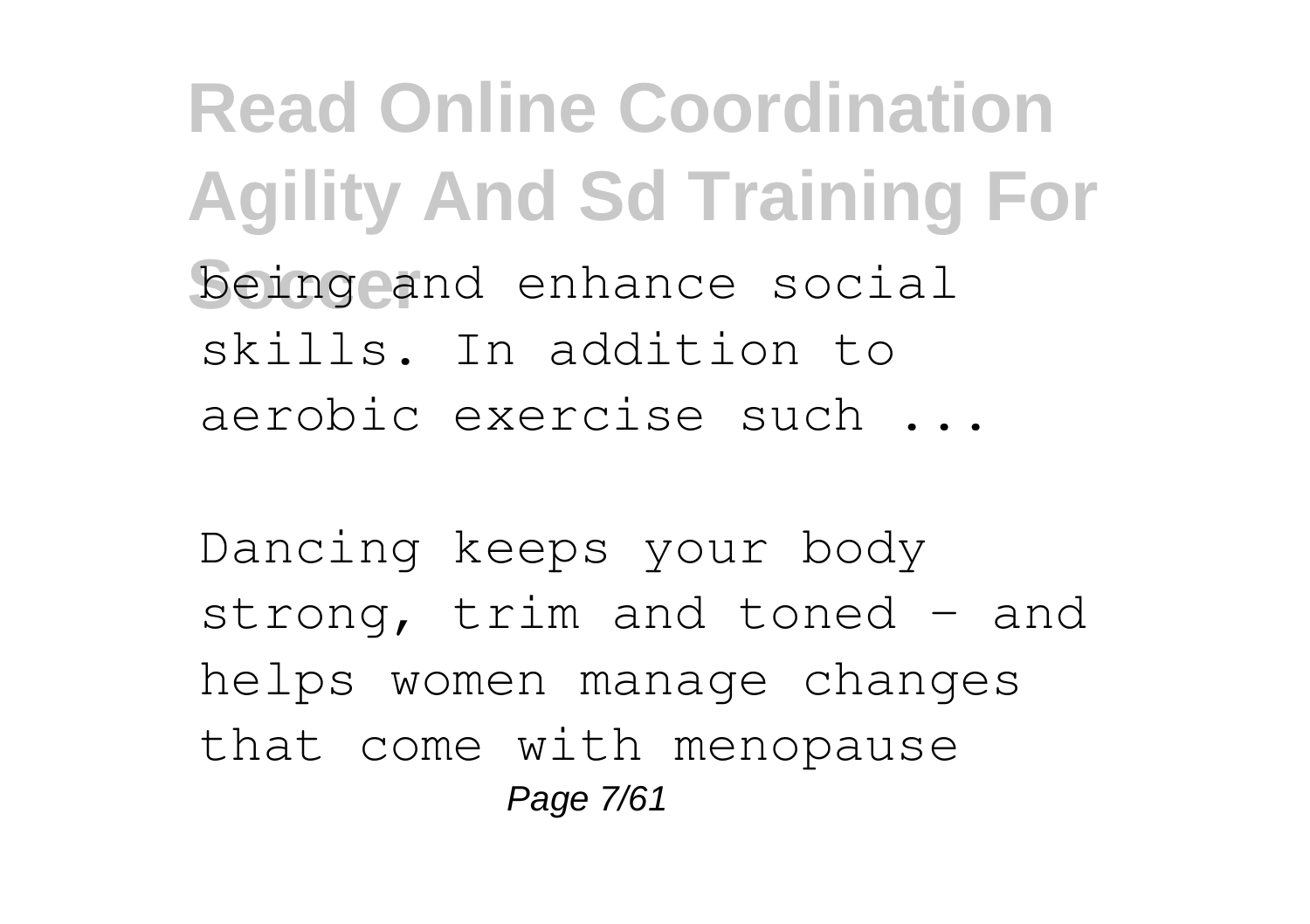**Read Online Coordination Agility And Sd Training For** Come, esit, stay are the basics of dog training. I believe they are also central to mediation. Meet Ziggy and Chela, amazing border collies who have been two of my best mediation trainers. Both came ... Page 8/61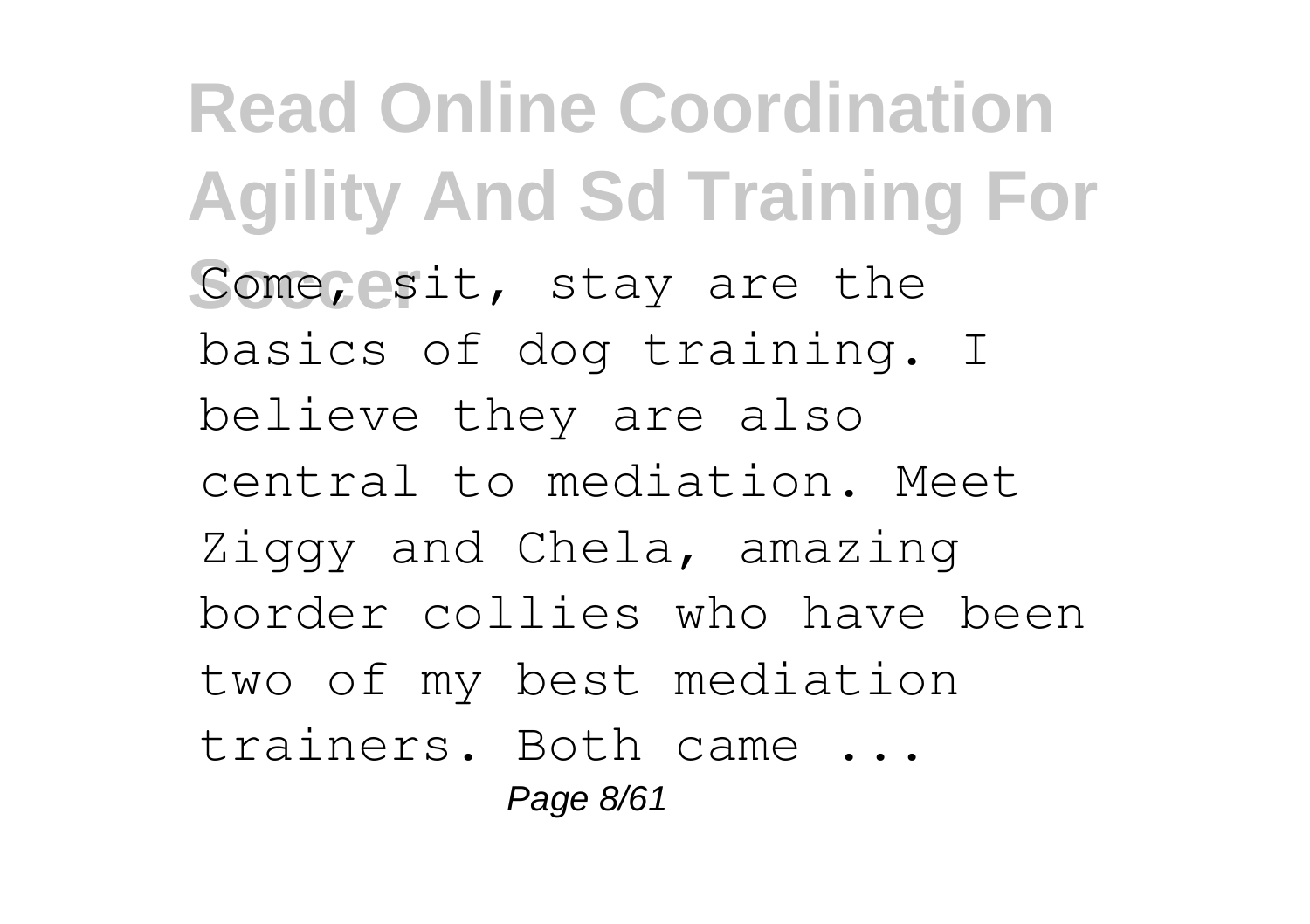## **Read Online Coordination Agility And Sd Training For Soccer**

Come, Sit, Stay: Mediation Lessons from Dog Training Purpose This systematic review was conducted to evaluate the effect of Olympic weightlifting (OW) on vertical jump (VJ) height Page  $9/61$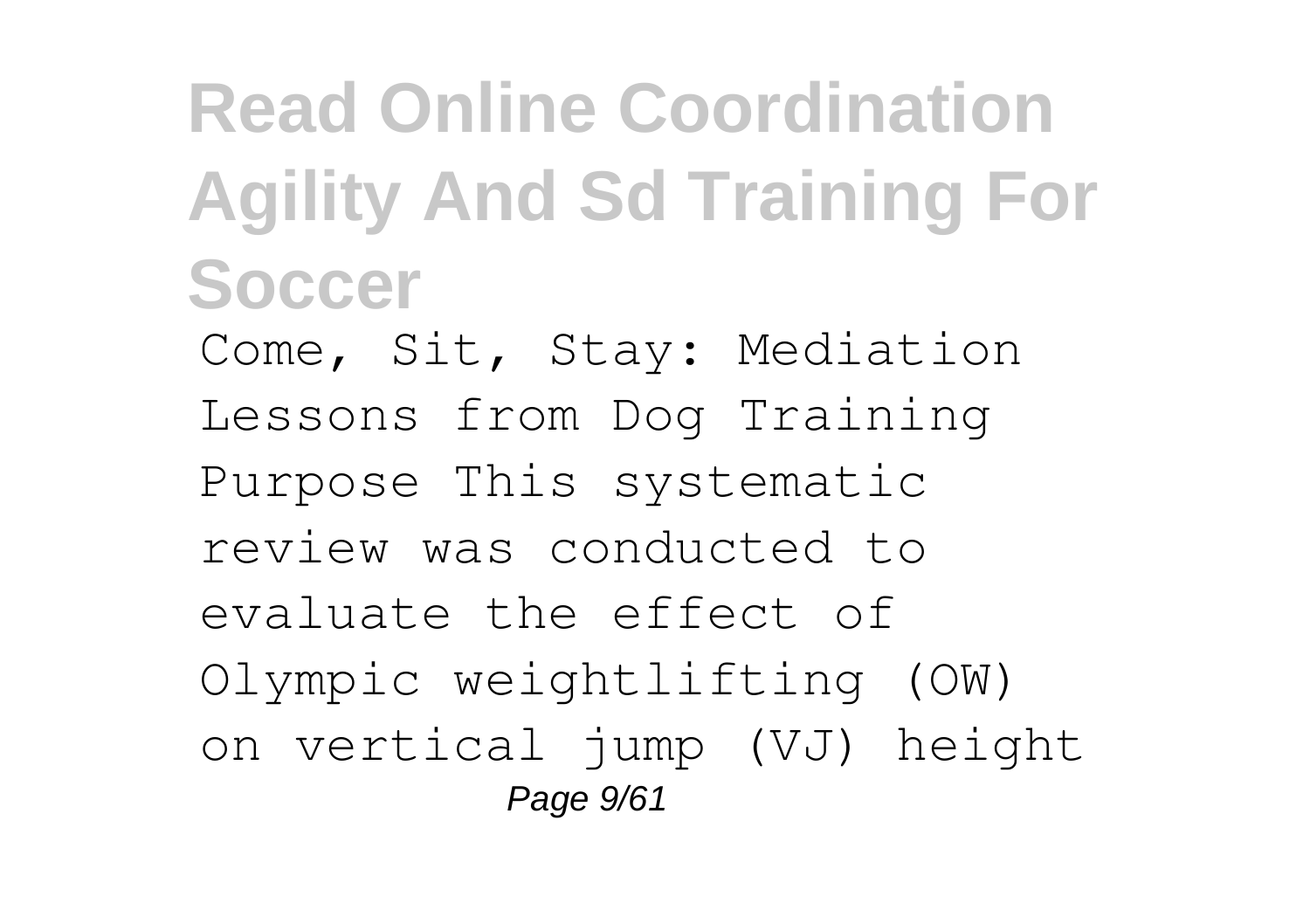**Read Online Coordination Agility And Sd Training For** compared to a control condition, traditional resistance training and ...

Olympic weightlifting training improves vertical jump height in sportspeople: a systematic review with Page 10/61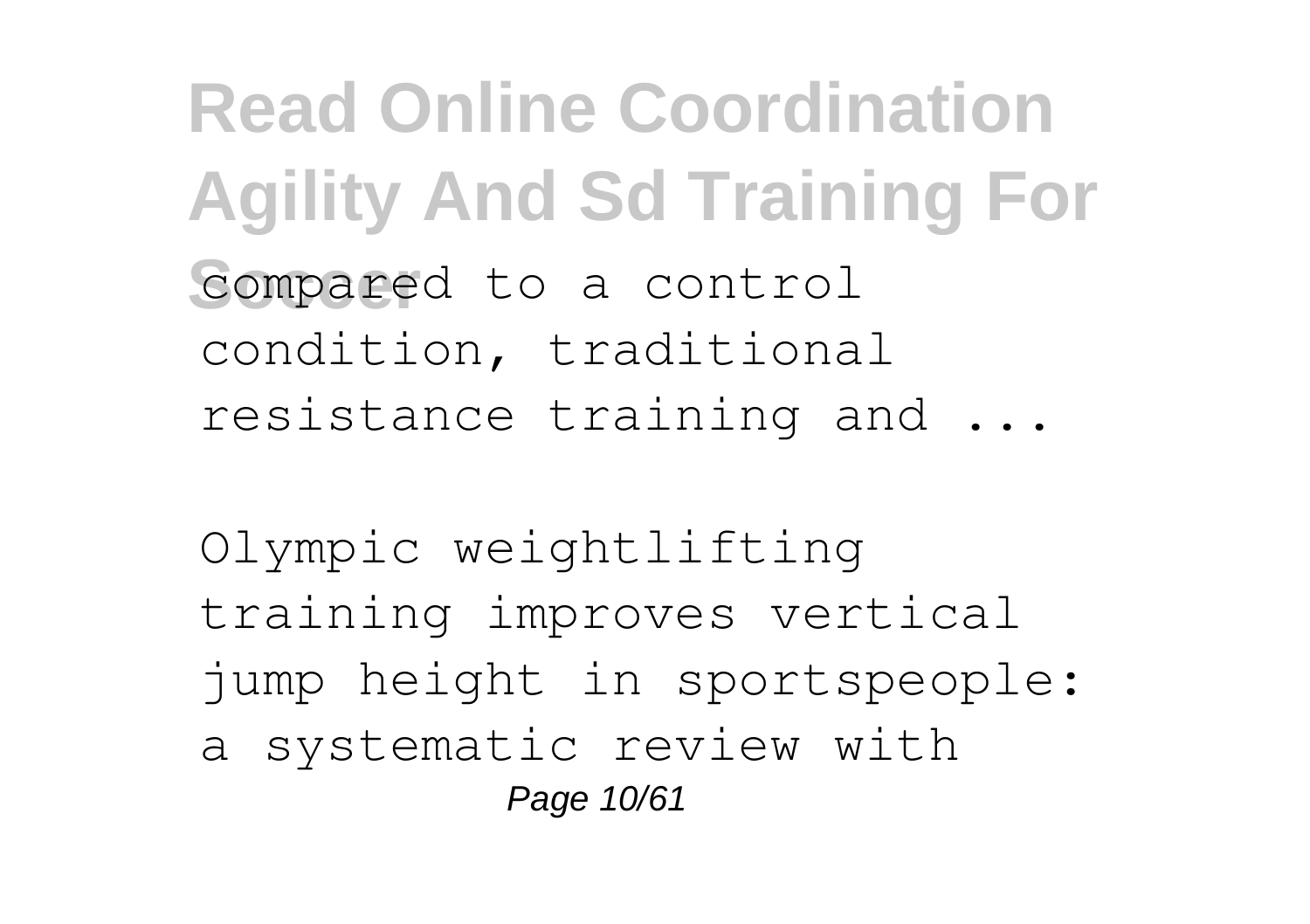**Read Online Coordination Agility And Sd Training For Soccer** meta-analysis Wolters relied on three models of small training helicopters, all powered by gasoline-fueled ... Some students never developed the hand-eye coordination to keep the aggravating Page 11/61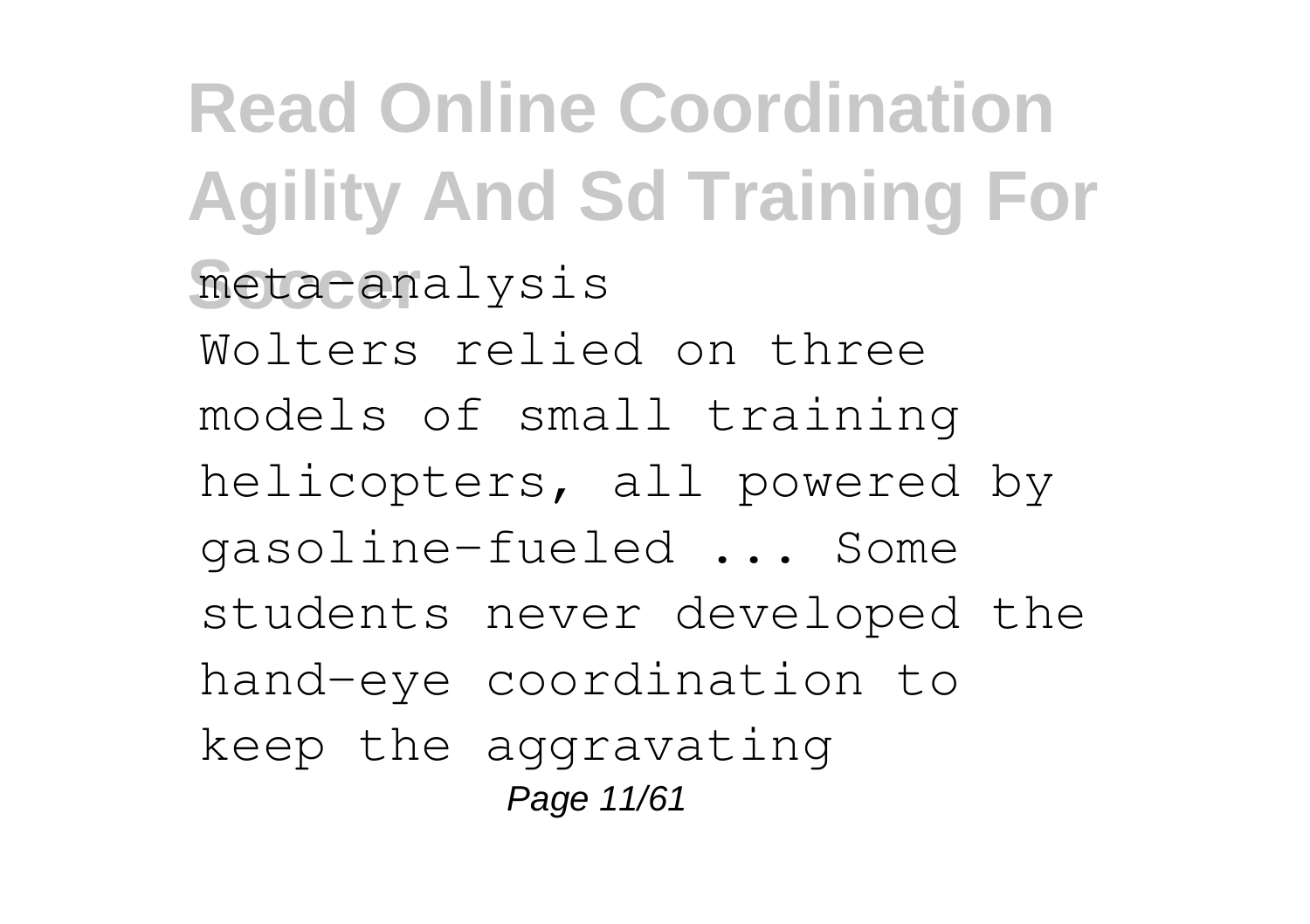**Read Online Coordination Agility And Sd Training For** machines steady in a ...

Where Huey Pilots Trained and Heroes Were Made To sign up for Becker's ASC E-Newsletter or any of our other E-Newsletters, click here. If you are Page 12/61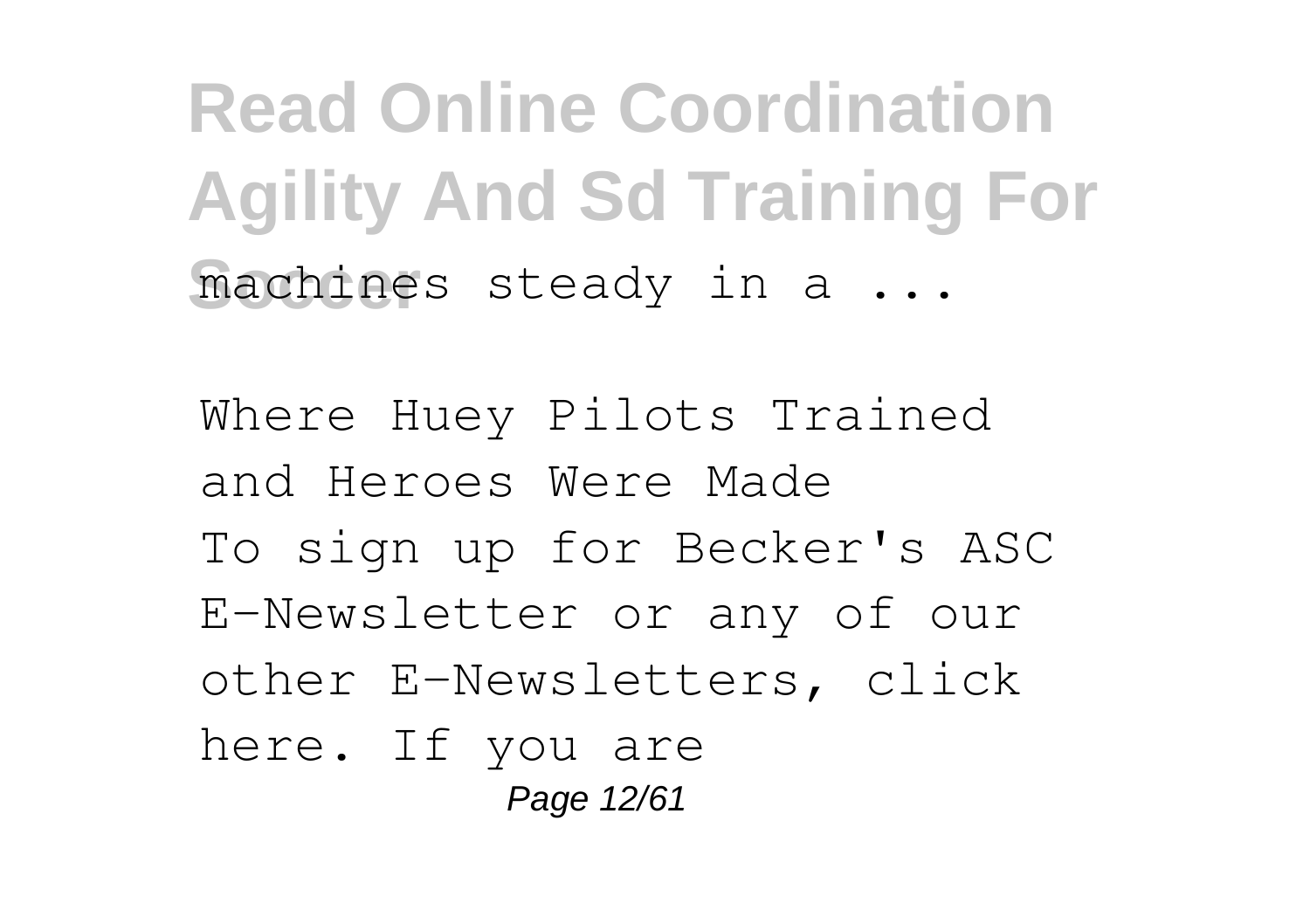**Read Online Coordination Agility And Sd Training For** experiencing difficulty receiving our newsletters, you may need to ...

ASC E-Newsletter "Videonetics is spearheading the adoption of cloud-native technologies which are key Page 13/61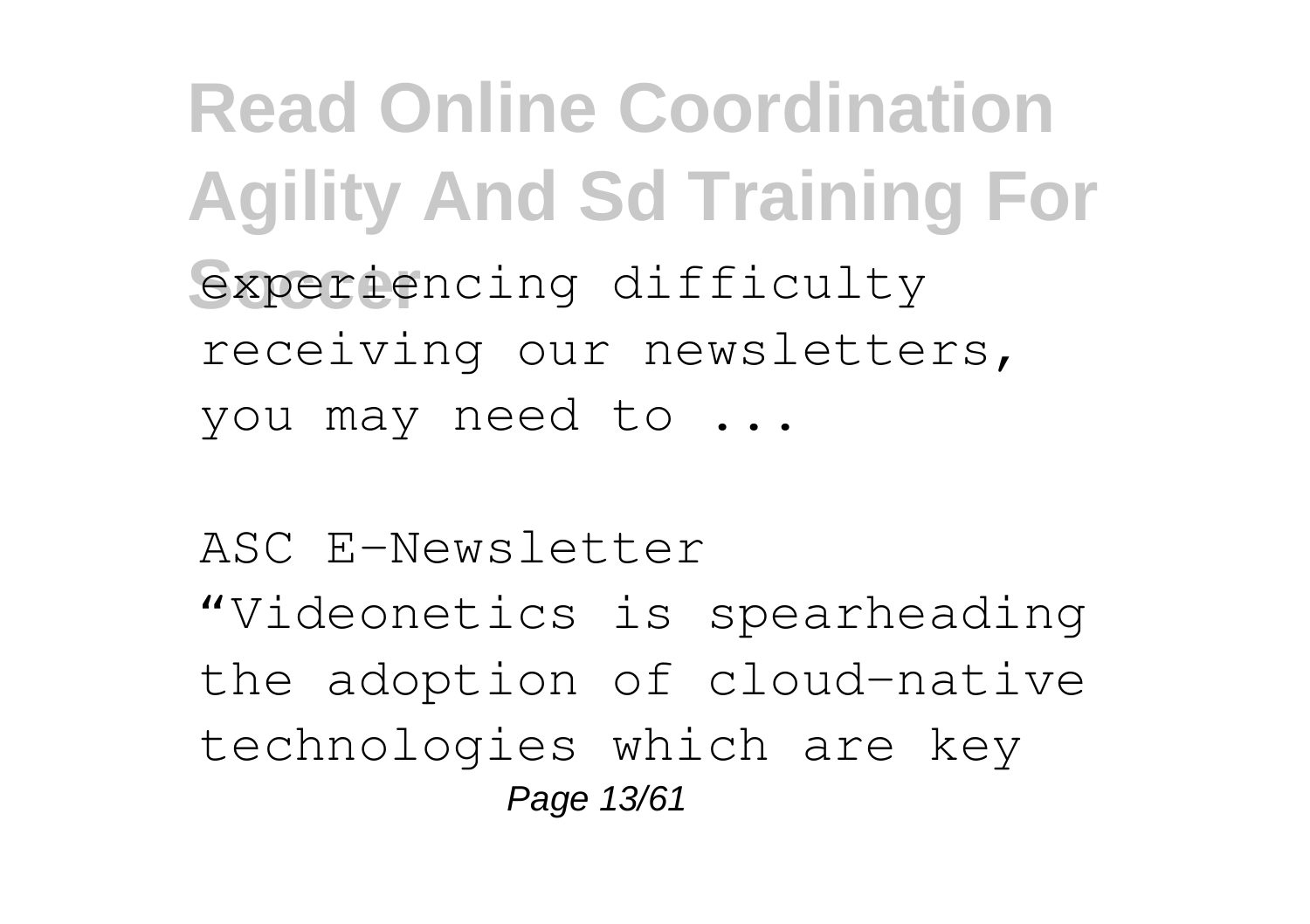**Read Online Coordination Agility And Sd Training For** architectural imperatives that help the customer with agility and flexibility ... efficient response coordination, ...

Video management software Equipped with on-site Page 14/61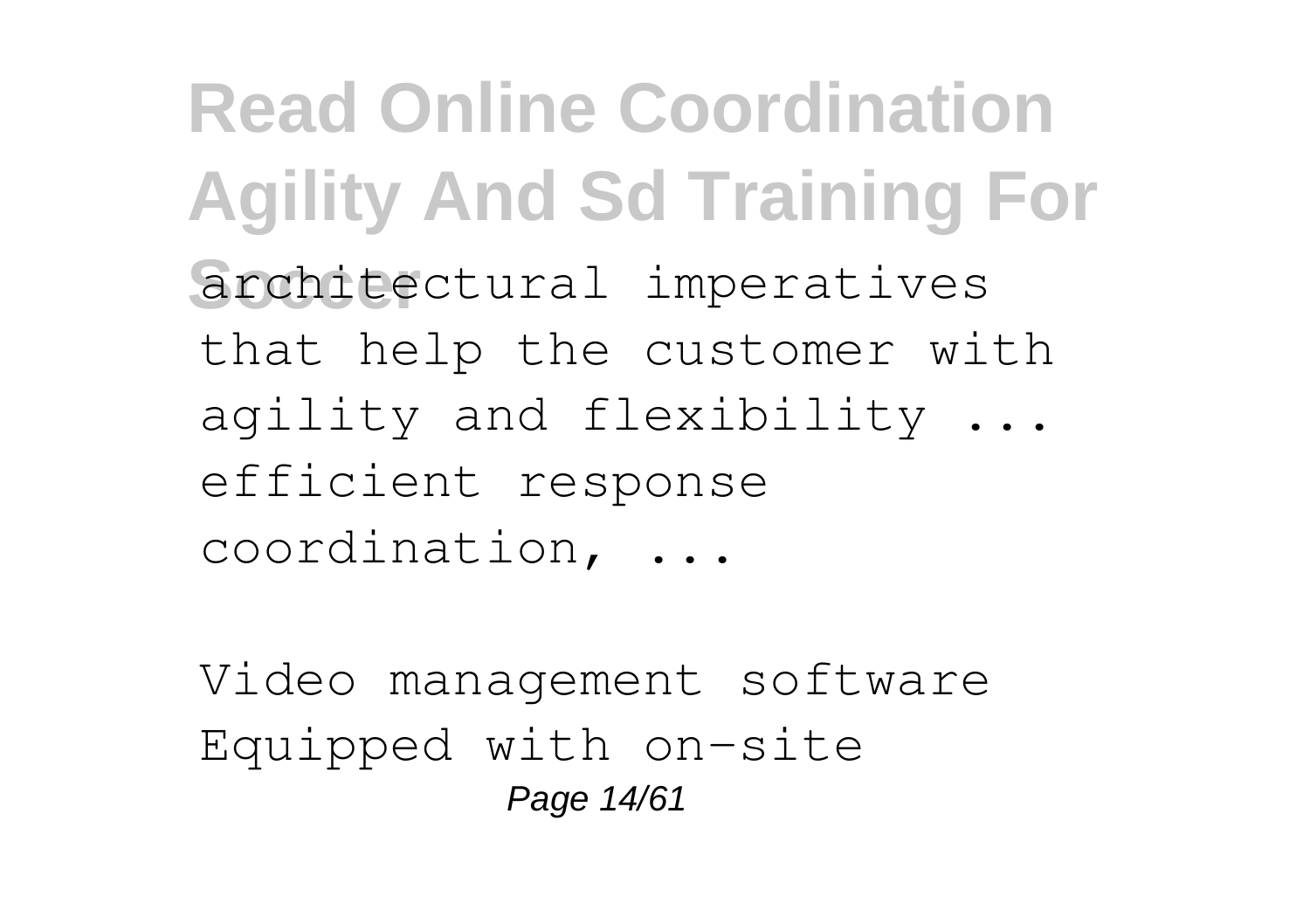**Read Online Coordination Agility And Sd Training For Soccer** training facilities, it invests in the success of its employees as they, in turn, invest in the company's efforts to develop new life-saving technologies to address the leading ...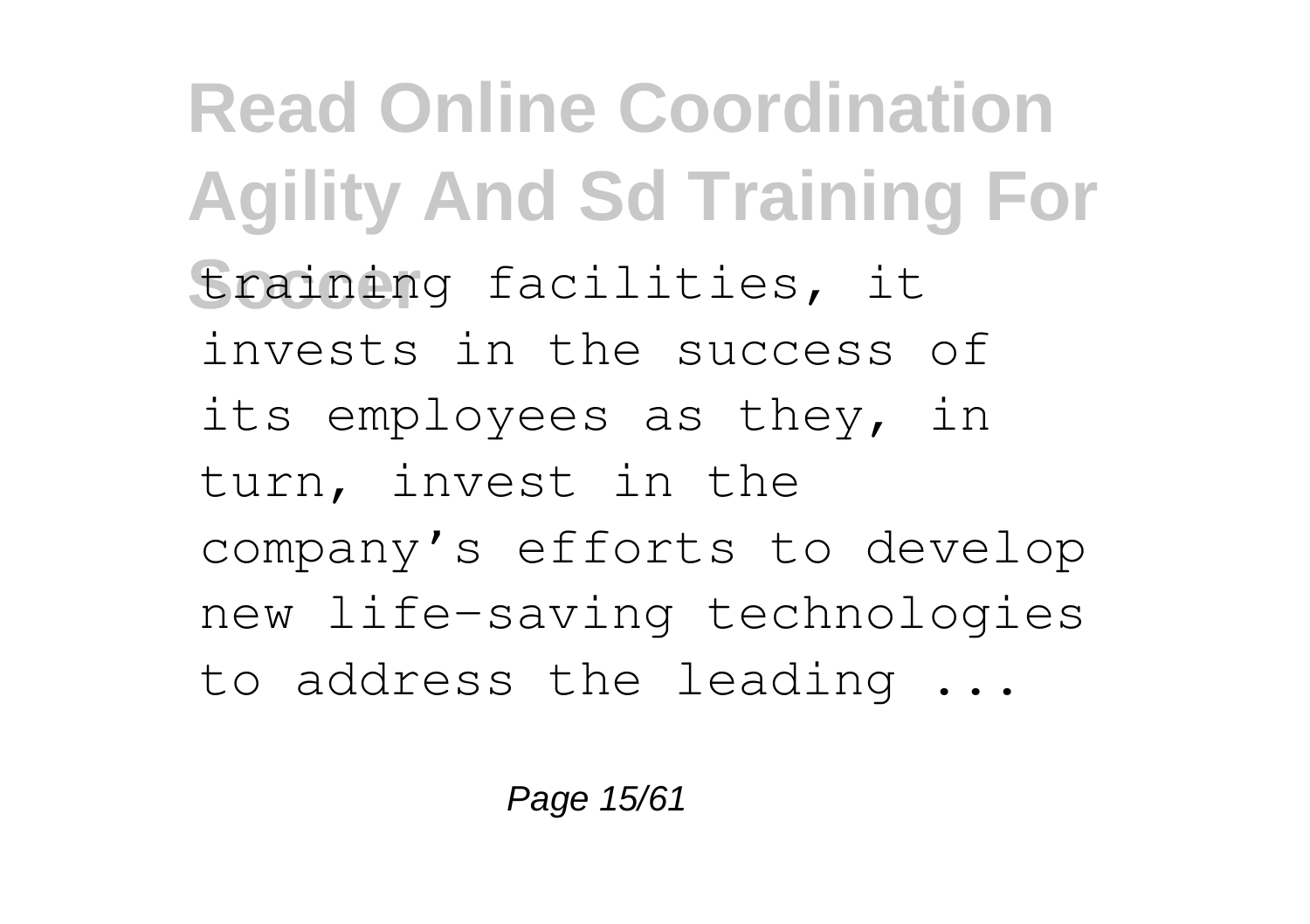**Read Online Coordination Agility And Sd Training For Soccer** Laudan Properties To sign up for Becker's ASC E-Newsletter or any of our other E-Newsletters, click here. If you are experiencing difficulty receiving our newsletters, you may need to ... Page 16/61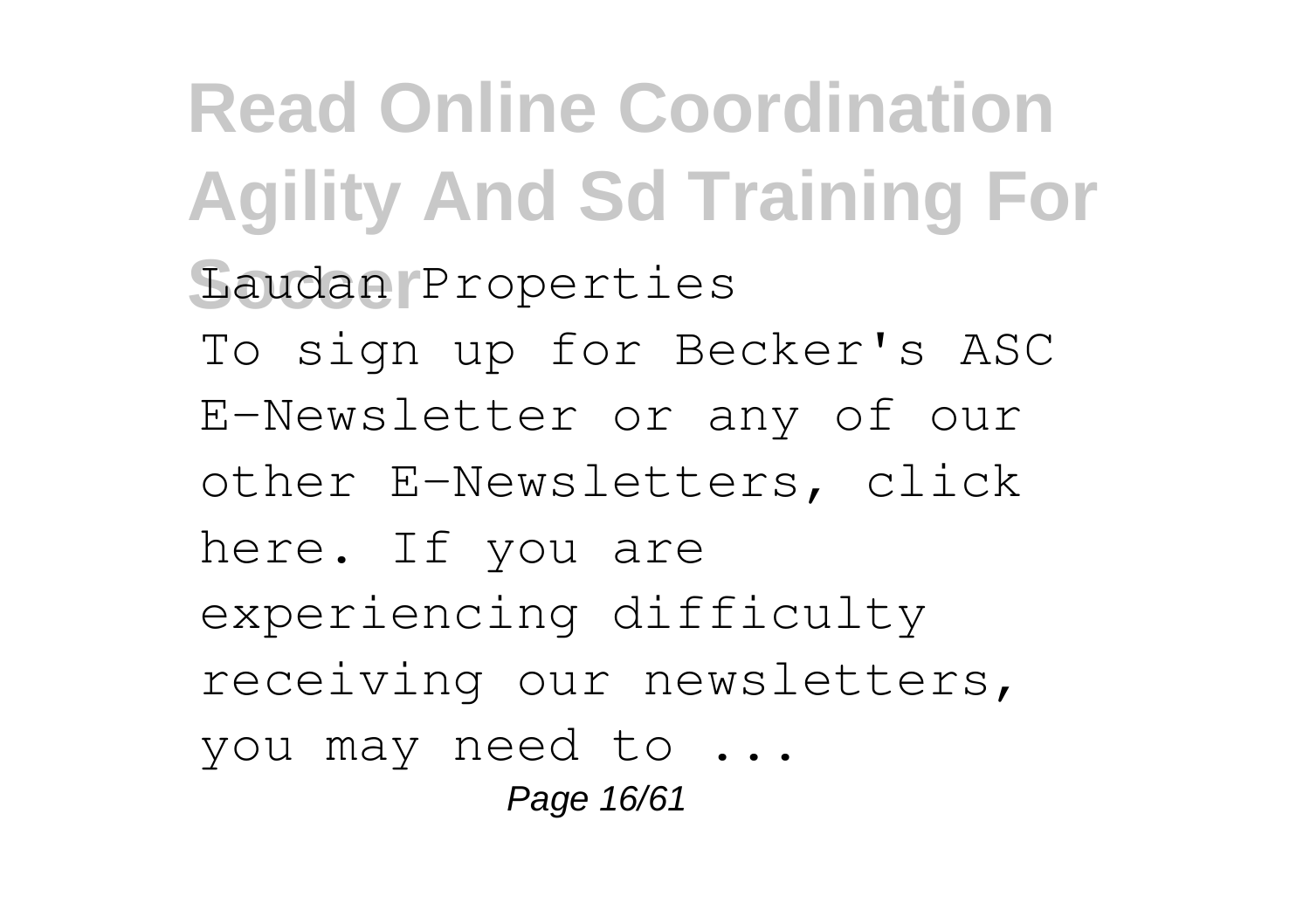# **Read Online Coordination Agility And Sd Training For Soccer**

#### The premise of neuroplasticity on enhancing cognitive functioning among healthy as well as Page 17/61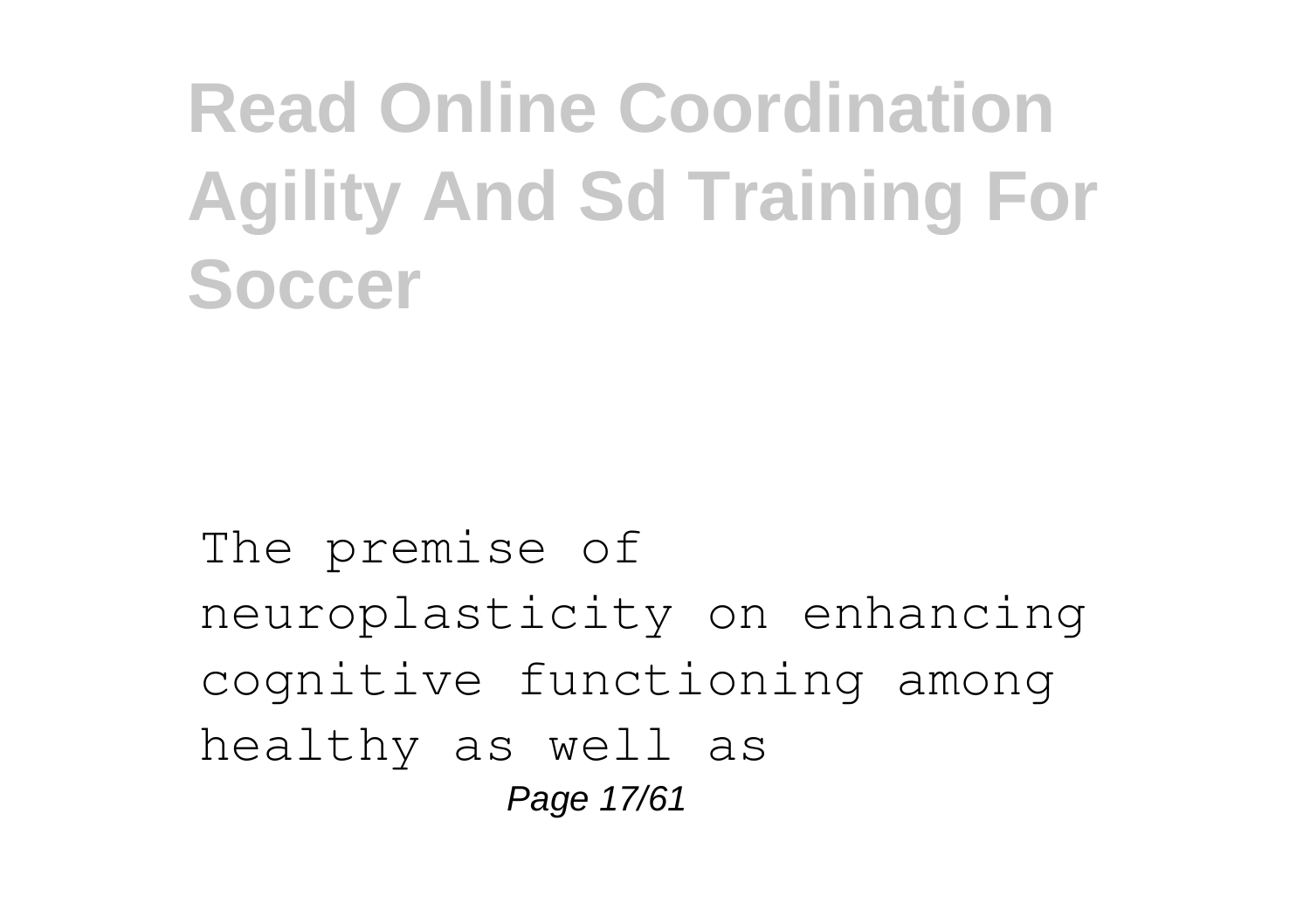**Read Online Coordination Agility And Sd Training For Cognitively** impaired individuals across the lifespan, and the potential of harnessing these processes to prevent cognitive decline attract substantial scientific and public interest. Indeed, the Page 18/61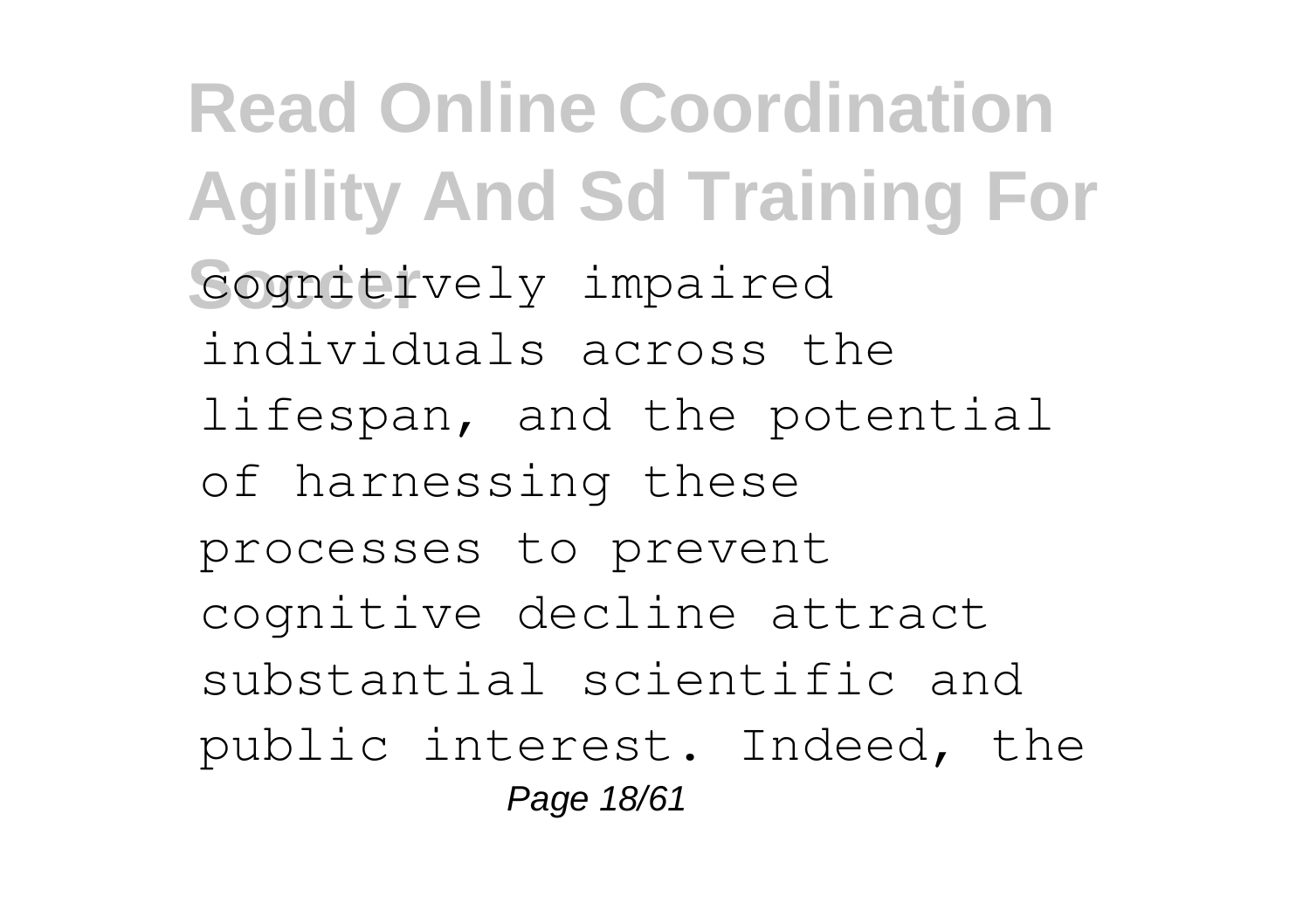**Read Online Coordination Agility And Sd Training For** systematic evidence base for cognitive training, video games, physical exercise and other forms of brain stimulation such as entrain brain activity is growing rapidly. This Research Topic (RT) focused on recent Page 19/61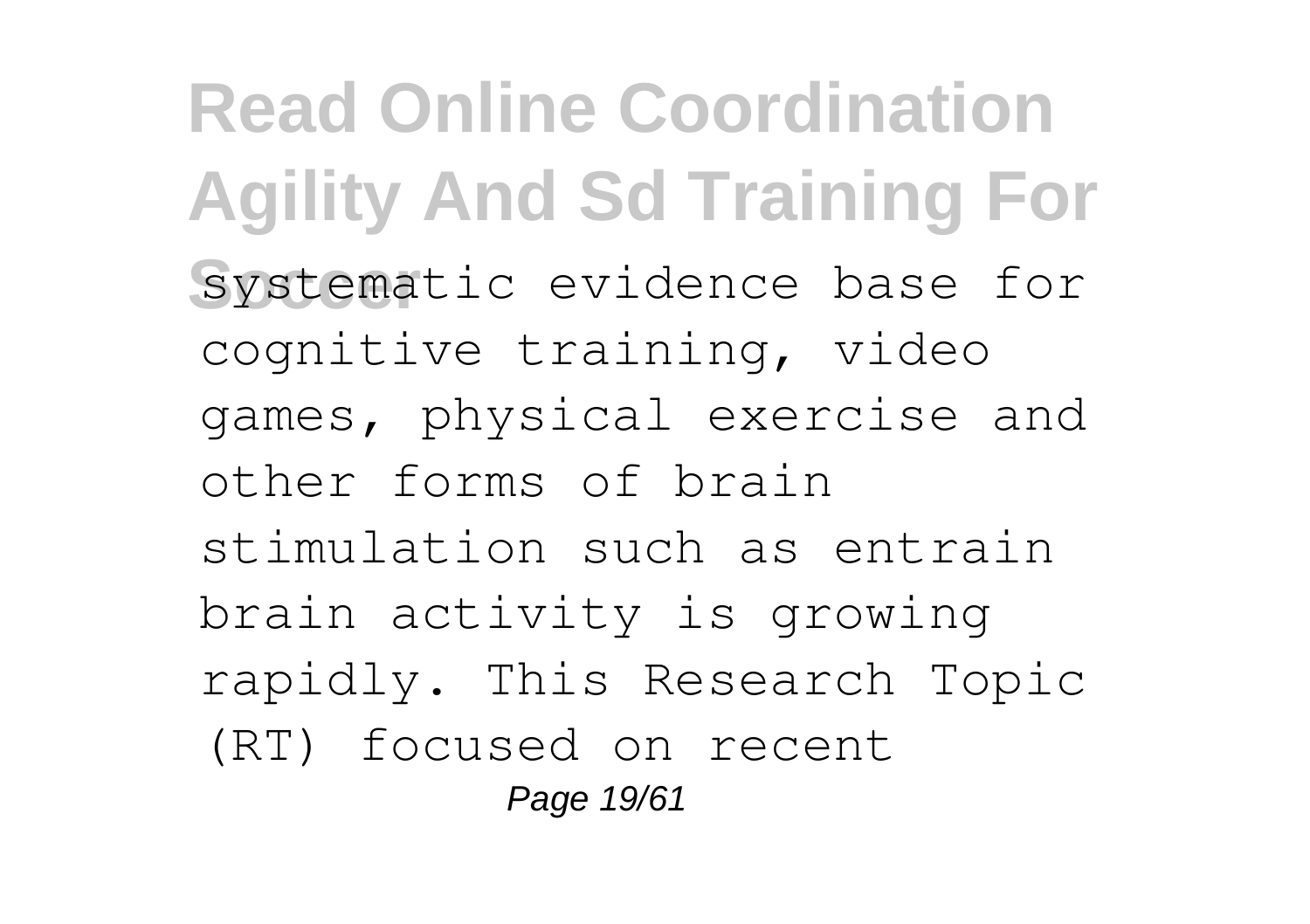**Read Online Coordination Agility And Sd Training For** research conducted in the field of cognitive and brain plasticity induced by physical activity, different types of cognitive training, including computerized interventions, learning therapy, video games, and Page 20/61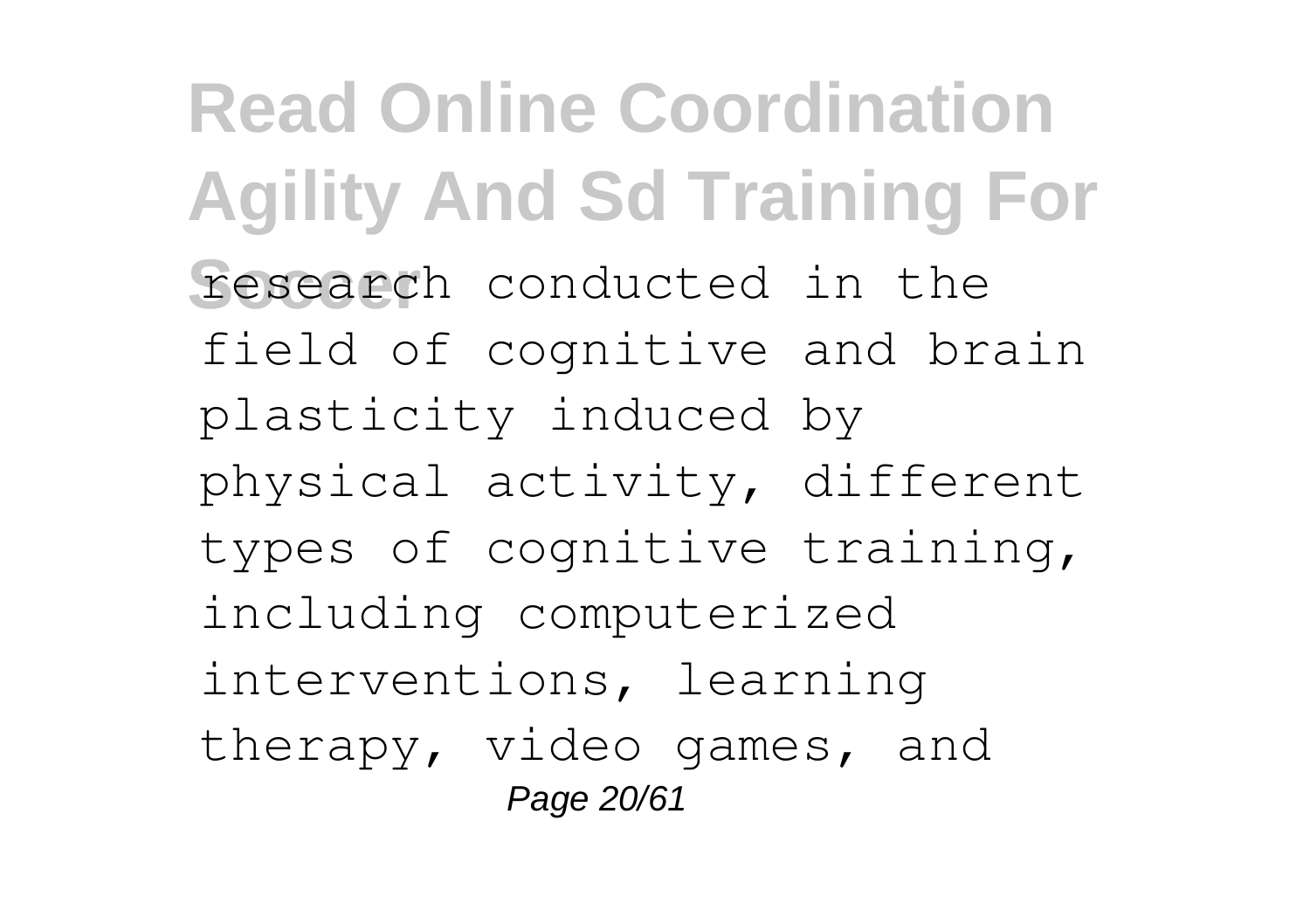**Read Online Coordination Agility And Sd Training For** combined intervention approaches as well as other forms of brain stimulation that target brain activity, including electroencephalography and neurofeedback. It contains 49 contributions to the Page 21/61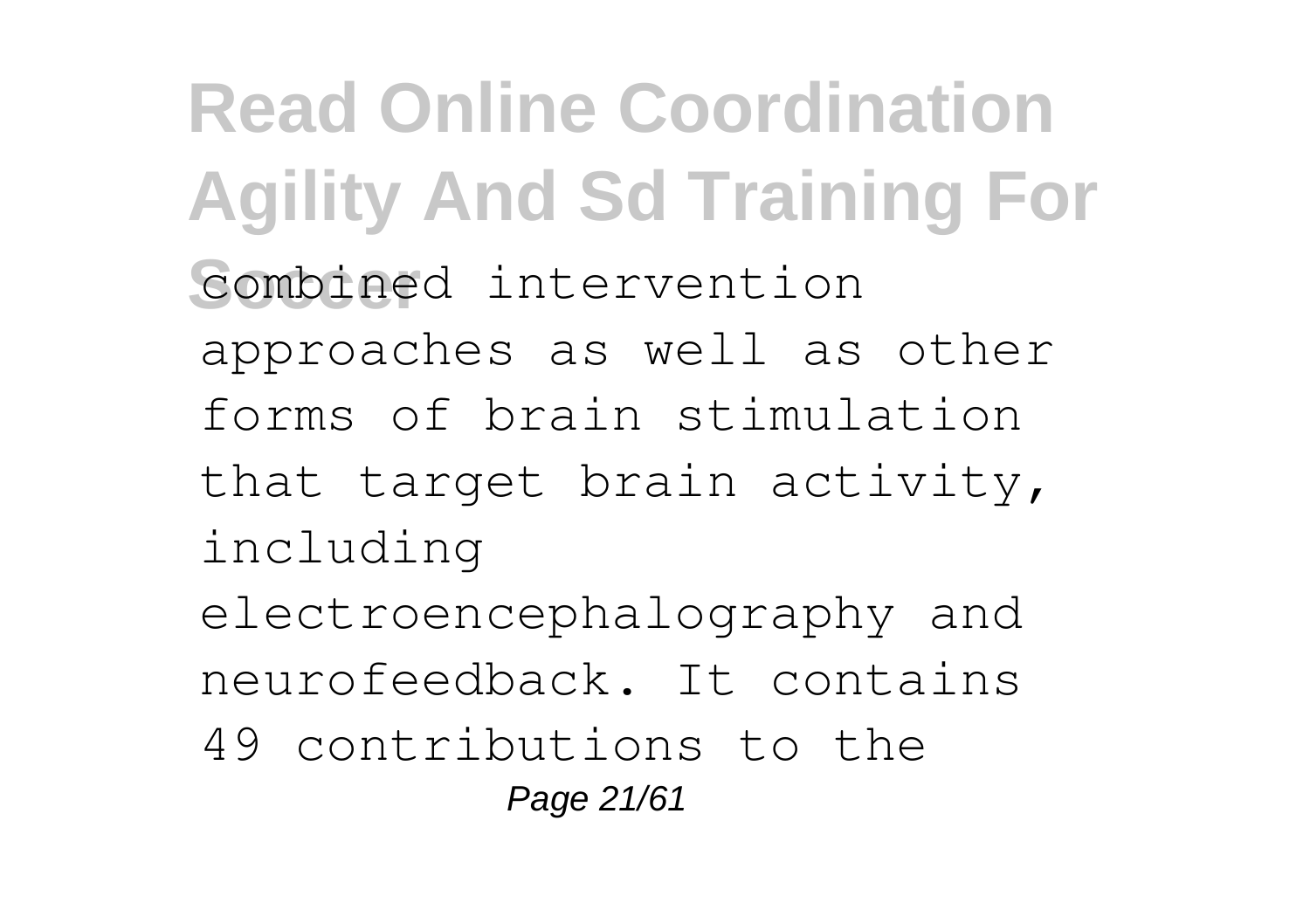**Read Online Coordination Agility And Sd Training For Soccer** topic, including Original Research articles (37), Clinical Trials (2), Reviews (5), Mini Reviews (2), Hypothesis and Theory (1), and Corrections (2).

Murray/Eldridge/Kohl's Page 22/61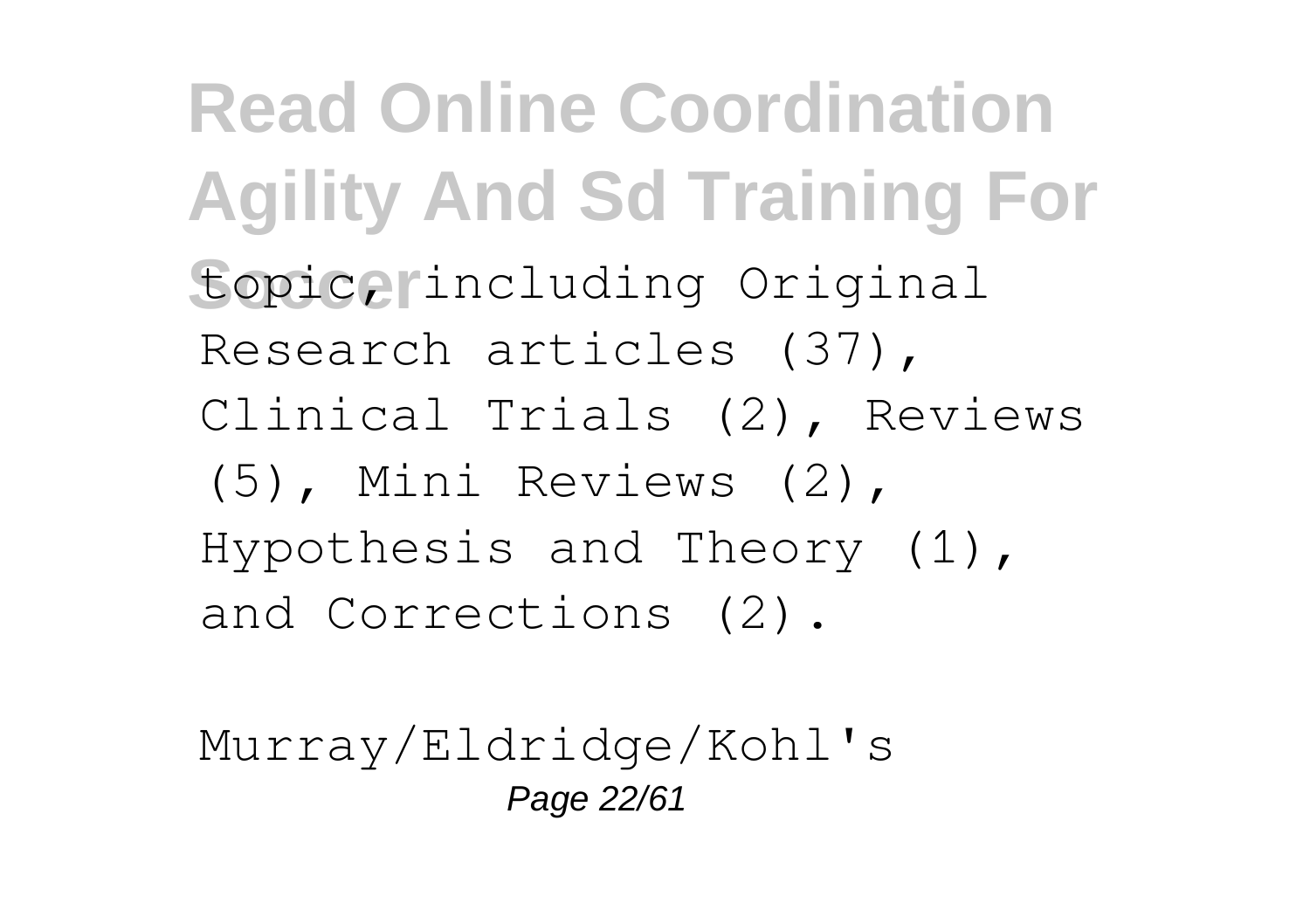**Read Online Coordination Agility And Sd Training For** FOUNDATIONS OF KINESIOLOGY: A MODERN INTEGRATED APPROACH helps you explore potential career opportunities as well as sharpen the skills you will need as a professional in personal training, occupational and physical Page 23/61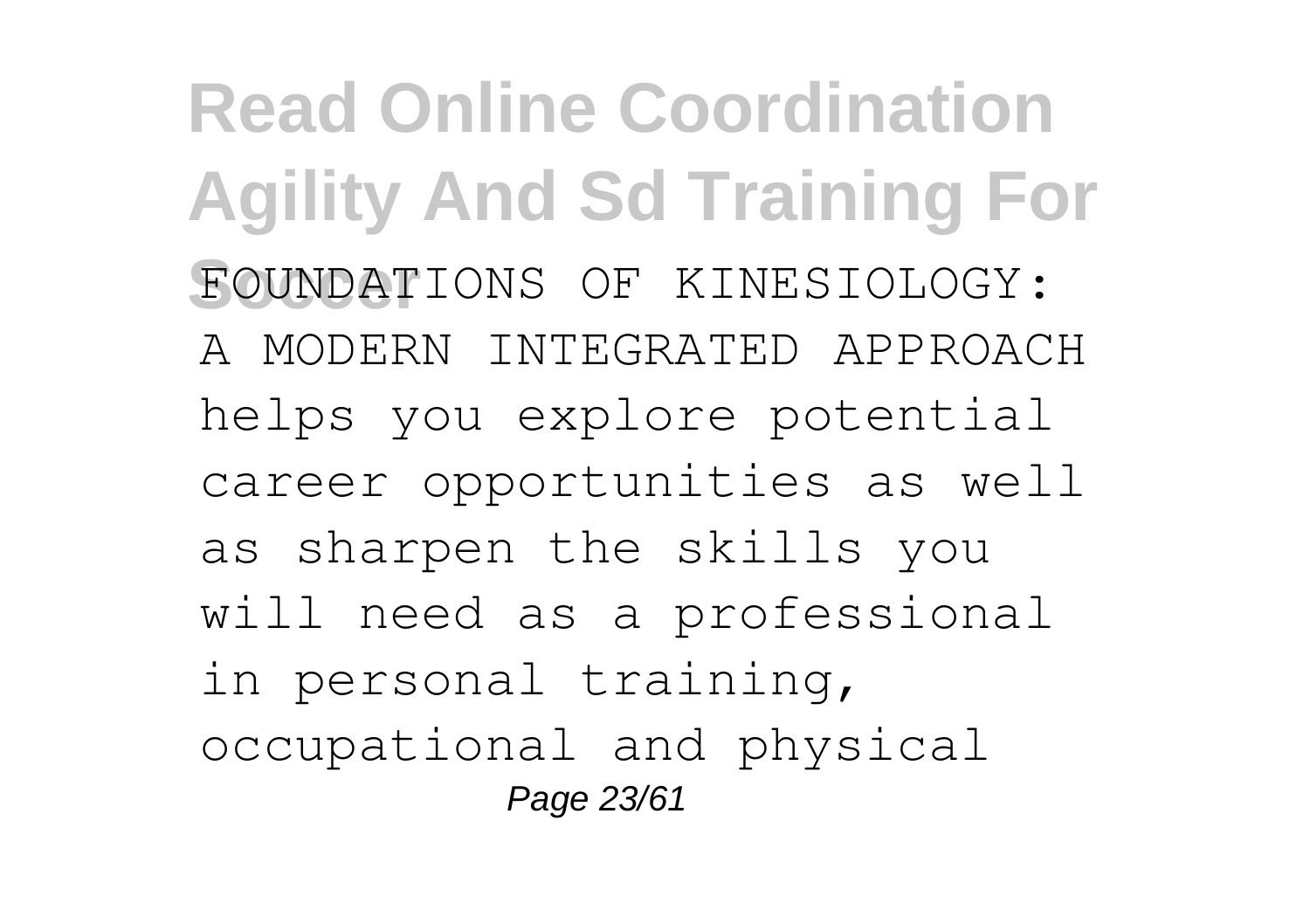**Read Online Coordination Agility And Sd Training For** therapy, athletic training, sports psychology or sports management. The text equips you with a solid foundation in basic Kinesiology as well as subdisciplines such as biomechanics, motor learning, exercise Page 24/61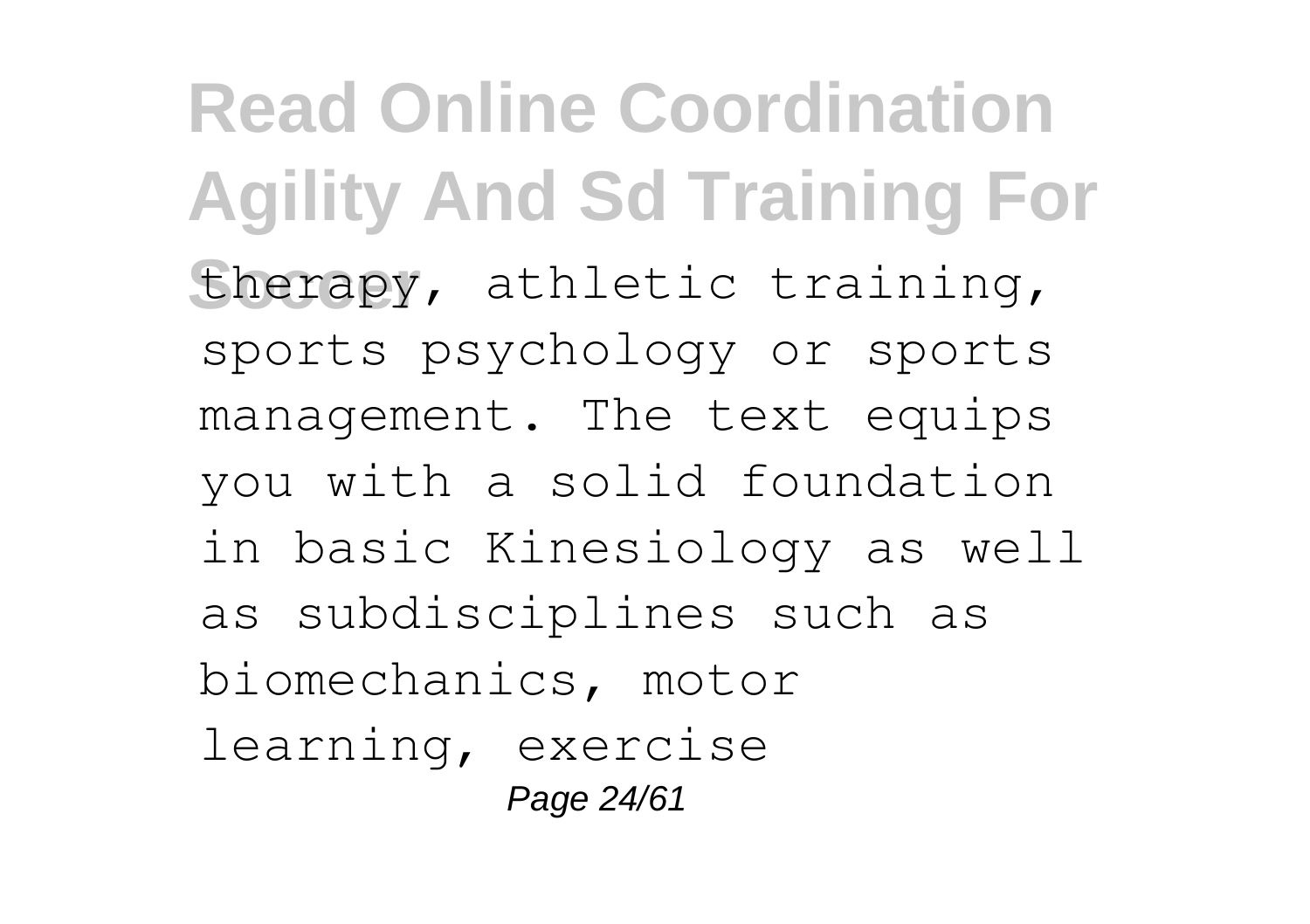**Read Online Coordination Agility And Sd Training For Soccer** physiology and public health. It emphasizes the evolving and ever-changing career opportunities available working with individuals and populations across the lifespan--children, Page 25/61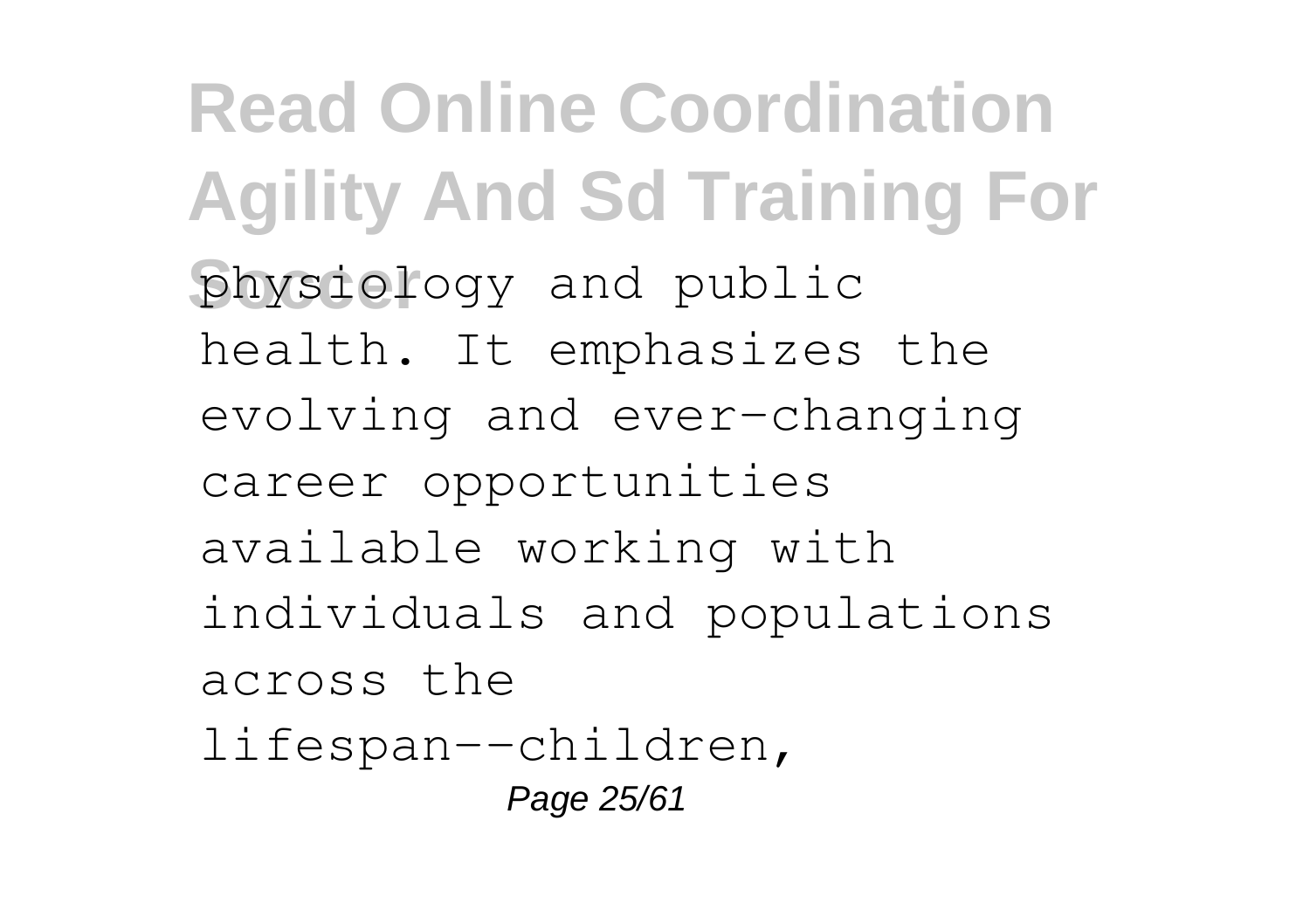**Read Online Coordination Agility And Sd Training For** adolescents, adults and older adults--and in a variety of settings--work, leisure, transportation, home, schools, sport, fitness facilities and rehabilitation centers. Important Notice: Media Page 26/61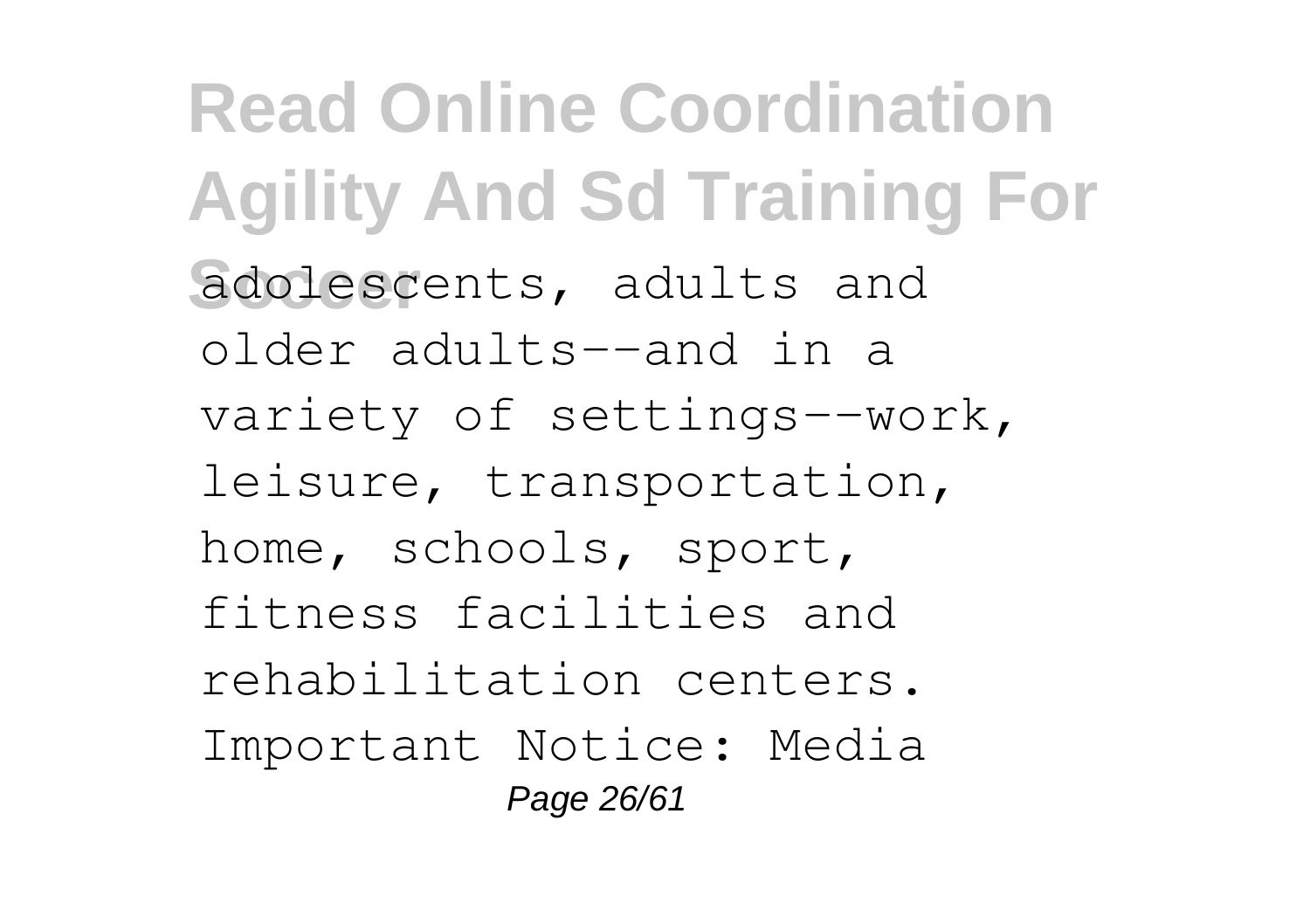**Read Online Coordination Agility And Sd Training For** content referenced within the product description or the product text may not be available in the ebook version.

The ball handler who fakes and then drives past a Page 27/61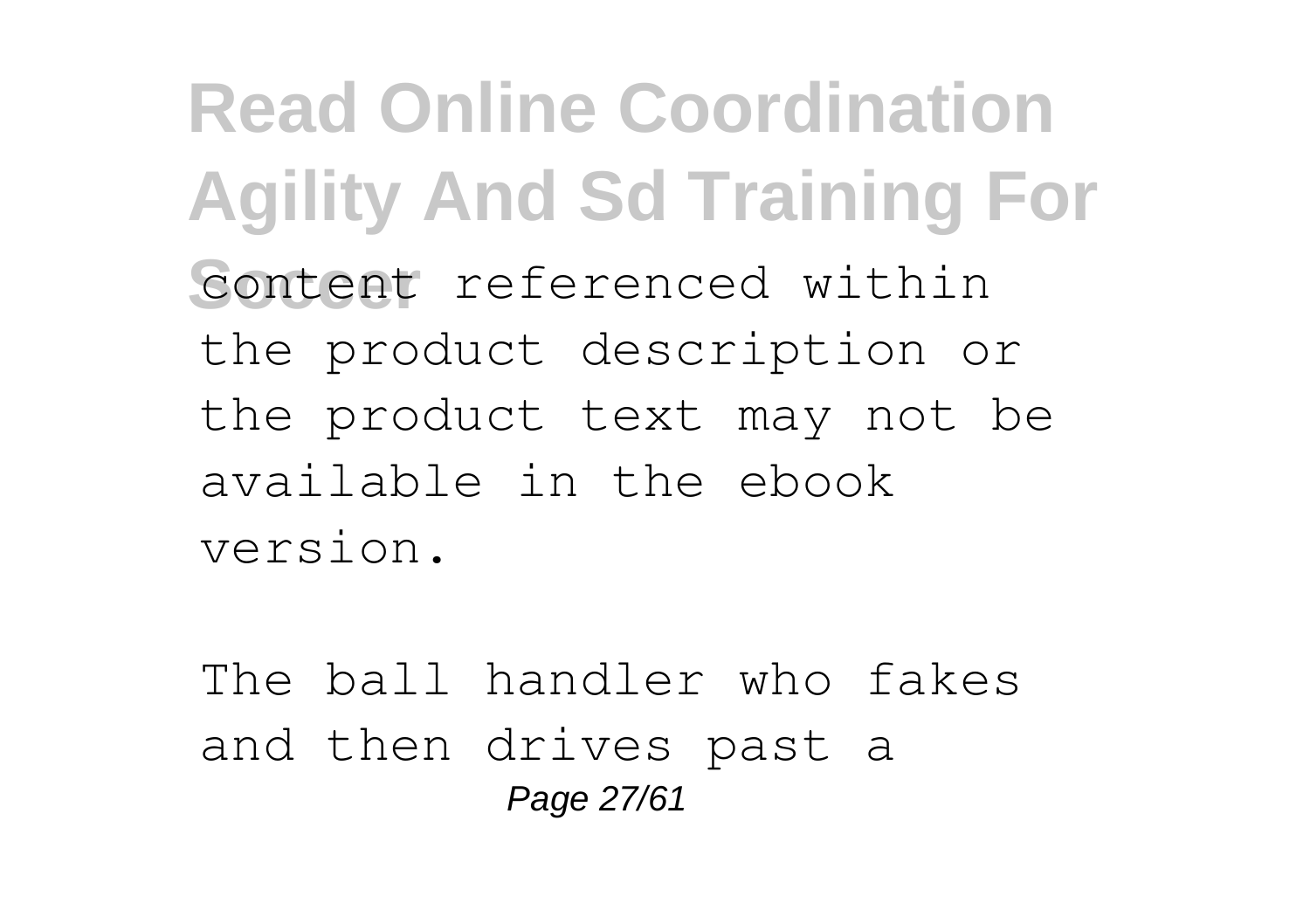**Read Online Coordination Agility And Sd Training For** defender for an easy score. A pass rusher who leaves a would-be blocker in his wake on the way to sacking the quarterback. A setter who manages to maneuver both body and ball in the blink of an eye to make the Page 28/61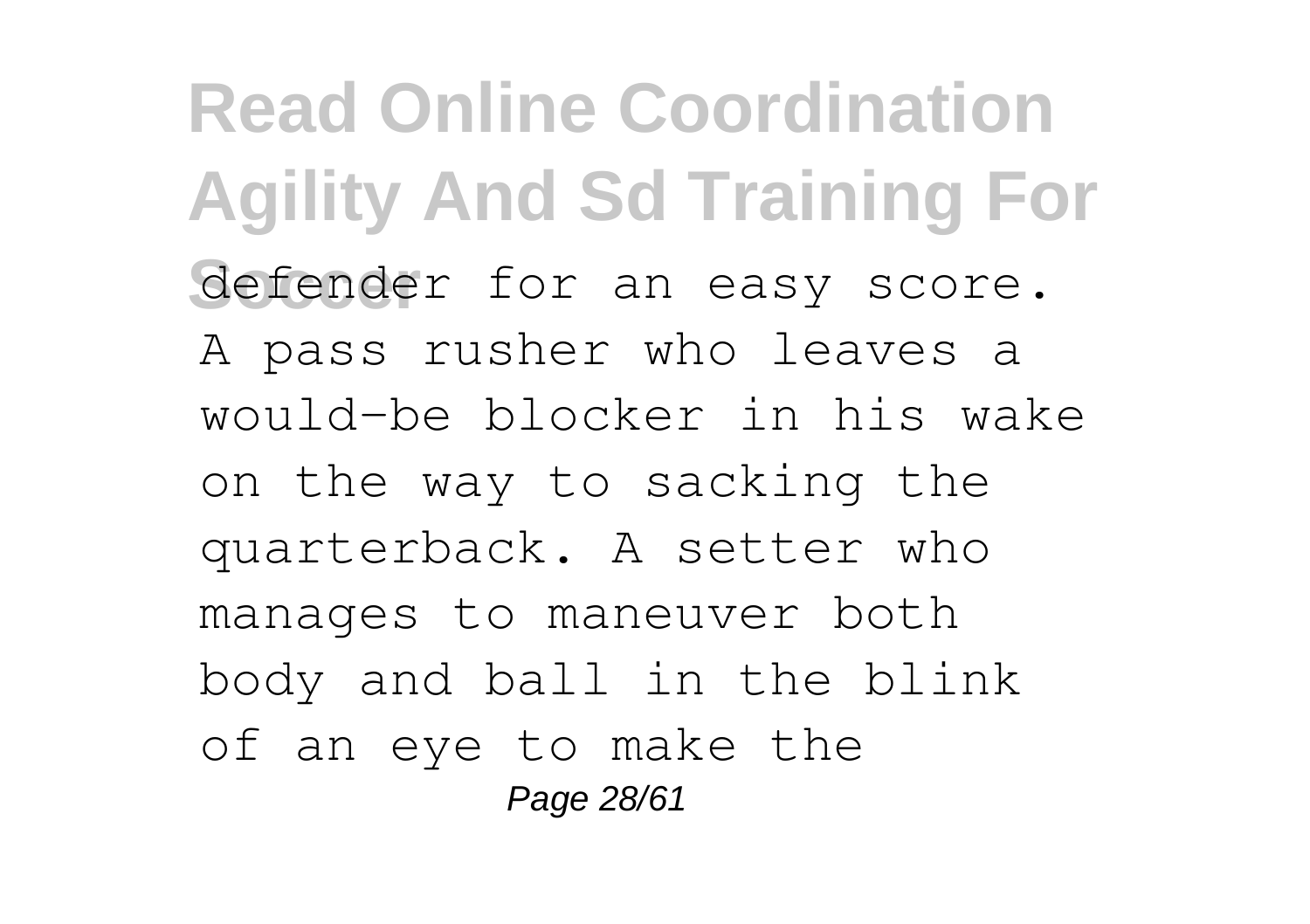**Read Online Coordination Agility And Sd Training For** perfect pass for the kill and match-winning point. These are all reasons agility and quickness are such prized physical attributes in modern sport. Efforts to become markedly quicker or more agile, Page 29/61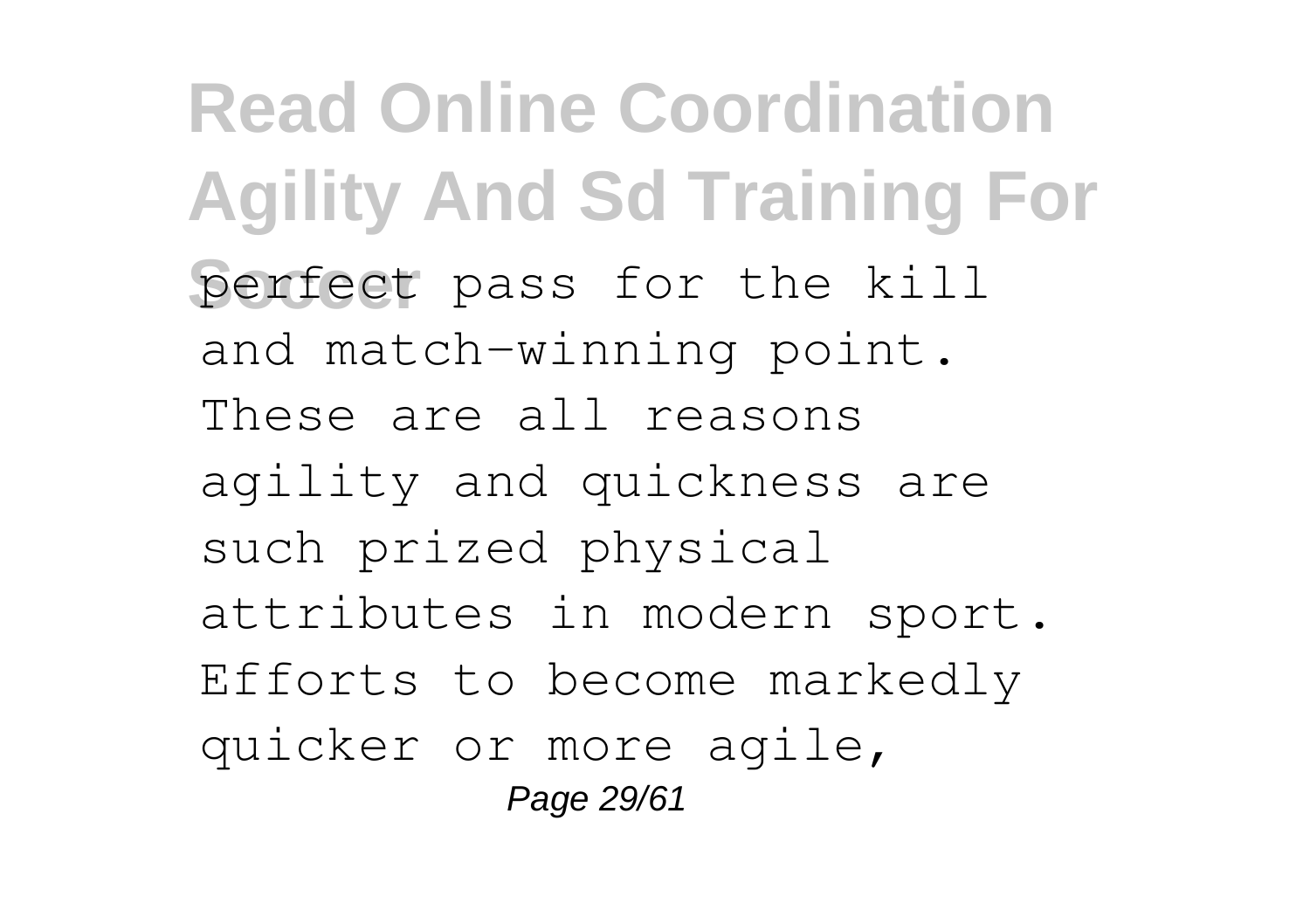**Read Online Coordination Agility And Sd Training For** however, aren't always successful. Genetic limitations, technical deficiencies, and inferior training activities are among the major obstacles. Developing Agility and Quickness helps athletes Page 30/61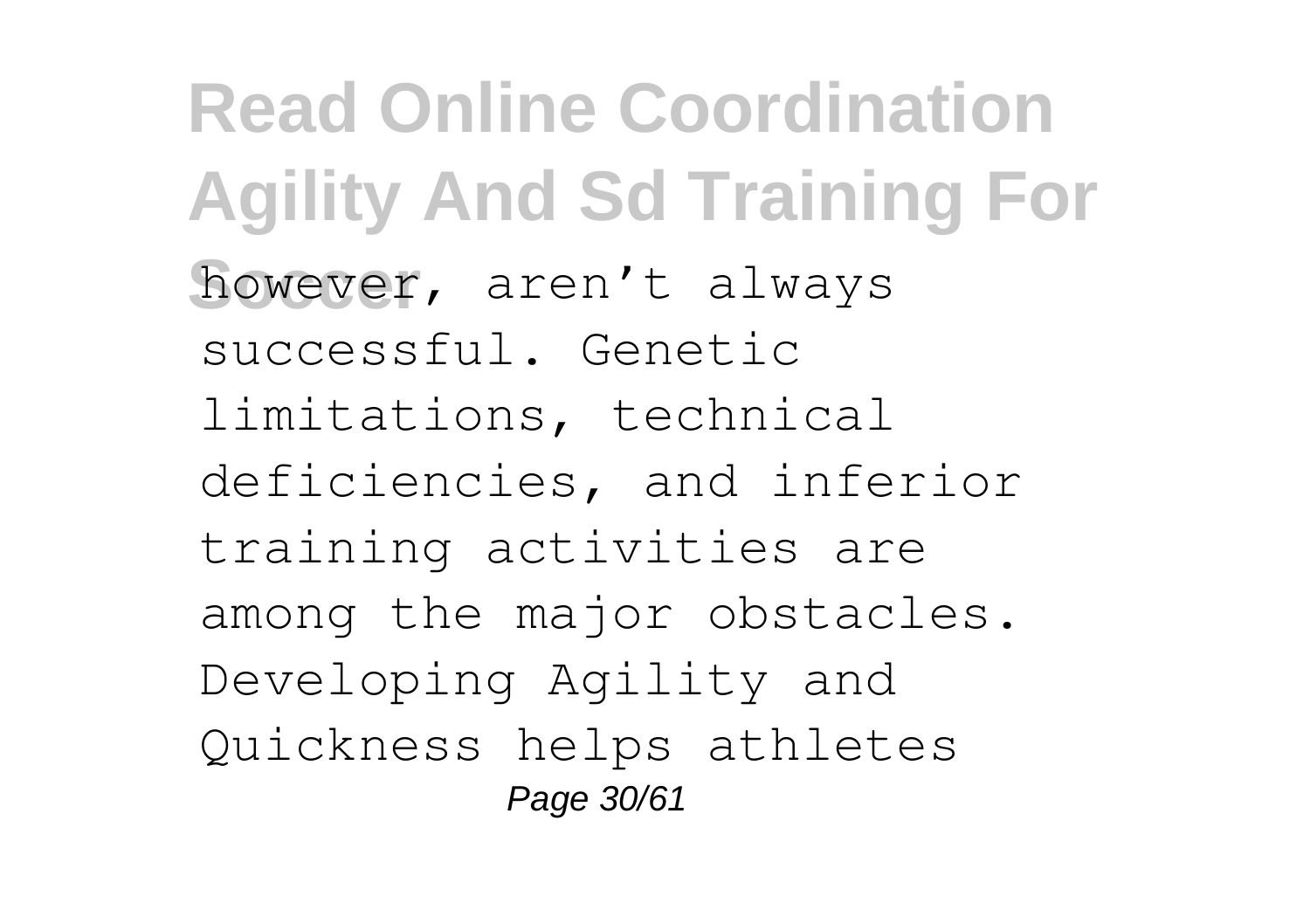**Read Online Coordination Agility And Sd Training For blow past those barriers** thanks to the top sport conditioning authority in the world, the National Strength and Conditioning Association. NSCA handpicked its top experts to present the best training Page 31/61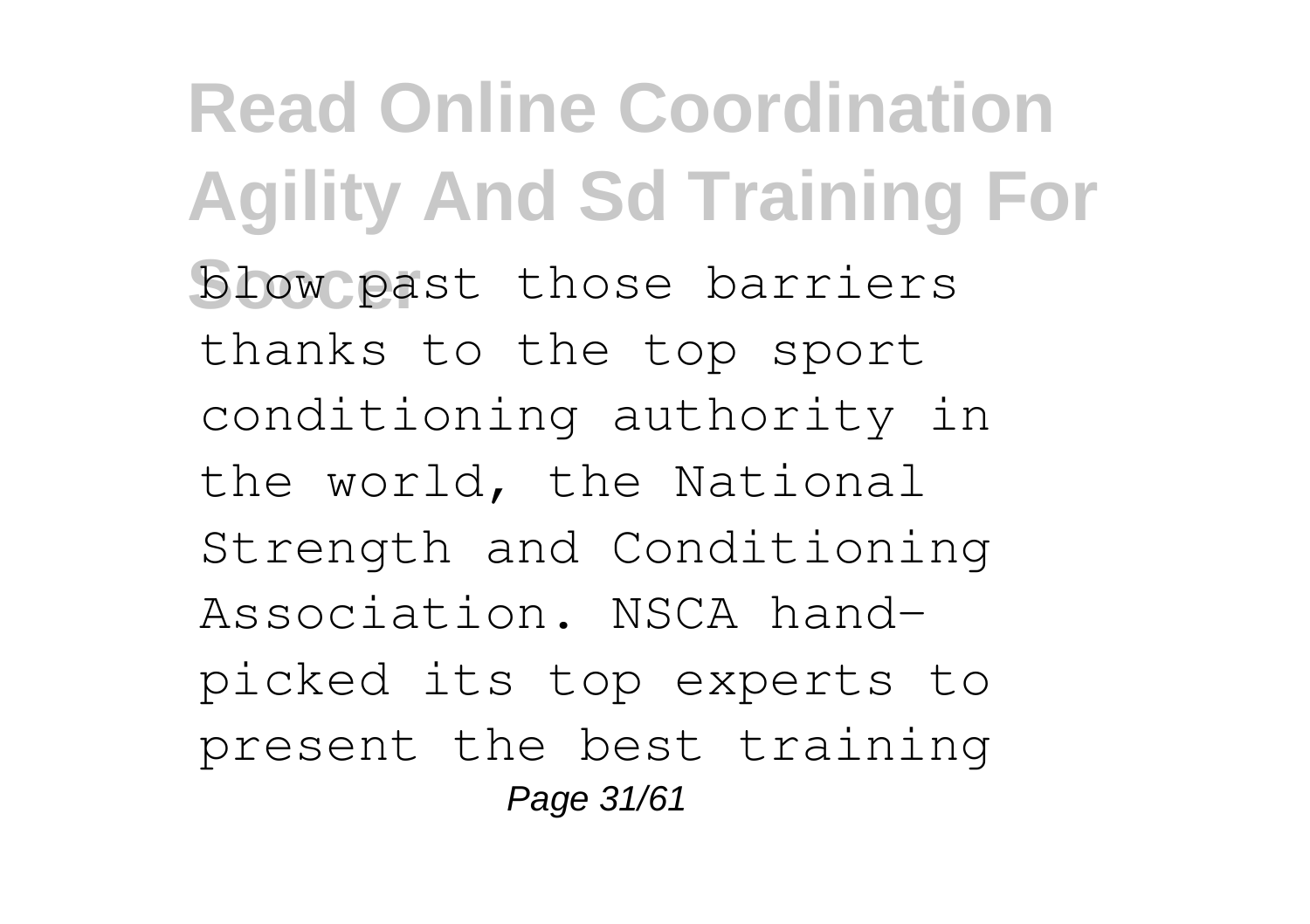**Read Online Coordination Agility And Sd Training For** advice, drills, and programs for optimizing athletes' linear and lateral movements. Make Developing Agility and Quickness a key part of your conditioning program, and get a step ahead of the competition. Page 32/61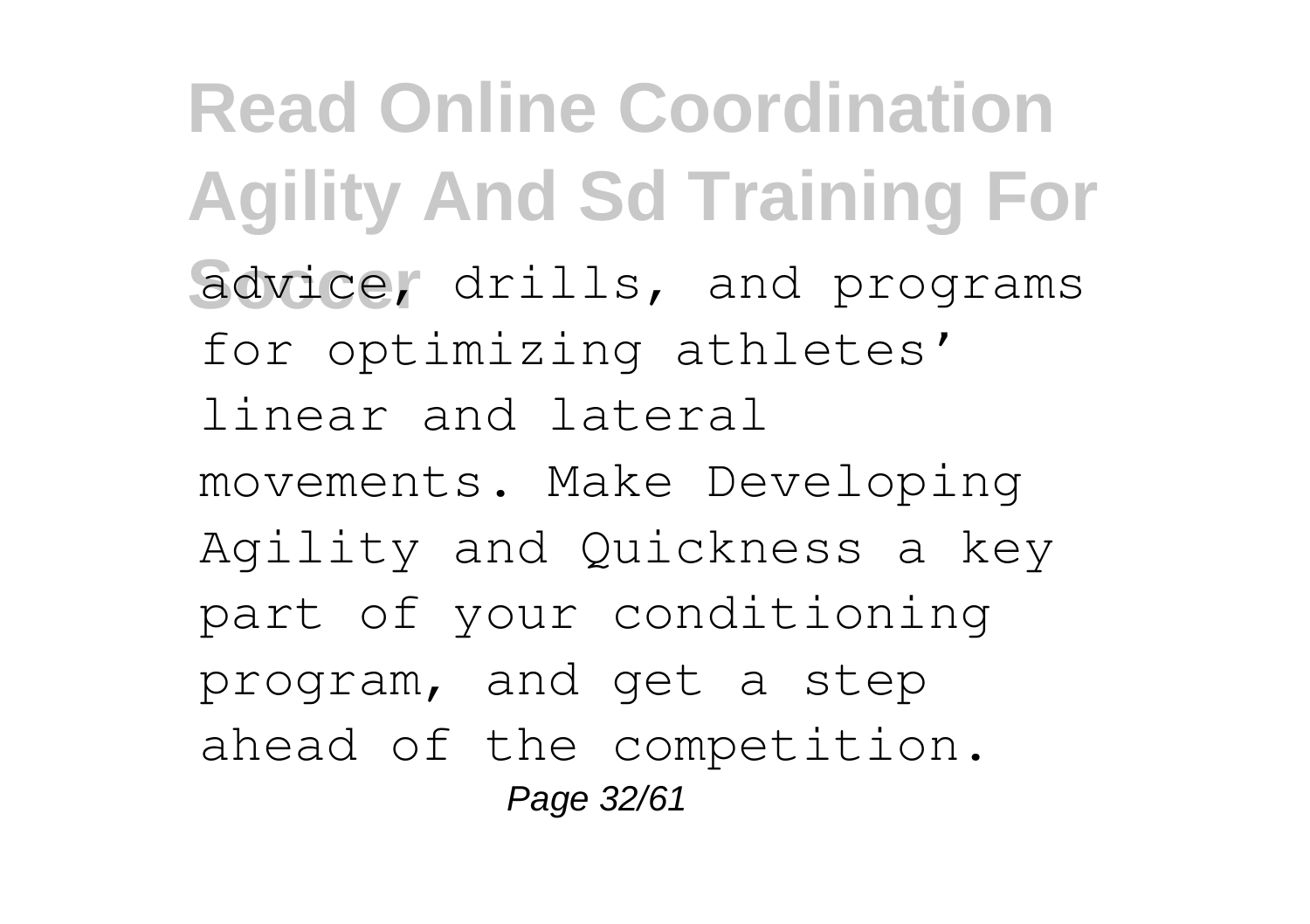# **Read Online Coordination Agility And Sd Training For Soccer**

- 1.1 NEED AND BACKGROUND
- 1.1.1 PHYSICAL EDUCATION AND SPORTS WITHIN SOCIETY Man is a social animal both by need and necessity. Social institutions are born with cultural influences. Social Page 33/61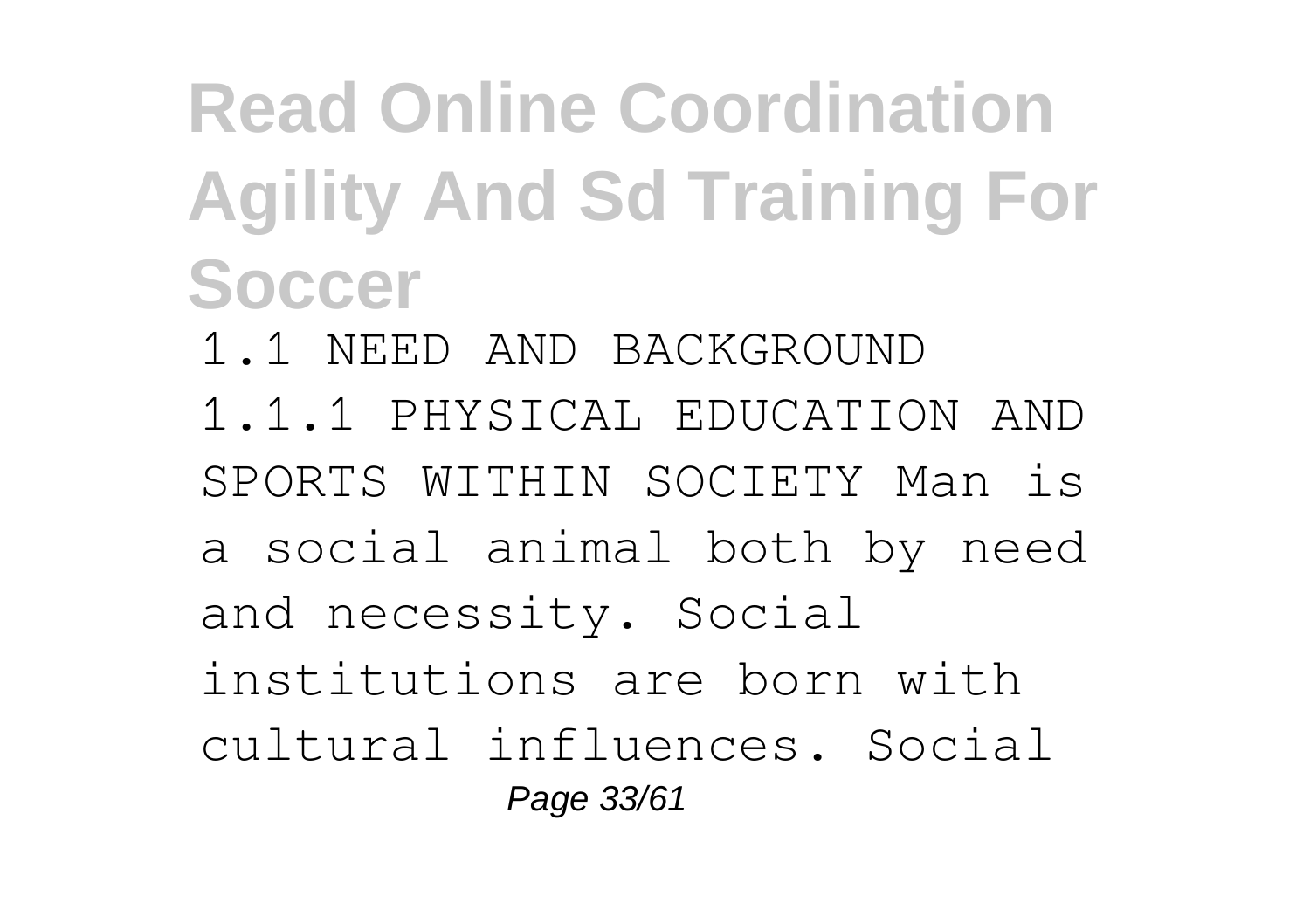**Read Online Coordination Agility And Sd Training For** Institution is one of the products of culture. Institutions are necessary to maintain social order and control human behavior. Social institutions are born to satisfy human needs. All the needs and desires of the Page 34/61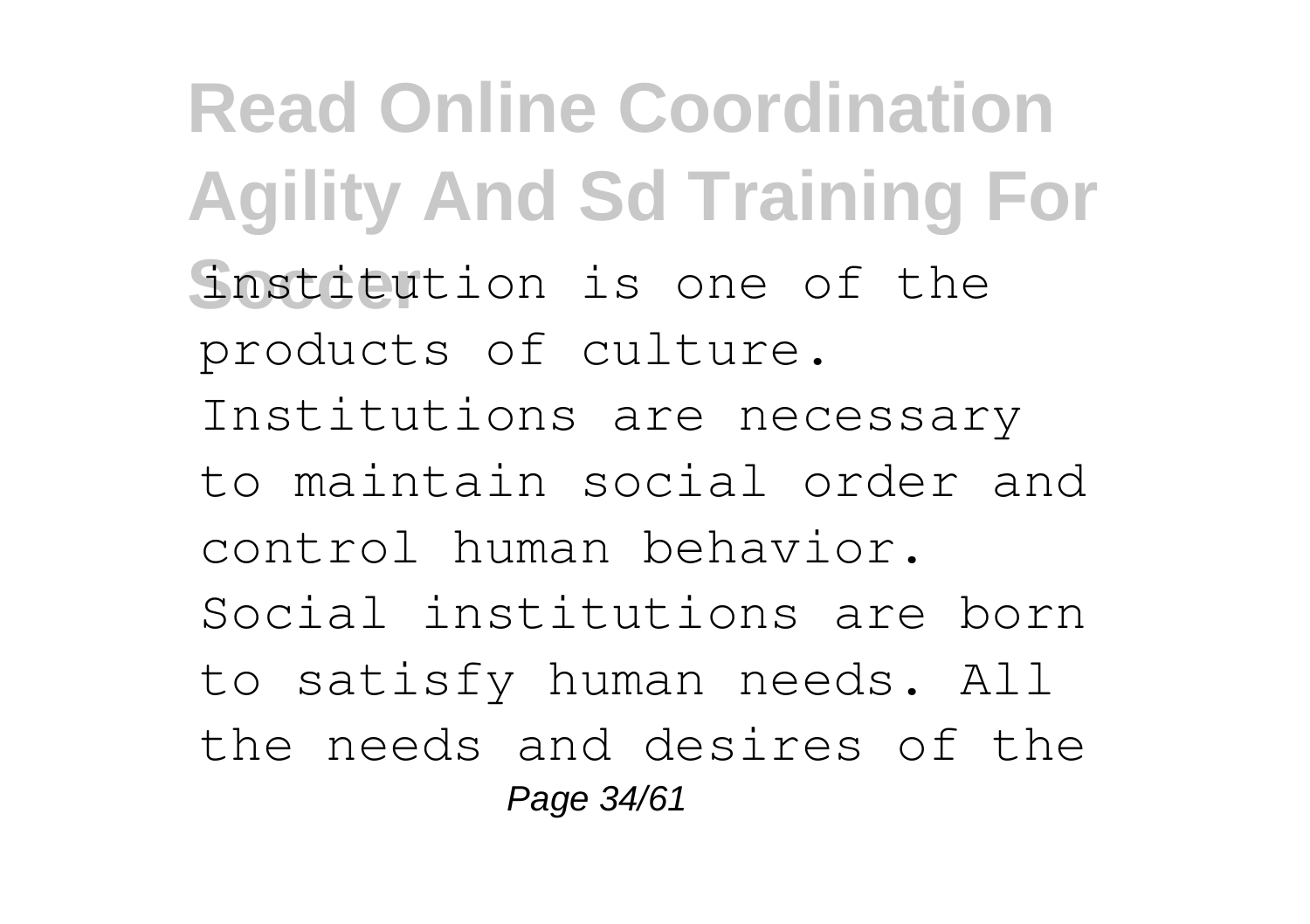**Read Online Coordination Agility And Sd Training For Soccer** individuals and human beings are met by social institutions. Social institutions are simply social habits. For example, the habits of shaving in the morning, uttering prayers before going to bed. Habits Page 35/61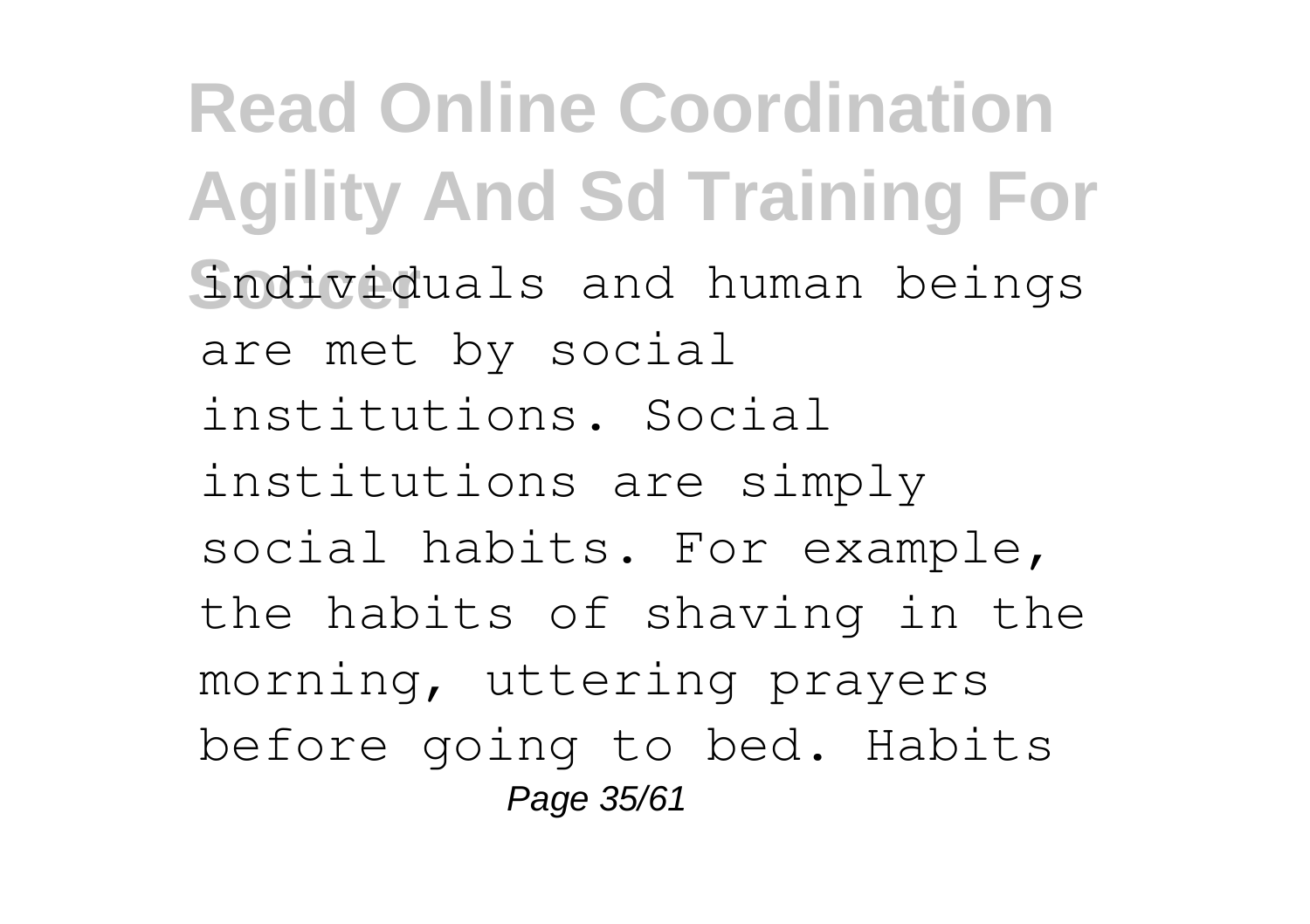**Read Online Coordination Agility And Sd Training For** are systematized instituted or established by groups. Institutions may also be defined as, "habitual ways of living together which have been sanctioned, systematized and established by the authority of Page 36/61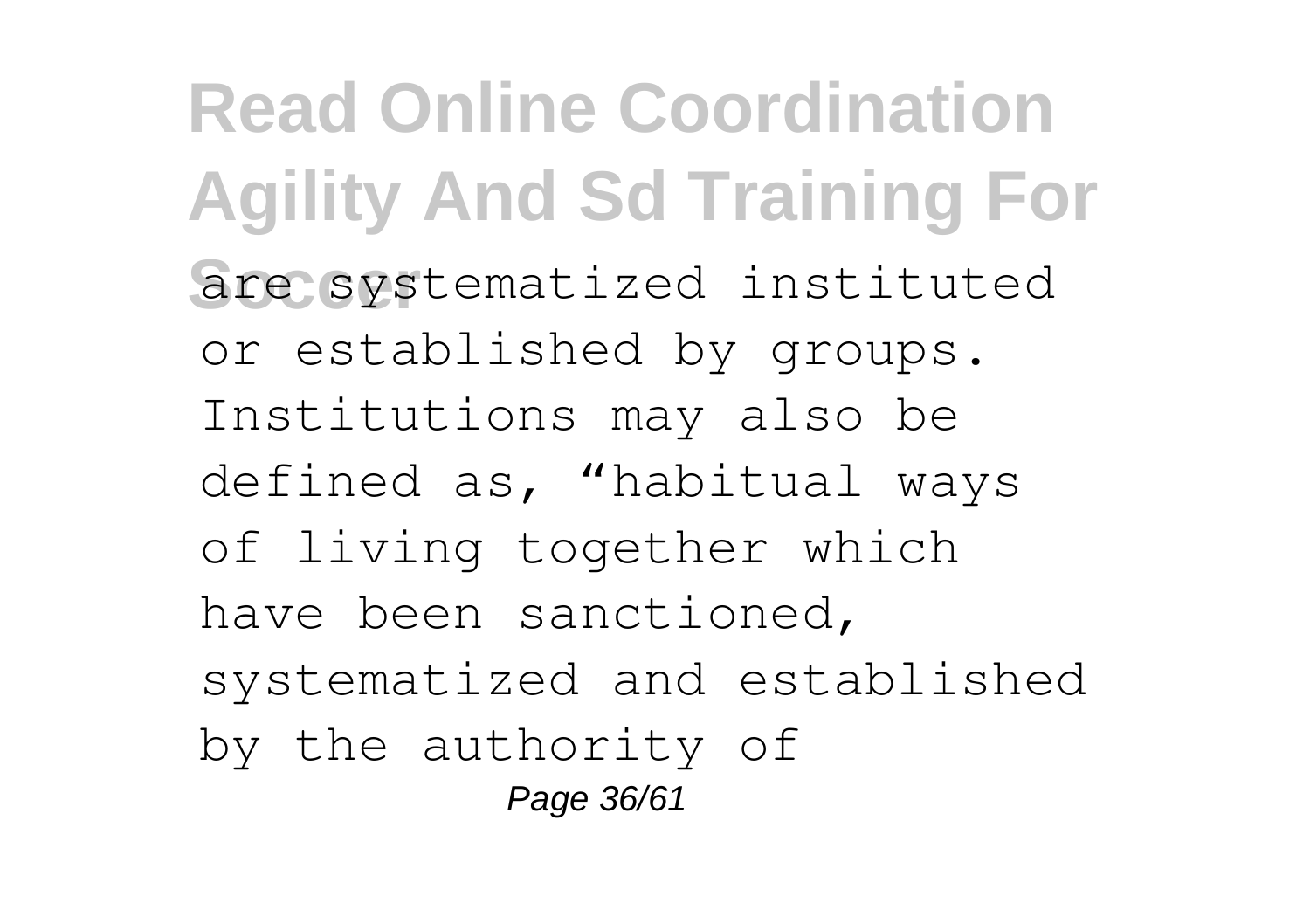**Read Online Coordination Agility And Sd Training For Soccer** communities". An institution, therefore, "may be type of group". In this sense the family is an institution, (and if it conducts itself in institutionalized ways) Robert Bierstead considers Page 37/61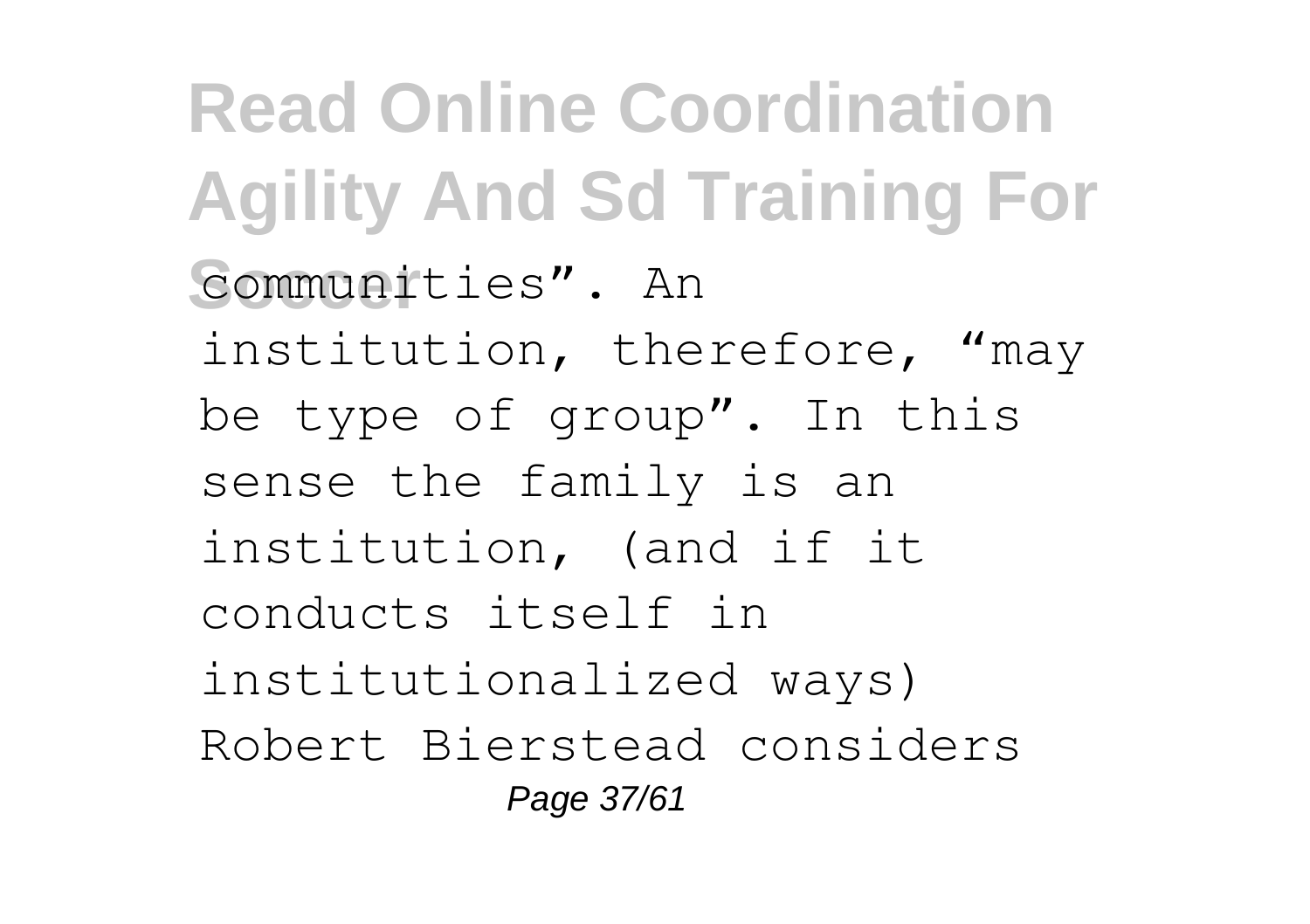**Read Online Coordination Agility And Sd Training For** that "institutions as an organized way of doing something". Institutions are socially important because they transfer cultural elements from one generation to another. For example, the father of the family teaches Page 38/61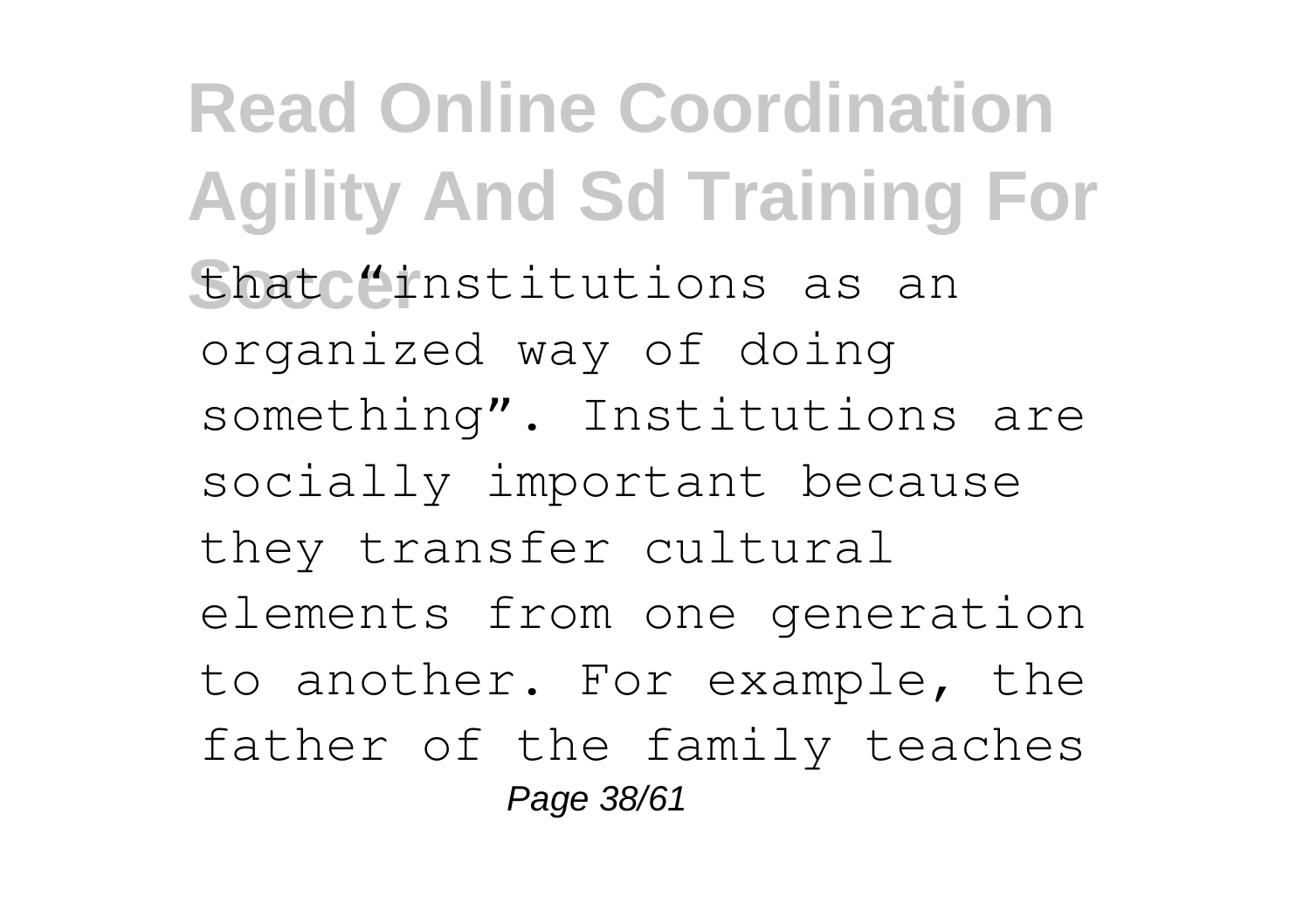**Read Online Coordination Agility And Sd Training For** his sons and daughters about the family  $-$  the way of life, economic way of life and religious way of life. A social institution introduces unity in human behavior. A social institution also controls Page 39/61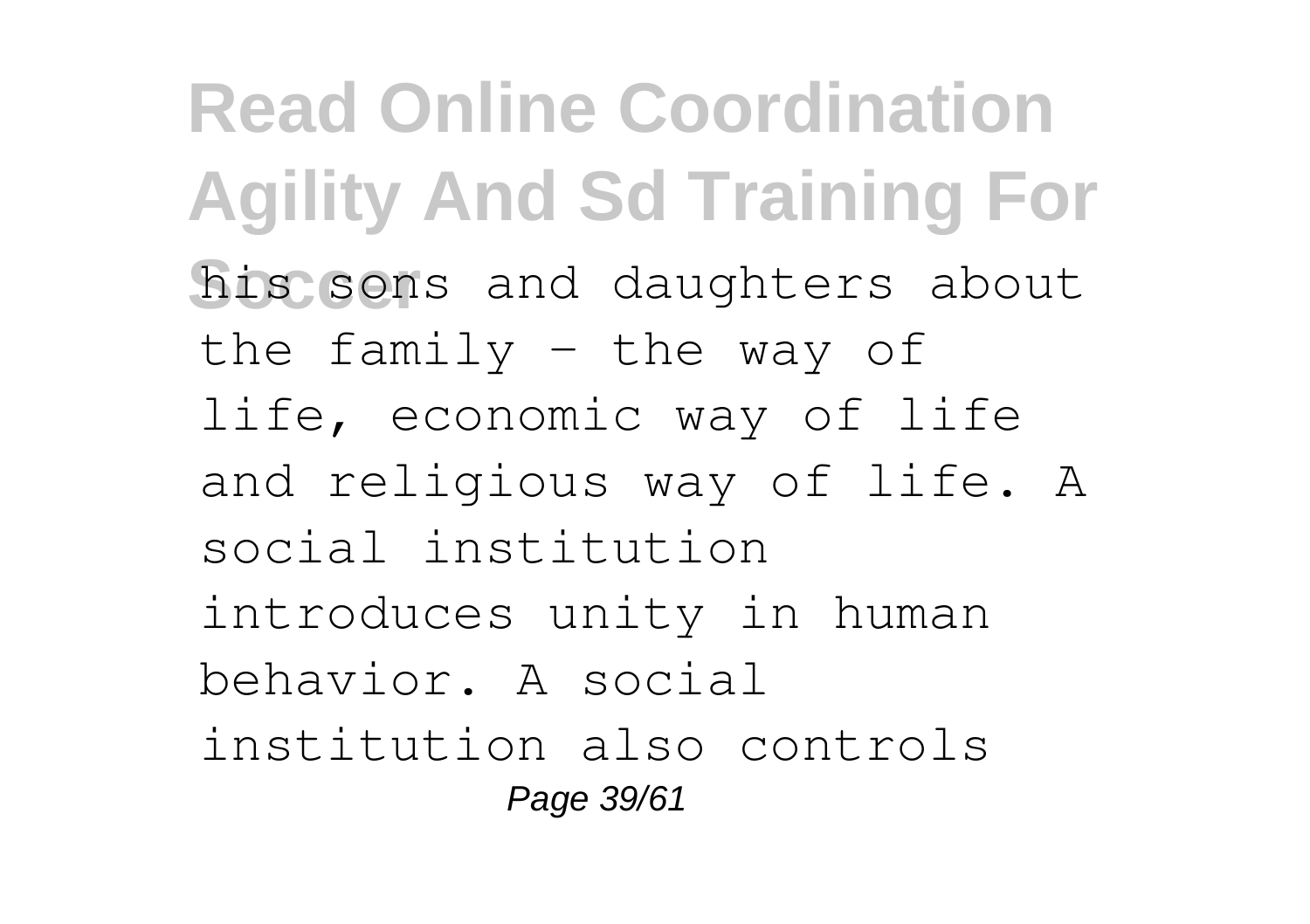**Read Online Coordination Agility And Sd Training For** the conduct and character of man in the society. Modern life is not as simple as that of ancient times. It is complex. The complexity has been produced by our growing and different needs. The needs are self-preservation, Page 40/61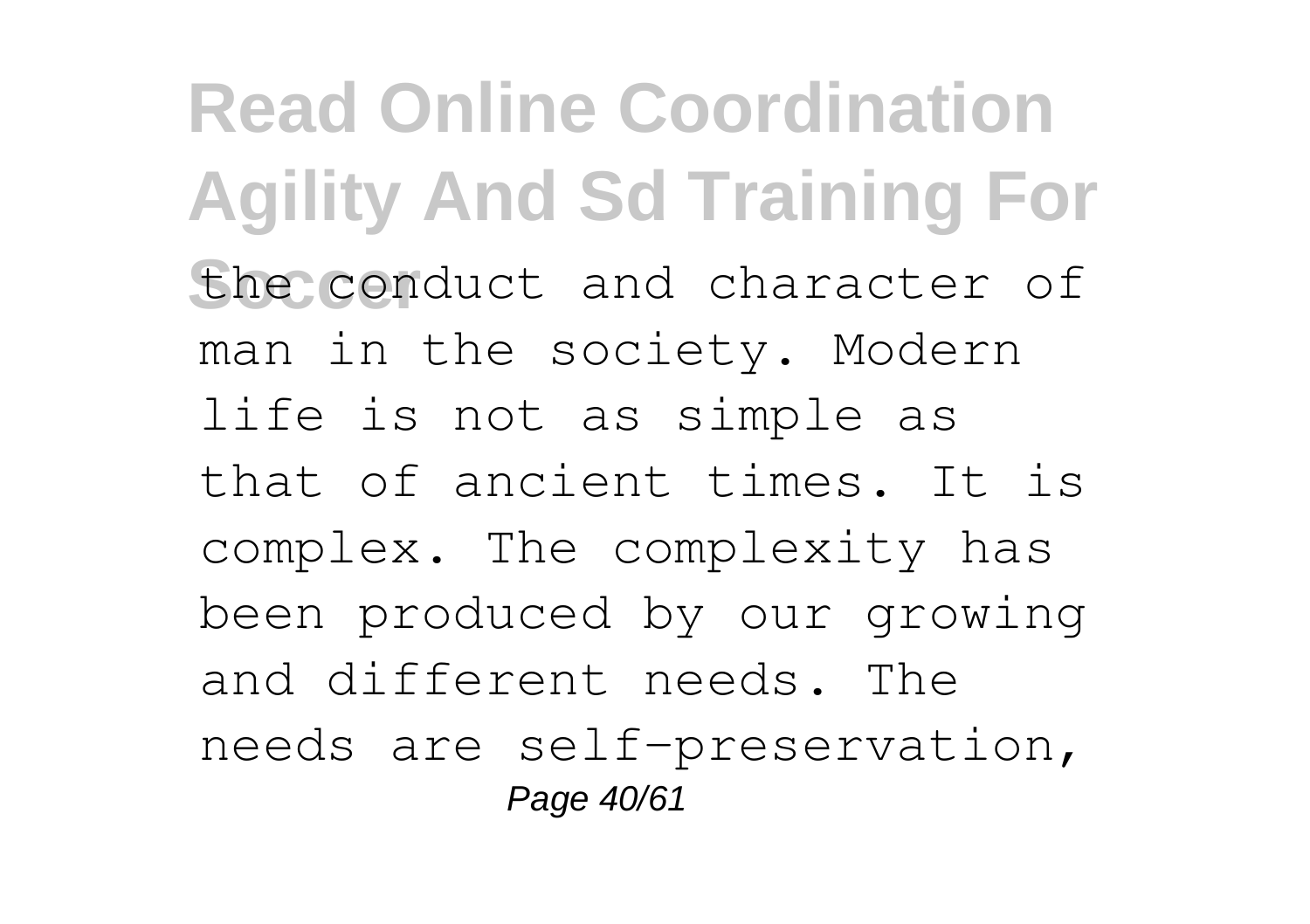**Read Online Coordination Agility And Sd Training For** Self-perpetuation and selfexpression. These needs are met only by social institutions. Social institutions represent the social structure of the society. We can conclude that the social Page 41/61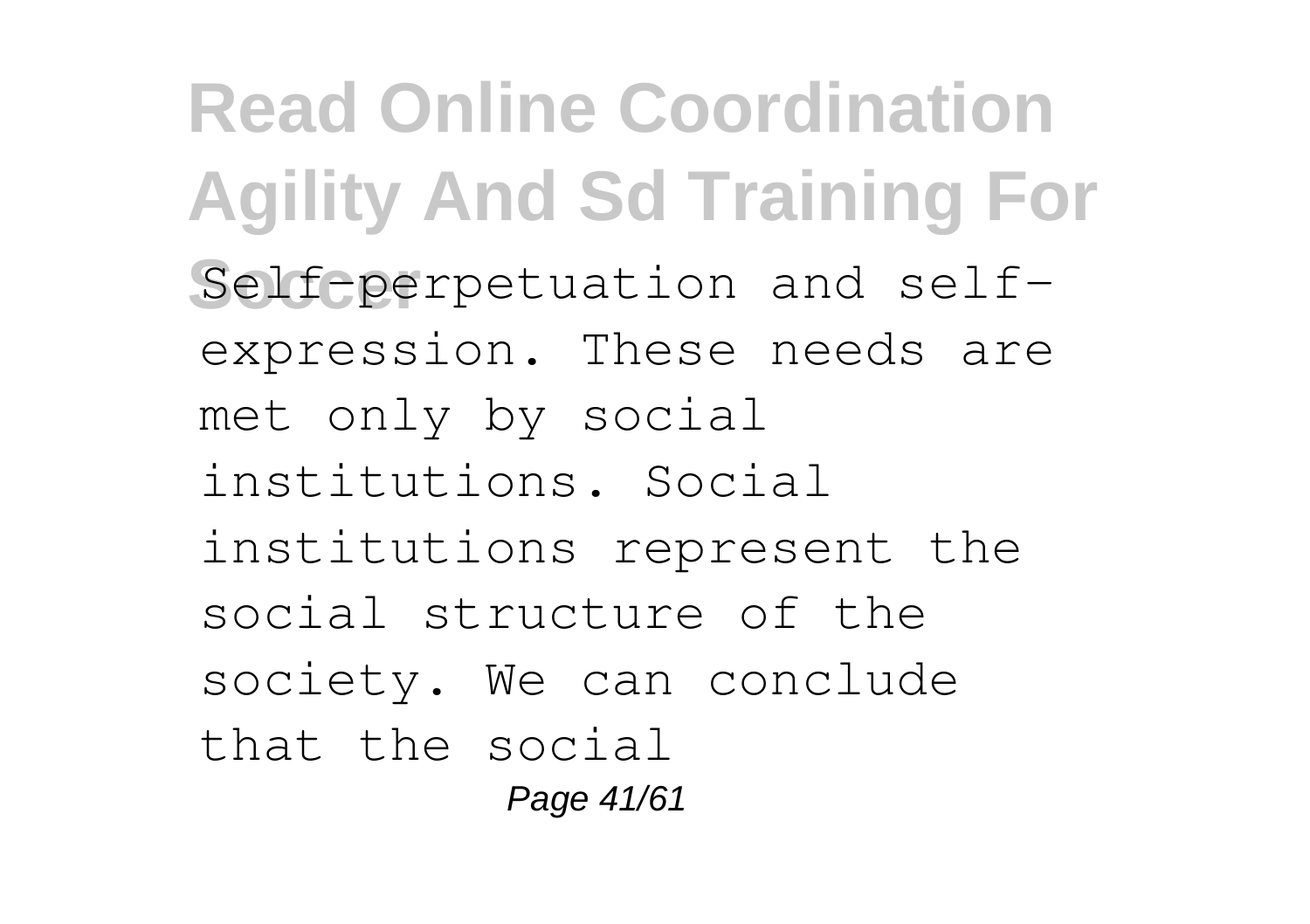**Read Online Coordination Agility And Sd Training For** relationships include common values and procedure to achieve basic needs of society. Common value means shared ideas and goals, procedure means the accepted standardized norms and the social relationships include Page 42/61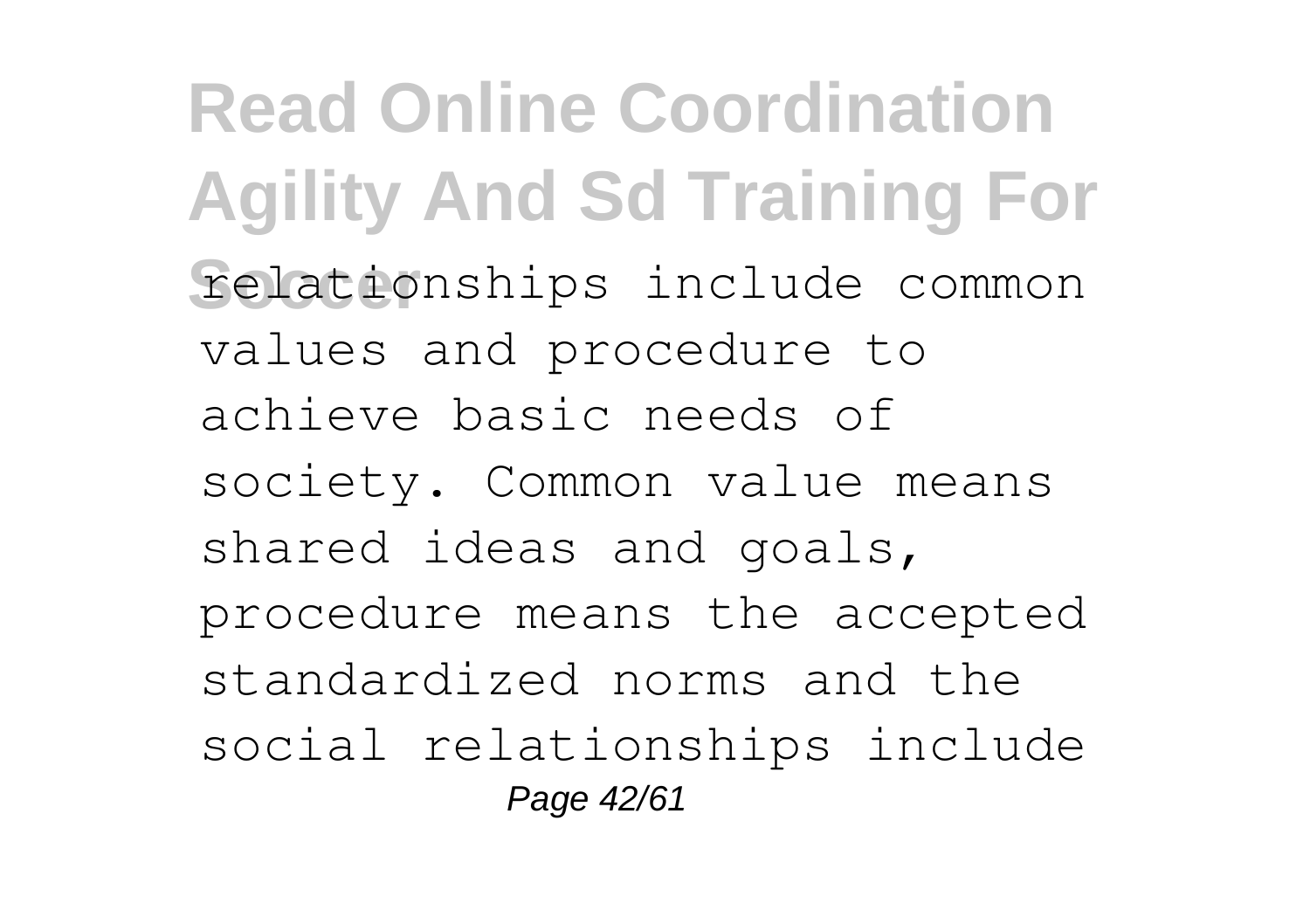**Read Online Coordination Agility And Sd Training For** the behavior of the people. (A. Youb, 2008).

The author presents a general view on sports training, its eriodization and the role of coordination in the initial stages of Page 43/61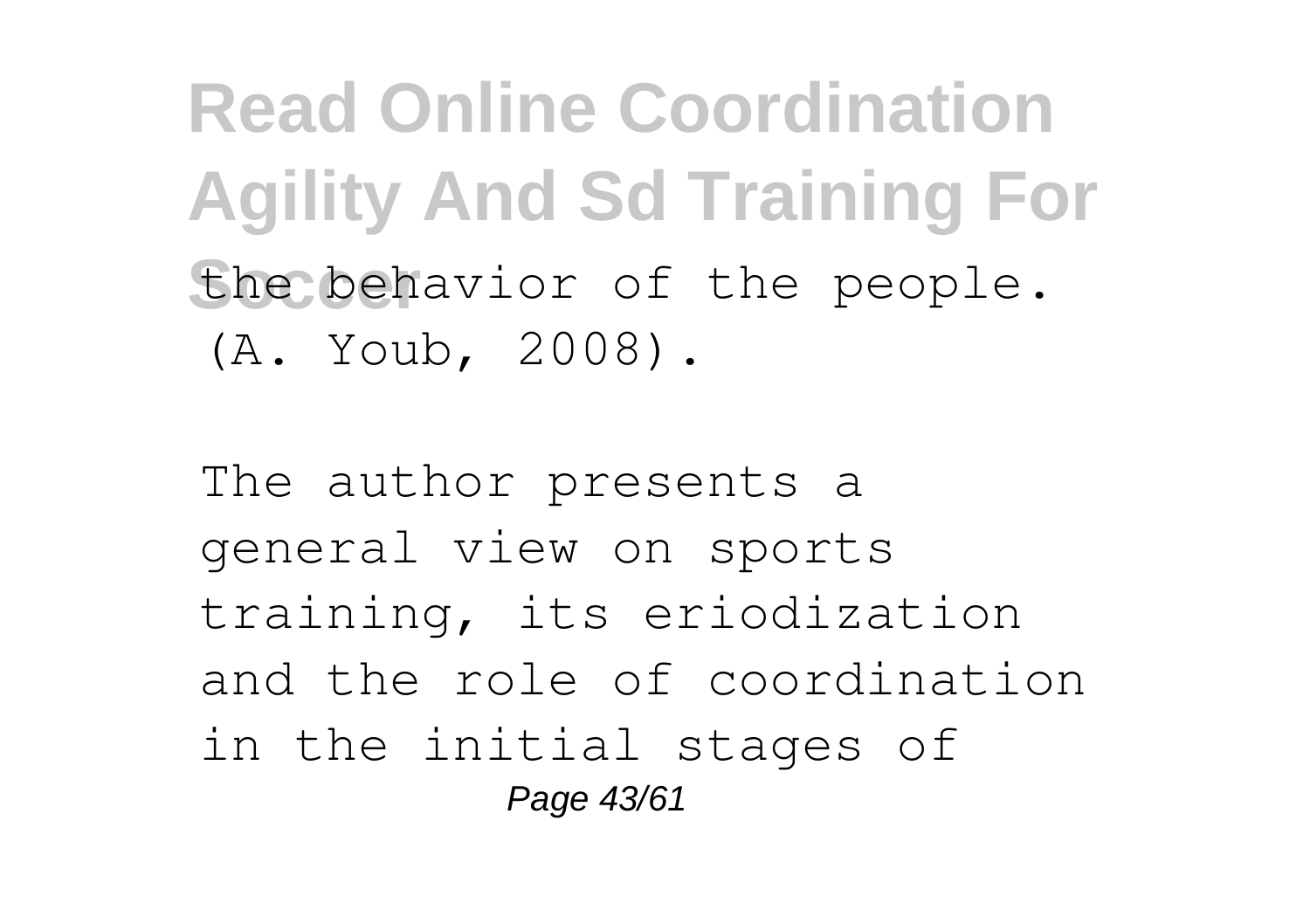**Read Online Coordination Agility And Sd Training For** preparation in volleyball. He also deals with intergender differences in levels of such abilities, describing motor tests for the assessment of coordination potential and providing the reader with Page 44/61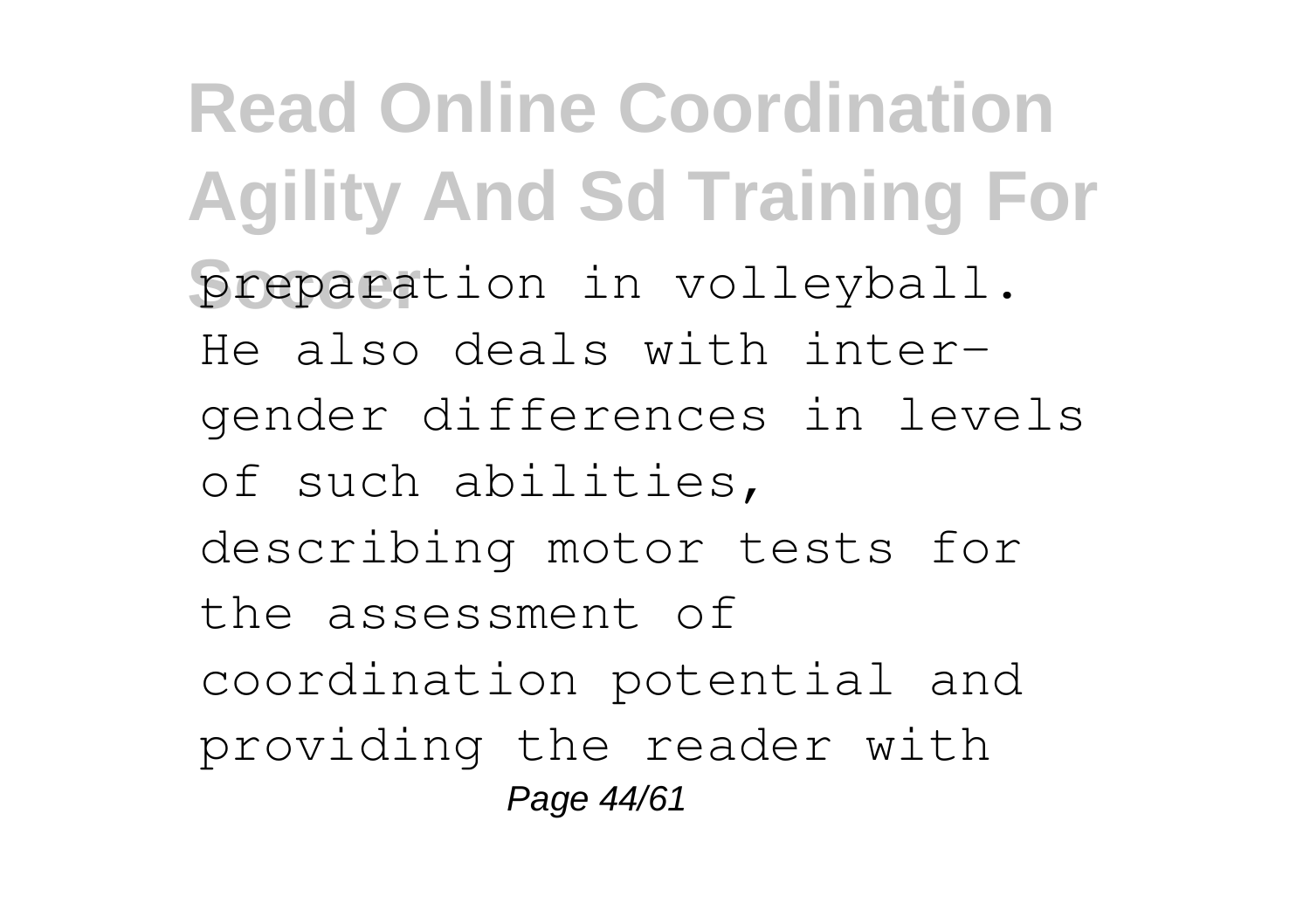**Read Online Coordination Agility And Sd Training For** standards for the development of talented players. Based on the nature of volleyball, the author analyses key features of sports performance. Coordination abilities, especially in the period of Page 45/61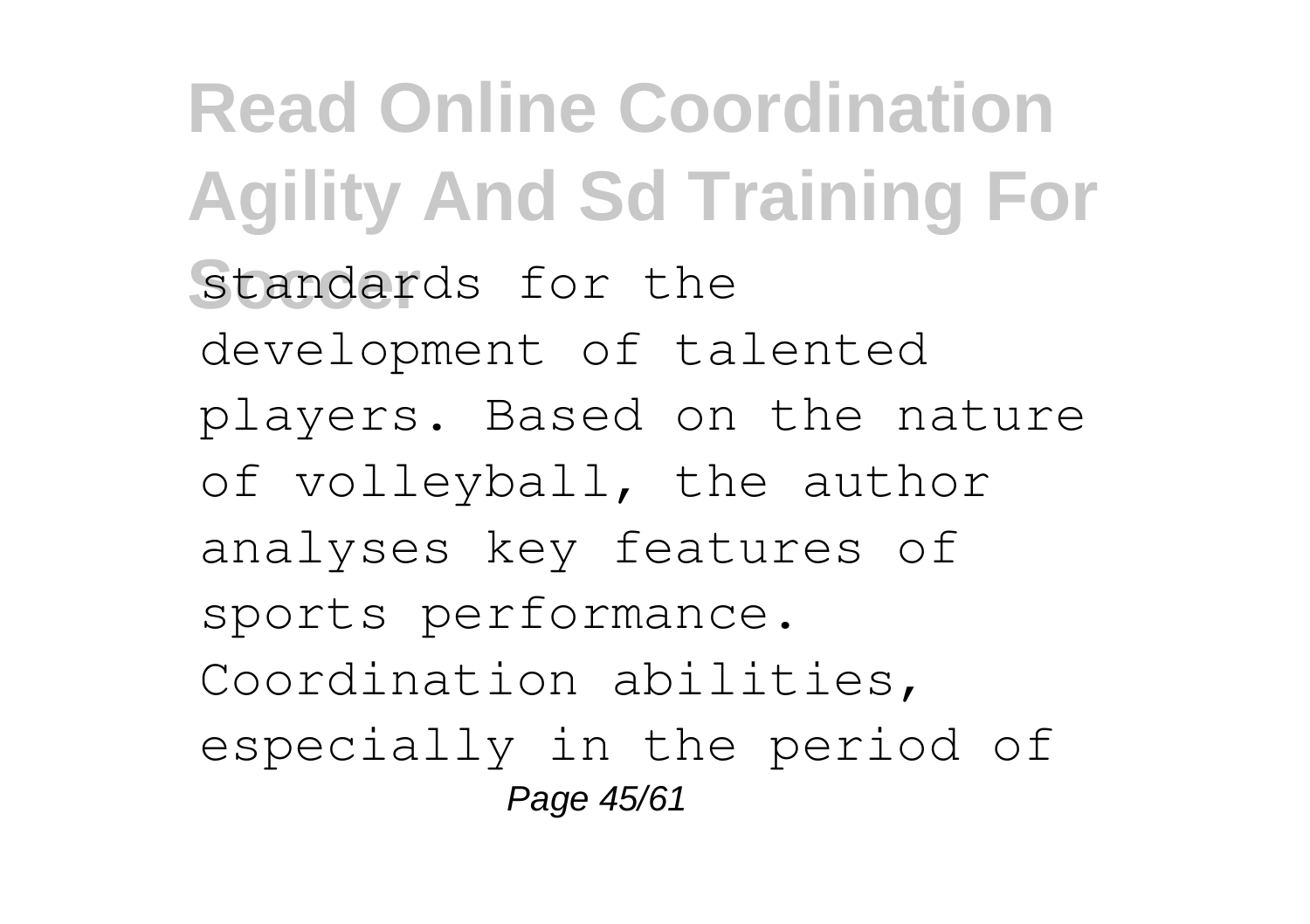**Read Online Coordination Agility And Sd Training For** puberty, play an important role in the creation of coordination basis – prerequisites for the development of physical fitness and acquisition of motor skills. Based on the results of his own research, Page 46/61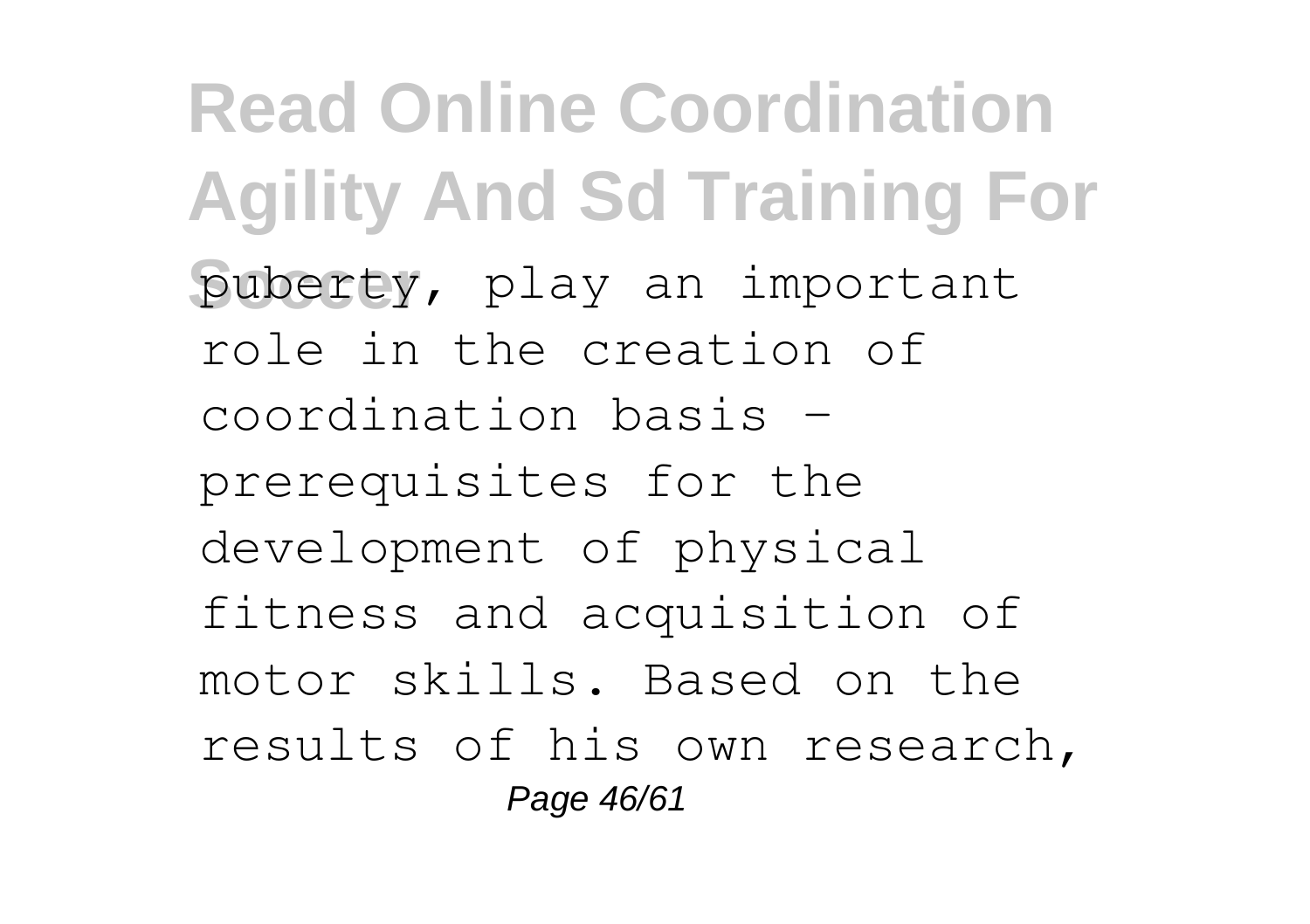**Read Online Coordination Agility And Sd Training For** as well as studies conducted by international sports scientists, he offers a model for the development of coordination abilities in volleyball. This method is recommended for coaches to improve their professional Page 47/61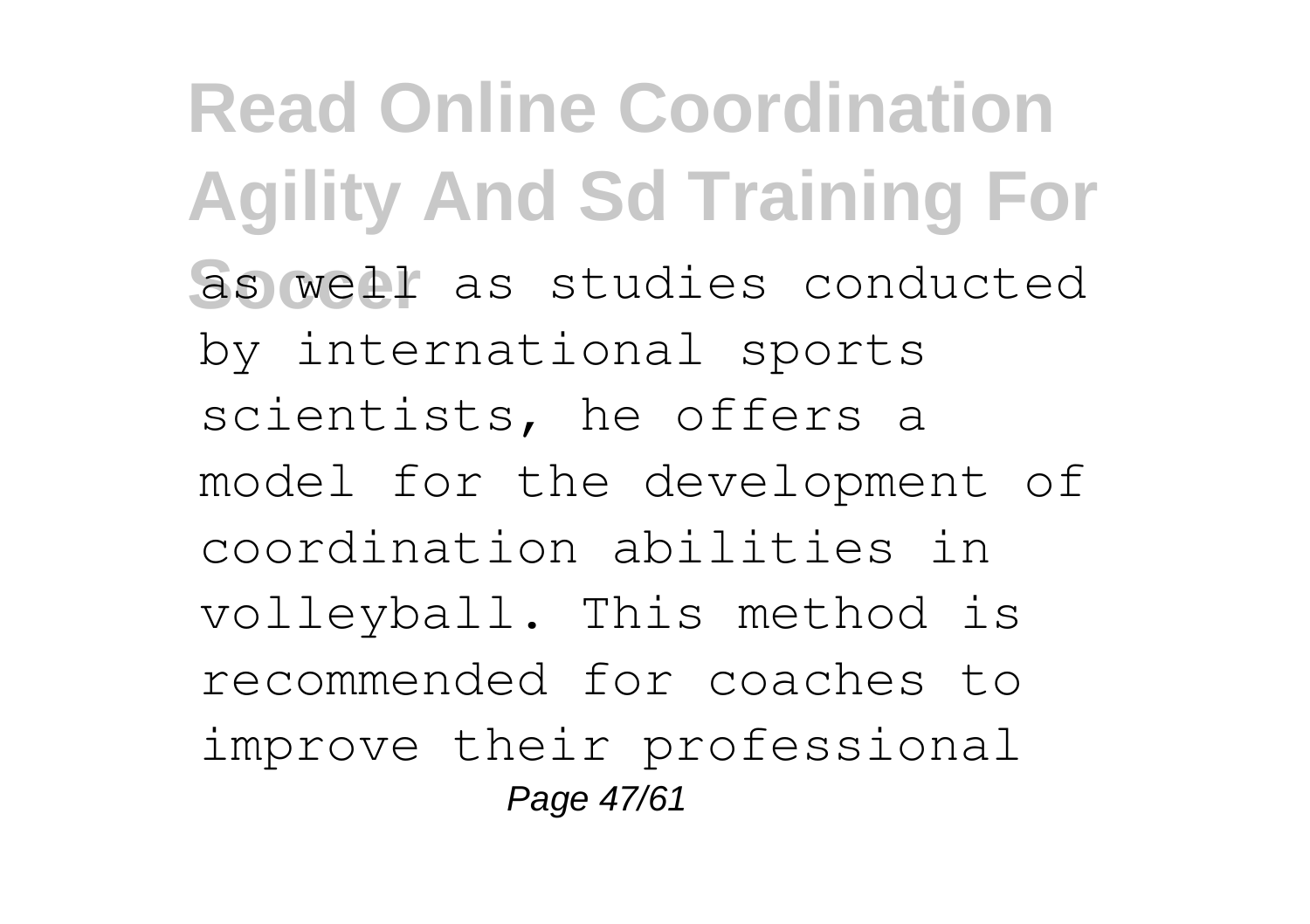**Read Online Coordination Agility And Sd Training For Work in volleyball classes** and schools, and in sports clubs. In the long-term, application of the proposed model should contribute to the improvement of players' performance in competition.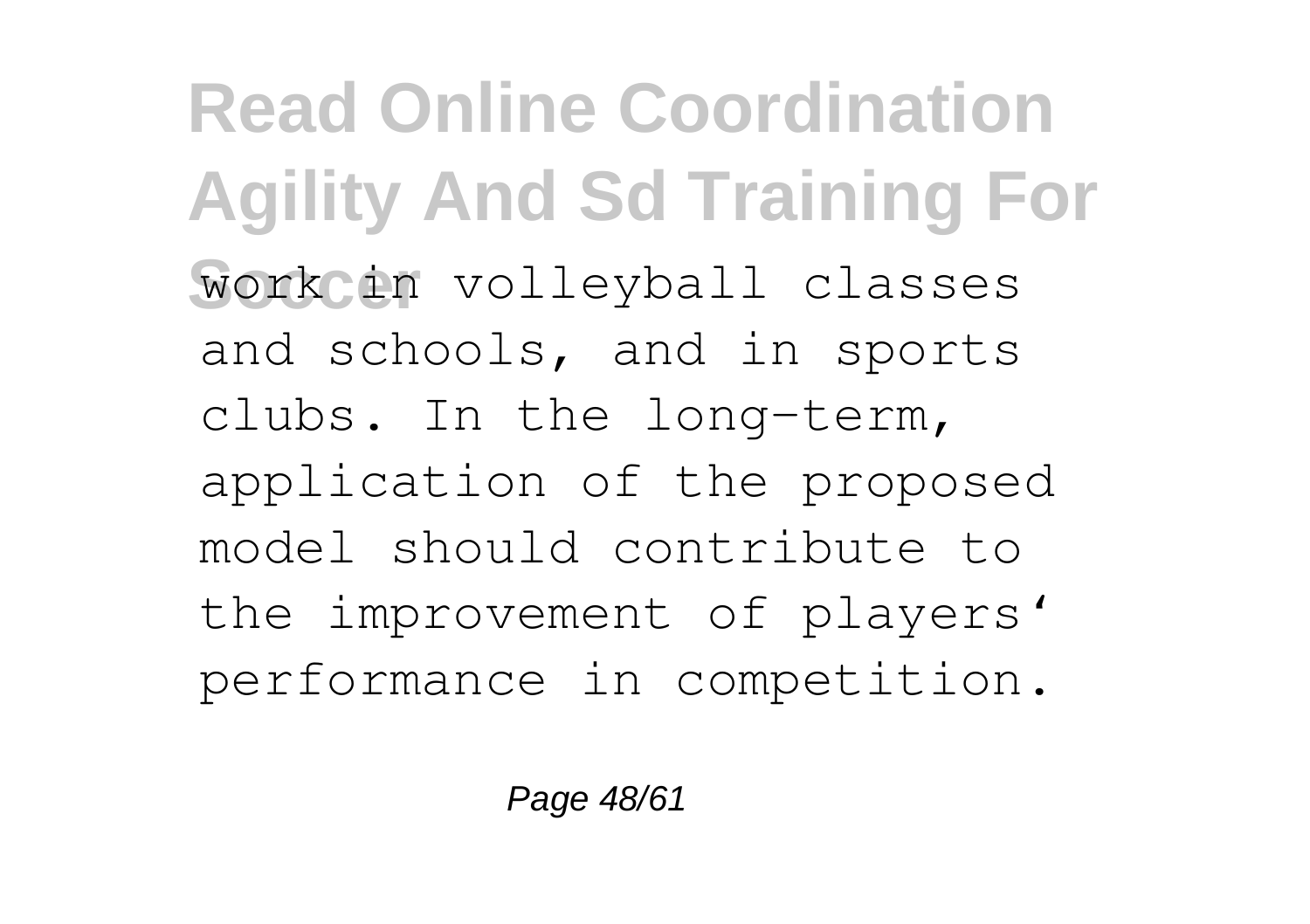**Read Online Coordination Agility And Sd Training For** The Frontiers Research Topic entitled "Neuromuscular Training and Adaptations in Youth Athletes" contains one editorial and 22 articles in the form of original work, narrative and systematic reviews and meta-analyses. Page 49/61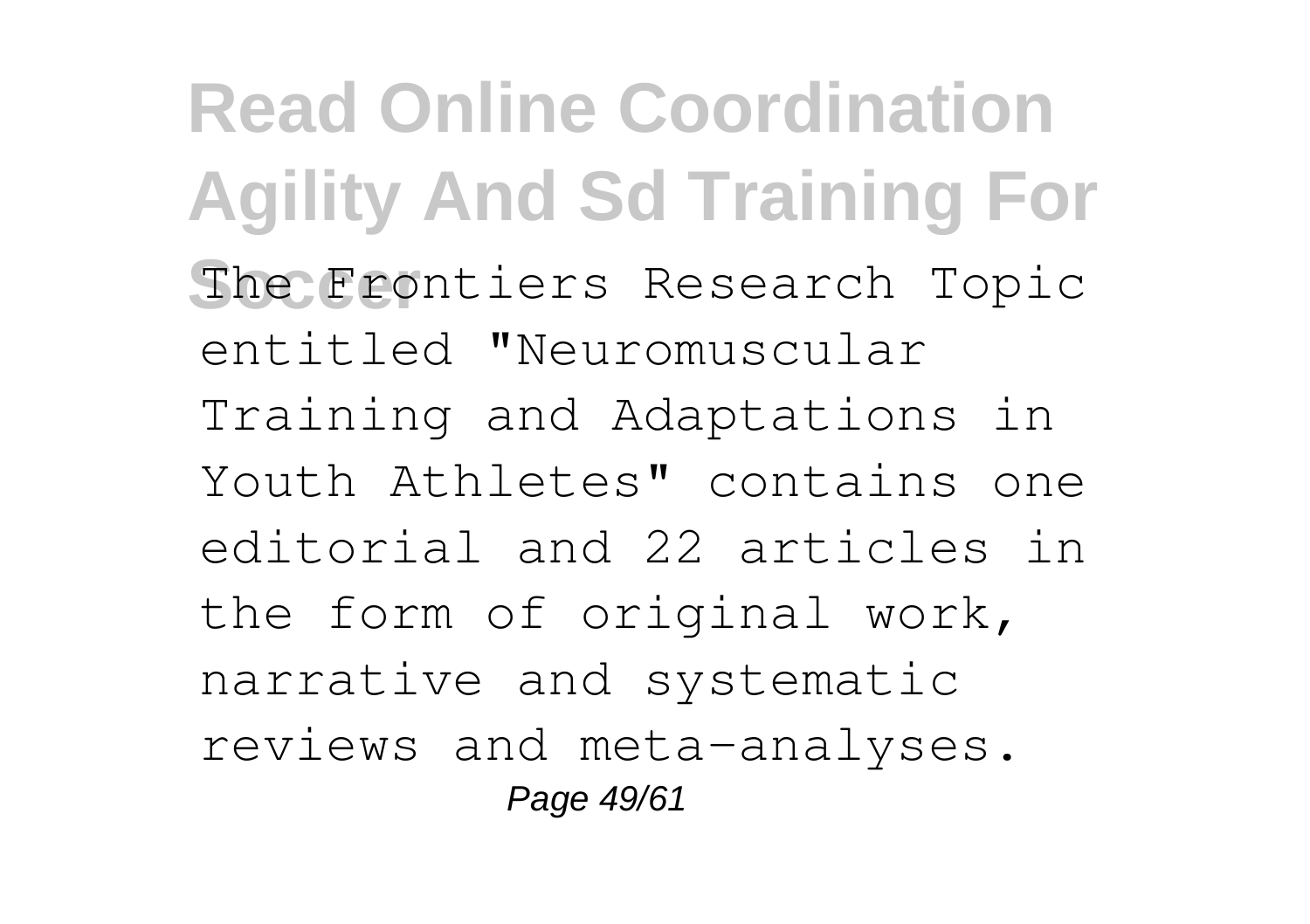**Read Online Coordination Agility And Sd Training For** From a performance and health-related standpoint, neuromuscular training stimulates young athletes' physical development and it builds a strong foundation for later success as an elite athlete. The 22 Page 50/61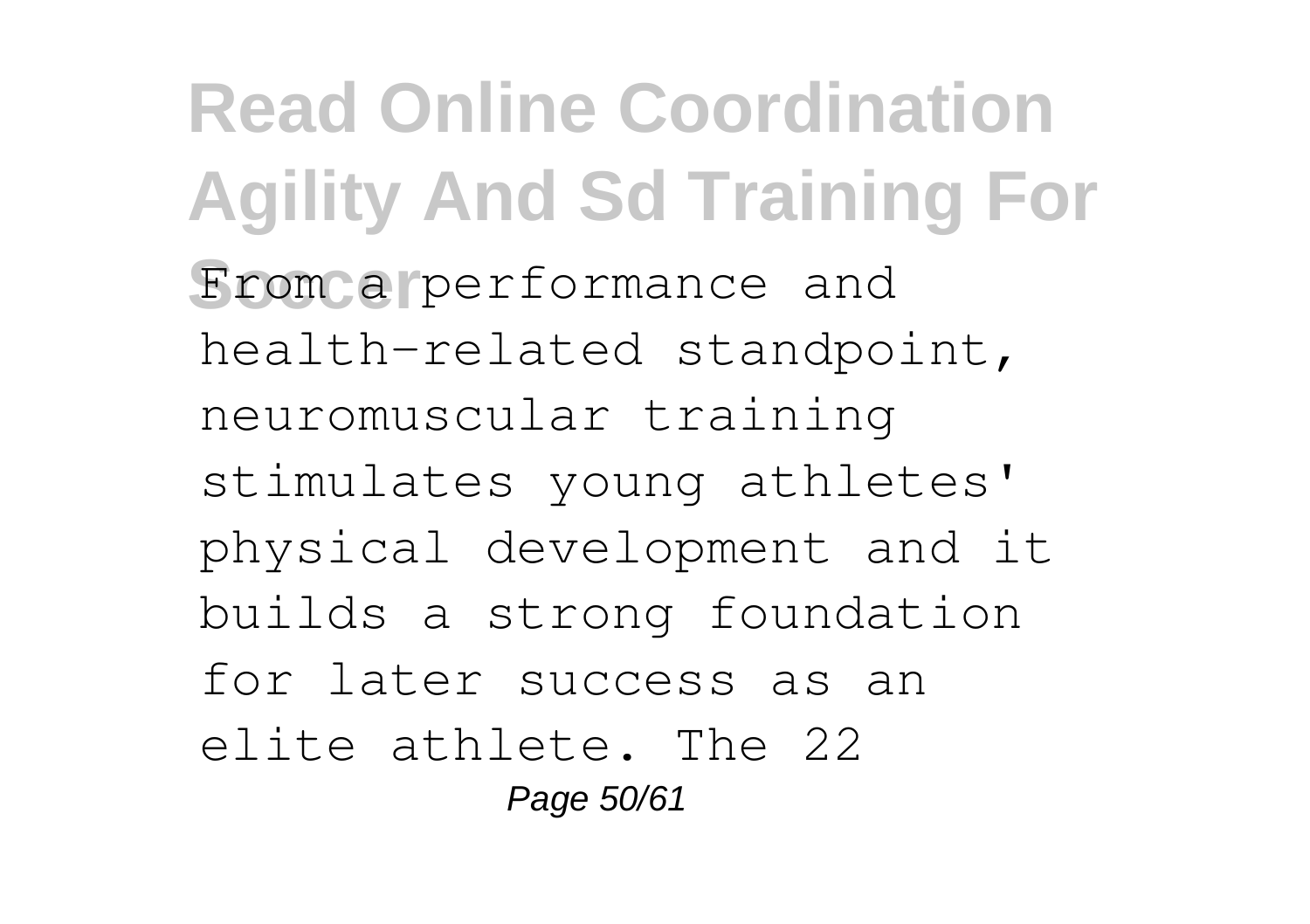**Read Online Coordination Agility And Sd Training For** articles provide current scientific knowledge on the effectiveness of neuromuscular training in young athletes.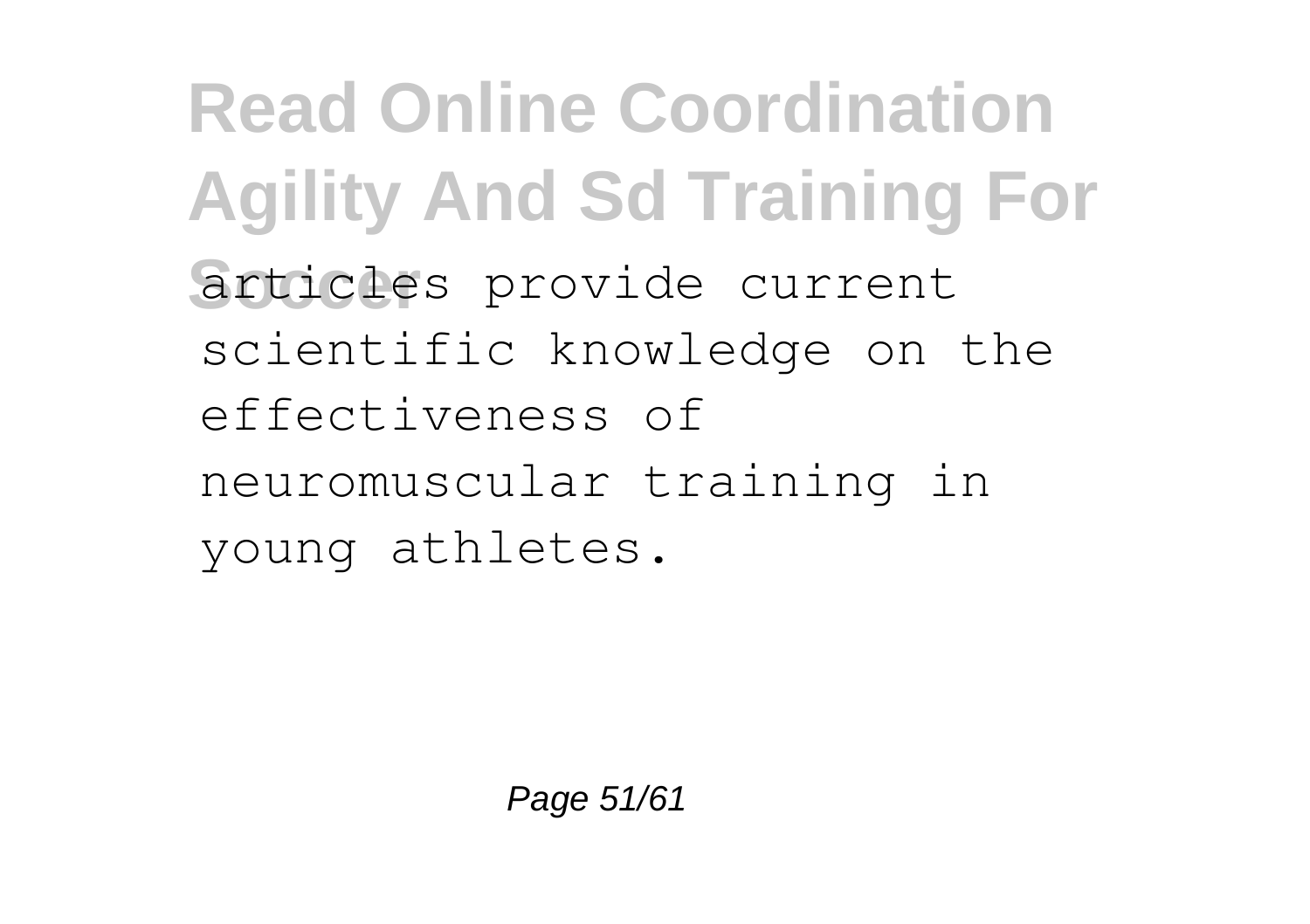**Read Online Coordination Agility And Sd Training For** Developed by the National Academy of Sports Medicine (NASM), this book is designed to help people prepare for the NASM Certified Personal Trainer (CPT) Certification exam or learn the basic principles Page 52/61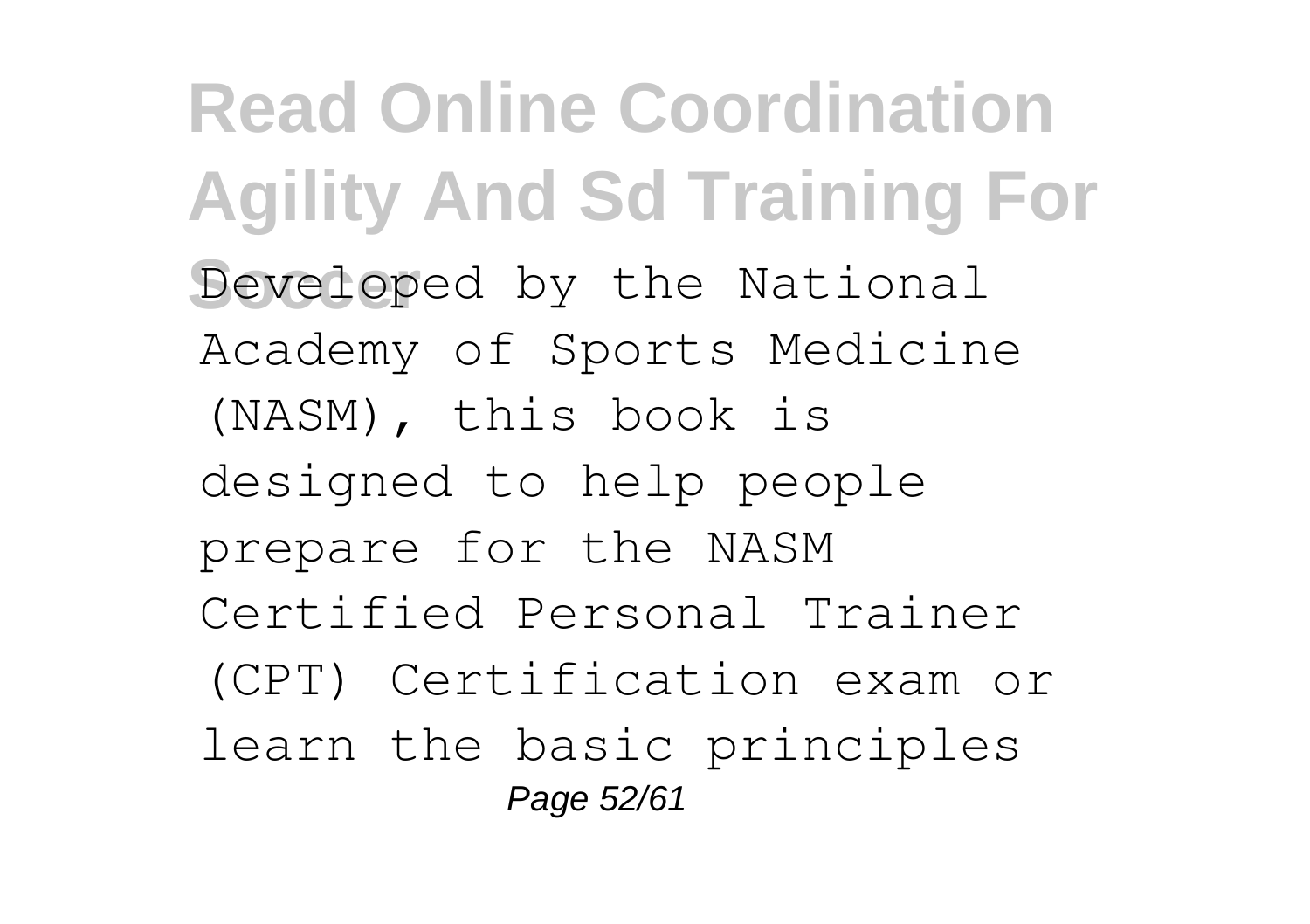**Read Online Coordination Agility And Sd Training For** of personal training using NASM's Optimum Performance Training (OPT) model. The OPT model presents NASM's protocols for building stabilization, strength, and power. More than 600 fullcolor illustrations and Page 53/61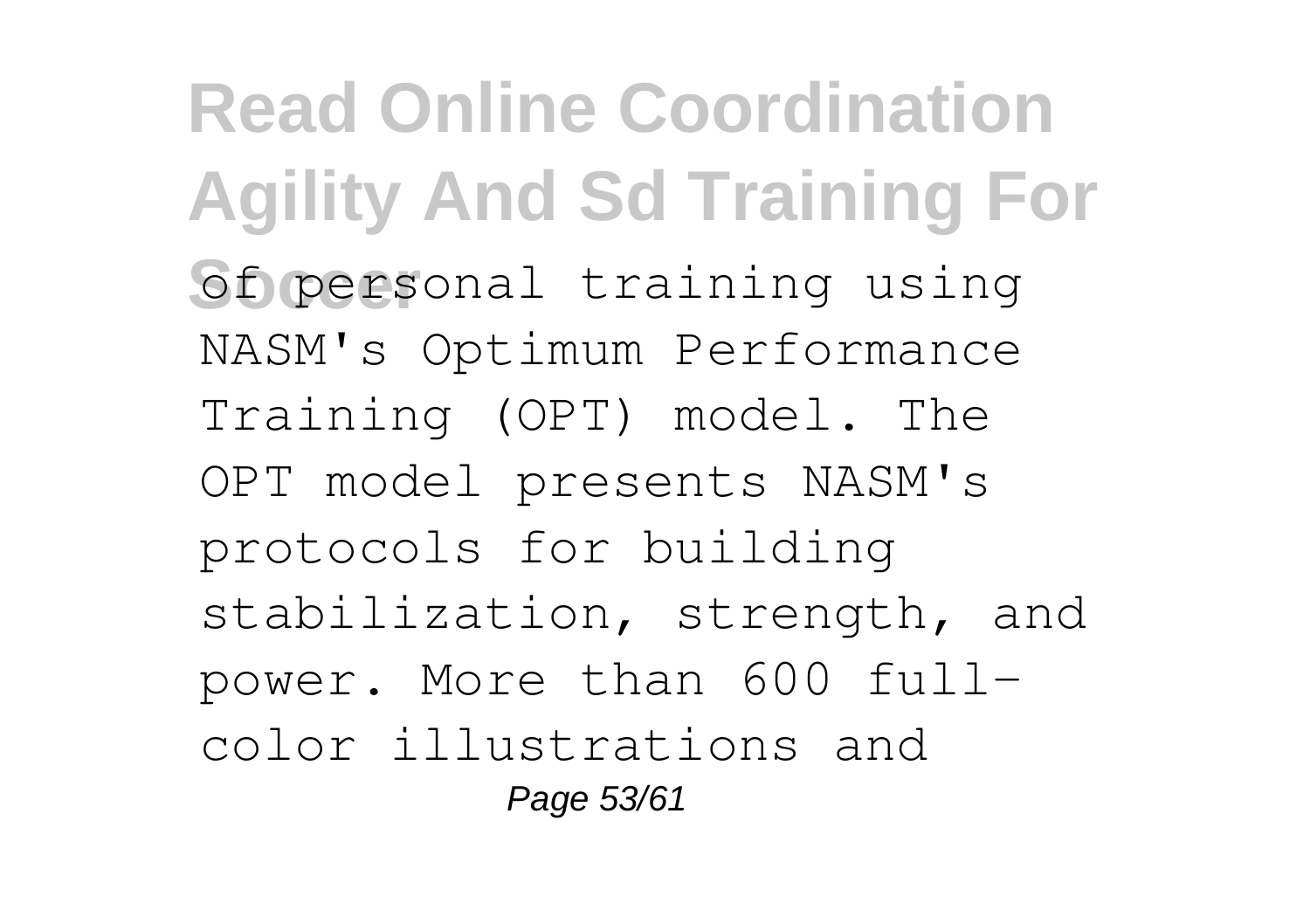**Read Online Coordination Agility And Sd Training For** photographs demonstrate concepts and techniques. Exercise color coding maps each exercise movement to a specific phase on the OPT model. Exercise boxes demonstrate core exercises and detail the necessary Page 54/61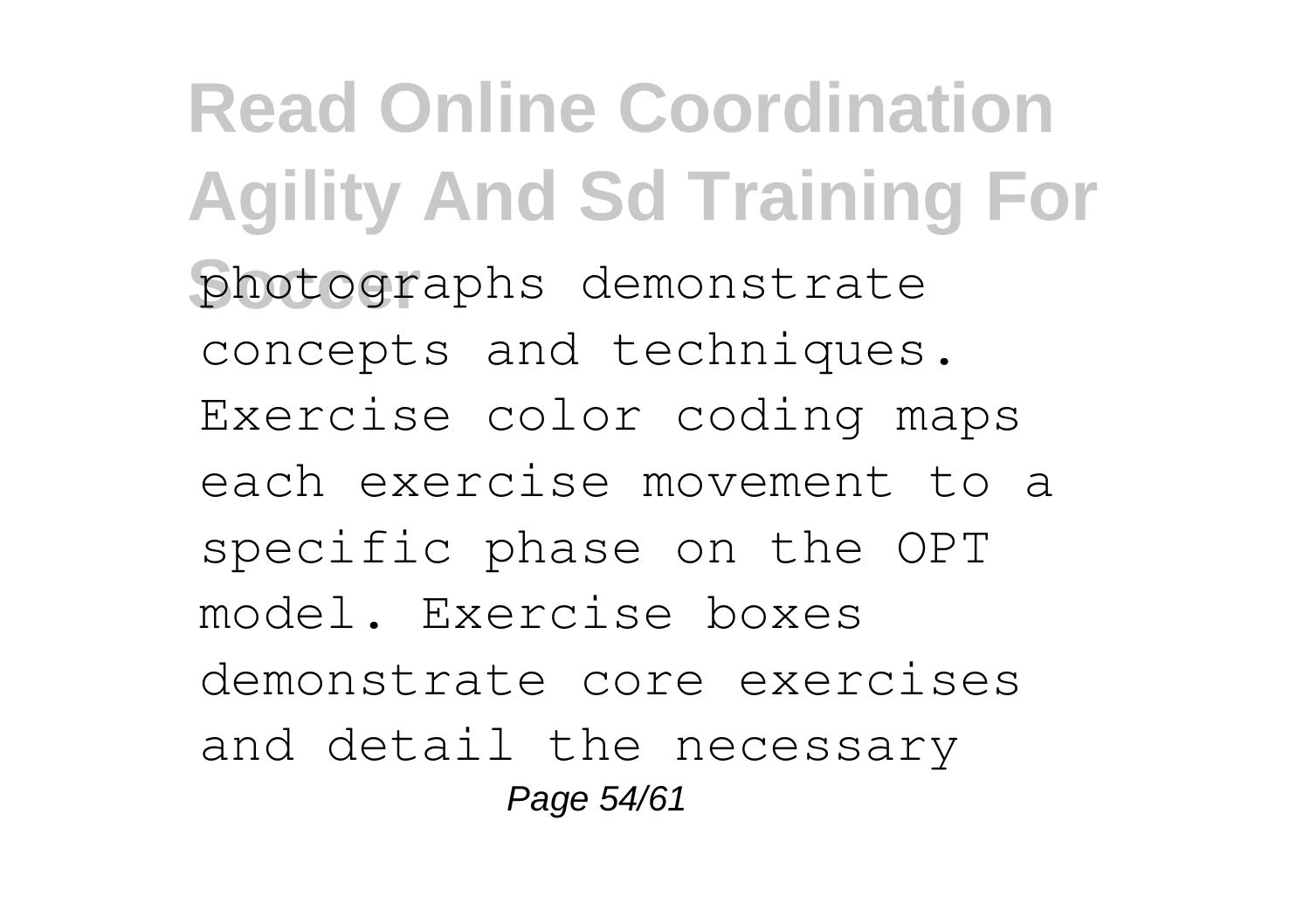**Read Online Coordination Agility And Sd Training For** preparation and movement. Other features include research notes, memory joggers, safety tips, and review questions.

The term Developmental Coordination Disorder (DCD) Page 55/61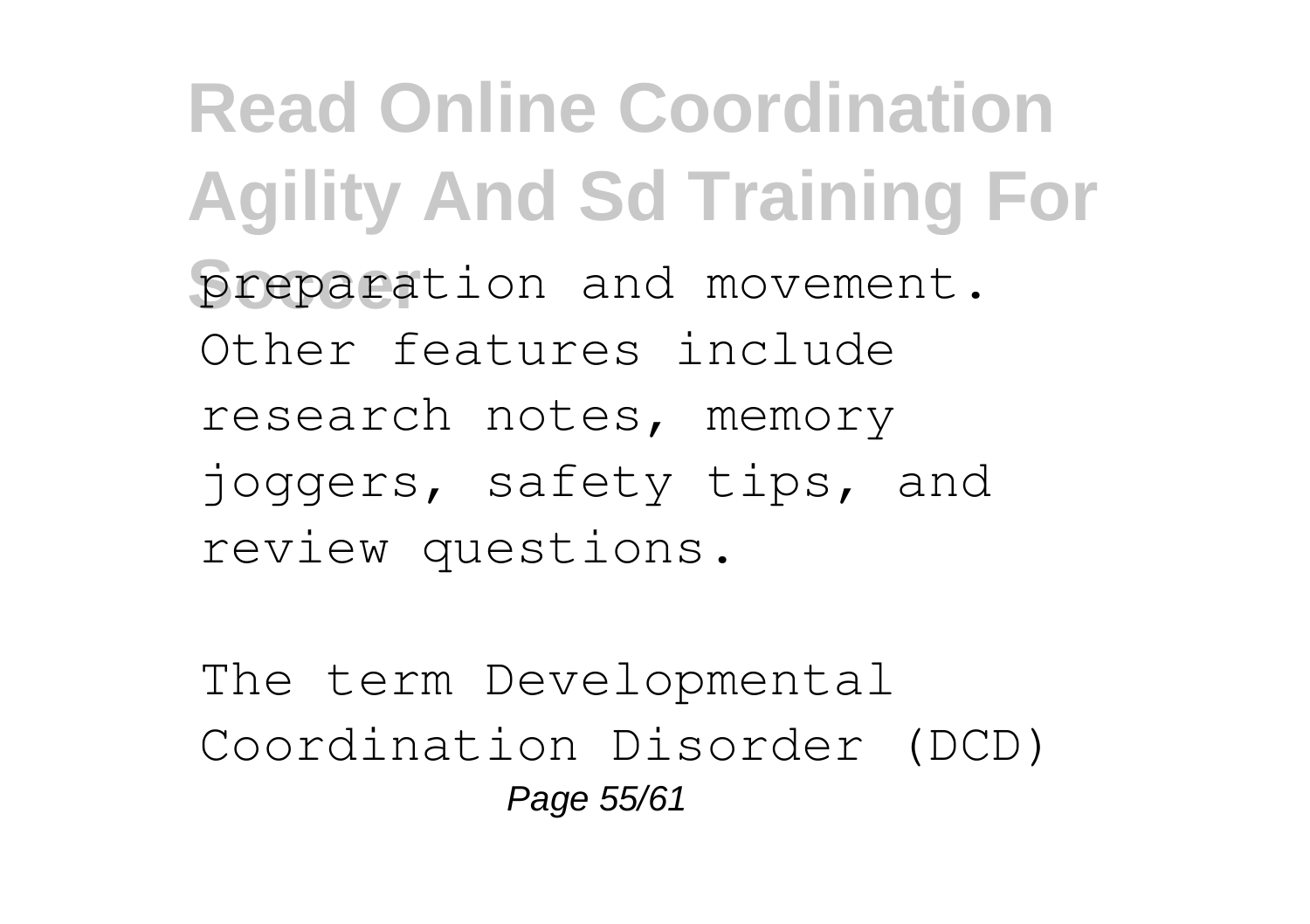**Read Online Coordination Agility And Sd Training For Solused** to describe a group of children who have difficulty. with tasks involving movement such that it interferes with their daily living or academic progress. As with other developmental disorders such Page 56/61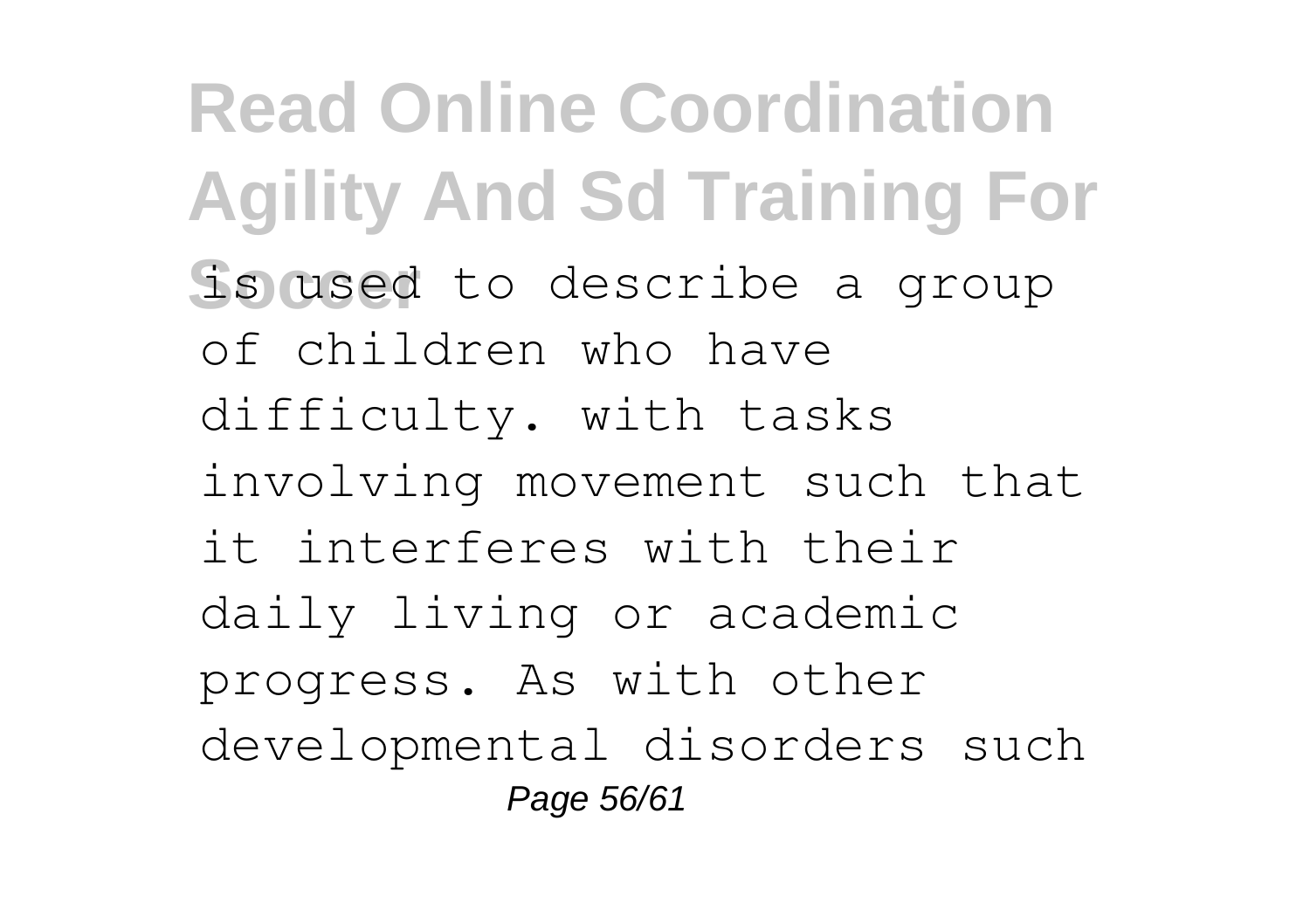**Read Online Coordination Agility And Sd Training For** as autistic spectrum disorder, attention deficit disorder and dyslexia, DCD is now a prominent concern of both researchers and practitioners. This text is aimed at both researchers and professionals who work Page 57/61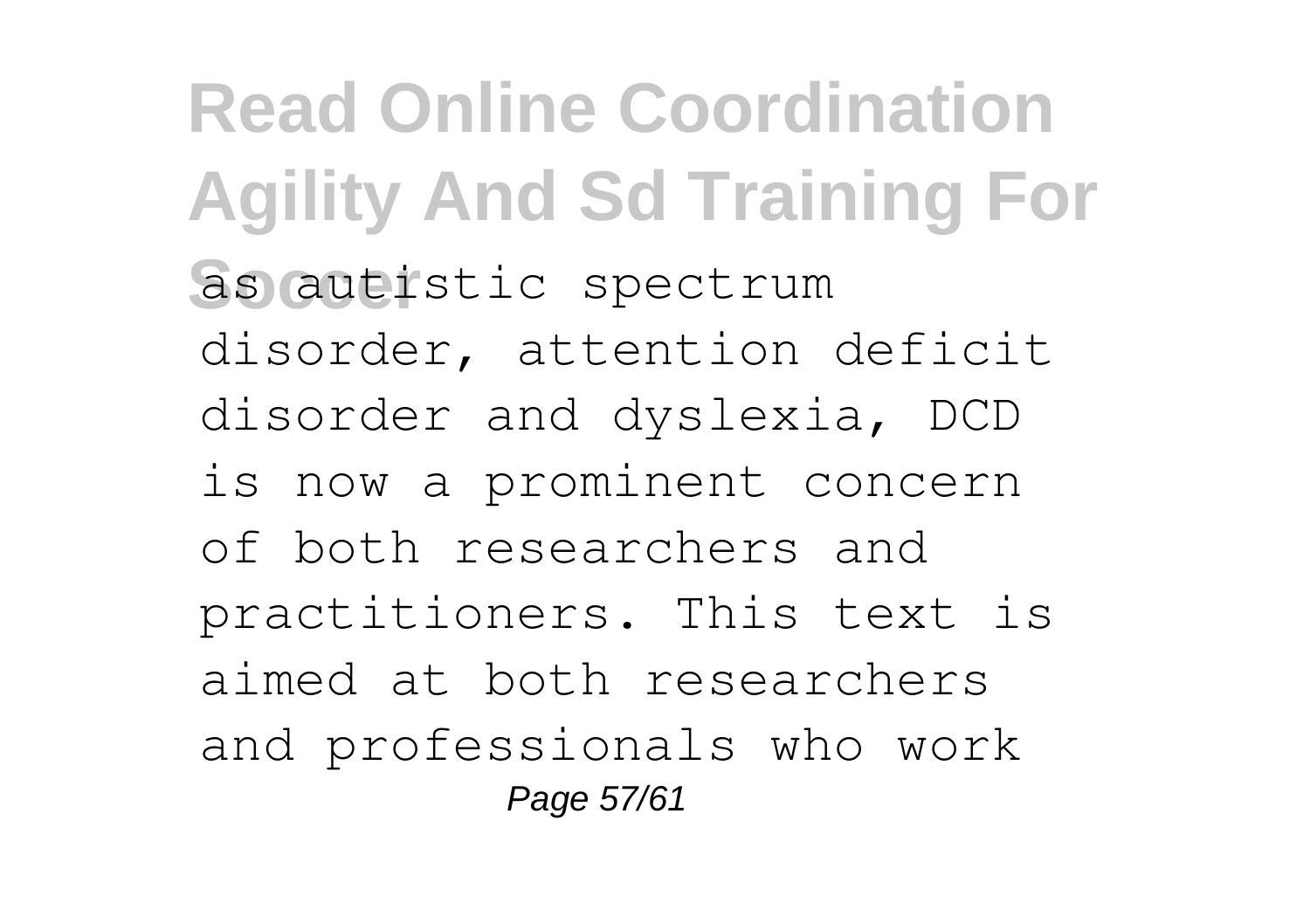**Read Online Coordination Agility And Sd Training For** in a practical manner with the condition and includes professionals in health, occupational therapists, physiotherapists, health visitors, paediatricians, and - in the educational field - teachers and others Page 58/61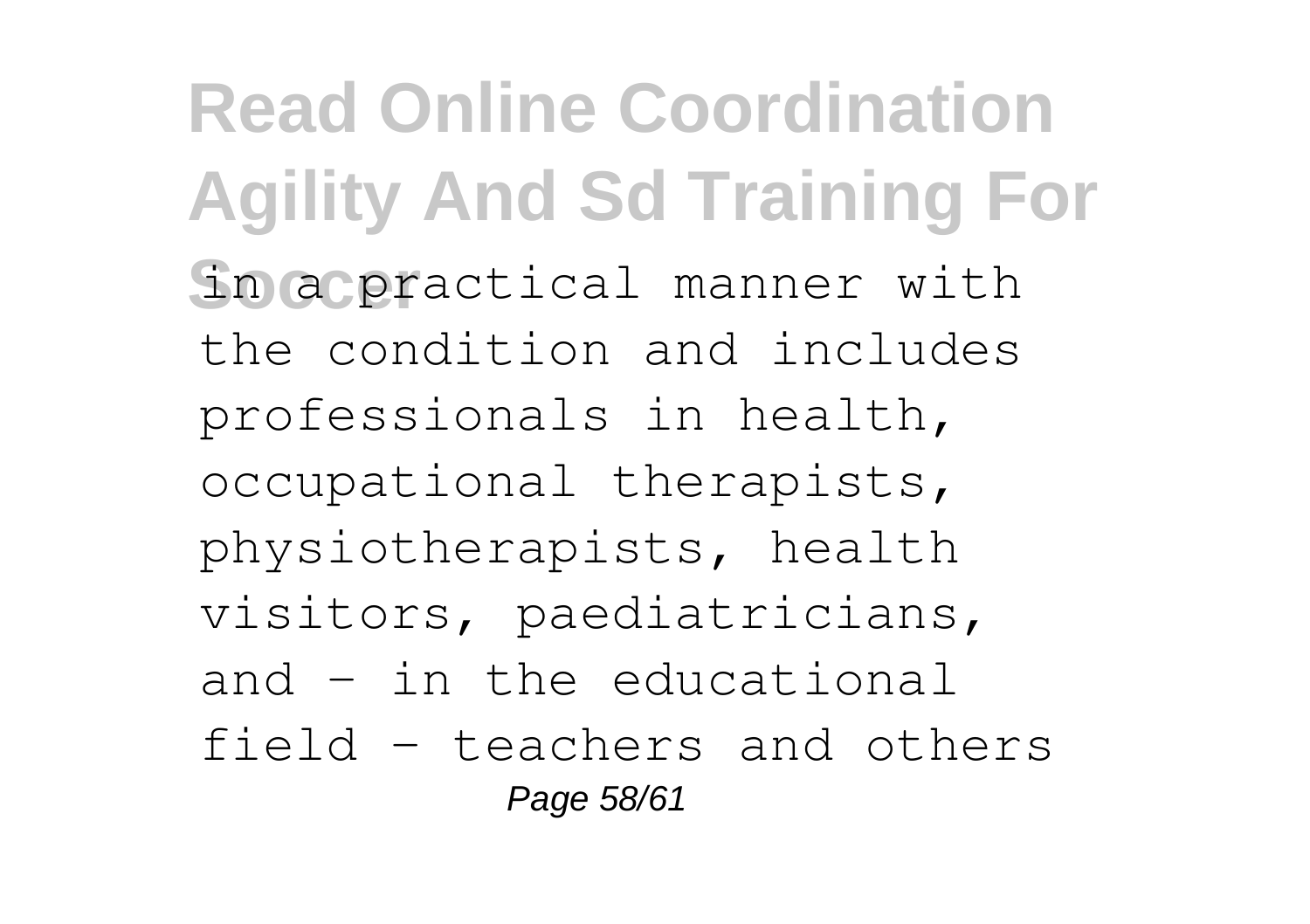**Read Online Coordination Agility And Sd Training For** who are in daily contact with the children - their parents. The essence of the text is that work with children should be guided by research evidence driving the clinical practice which in turn raisies more Page 59/61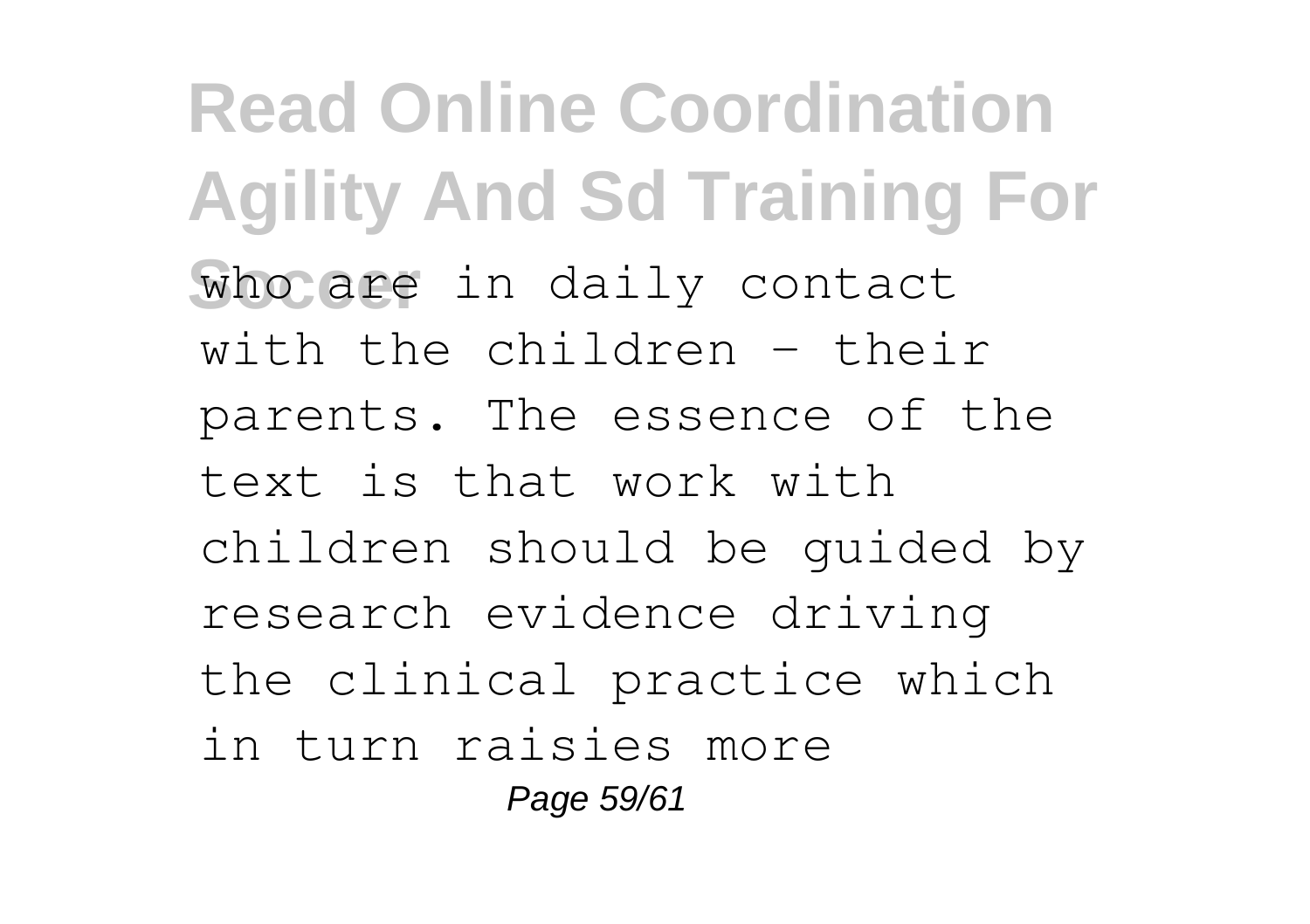**Read Online Coordination Agility And Sd Training For** questions for research. The authors in this text have both experience in research and are engaged in the dayto-day clinical work with children and bring both of these to bear in the chapters they have written. Page 60/61